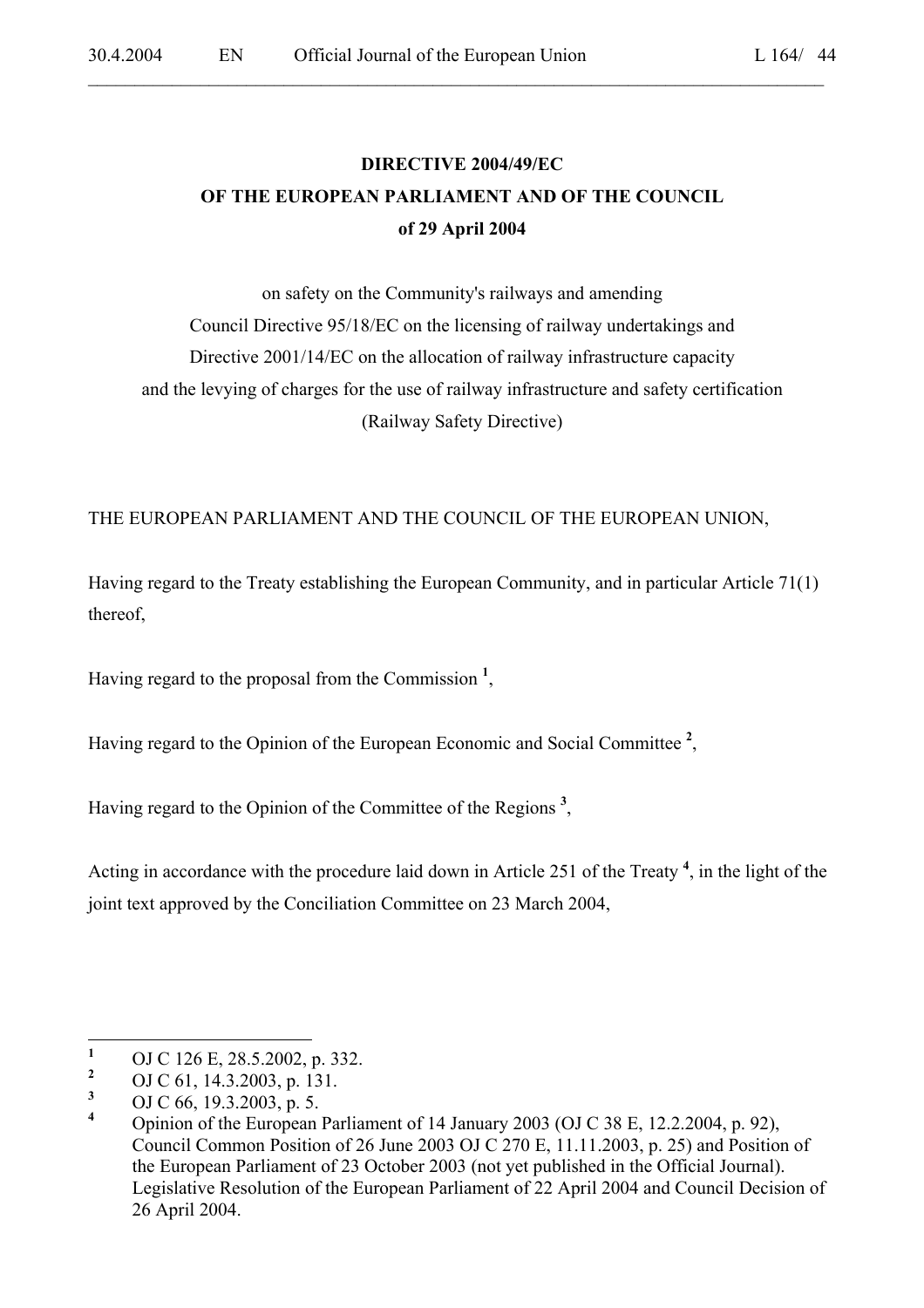Whereas:

- (1) In order to pursue efforts to establish a single market for rail transport services, initiated by Council Directive 91/440/EEC of 29 July 1991 on the development of the Community's railways<sup>1</sup>, it is necessary to establish a common regulatory framework for railway safety. Member States have until now developed their safety rules and standards mainly on national lines, based on national technical and operational concepts. Simultaneously, differences in principles, approach and culture have made it difficult to break through the technical barriers and establish international transport operations.
- (2) Directive 91/440/EEC, Council Directive 95/18/EC of 19 June 1995 on the licensing of railway undertakings<sup>2</sup> and Directive 2001/14/EC of the European Parliament and of the Council of 26 February 2001 on the allocation of railway infrastructure capacity and the levying of charges for the use of railway infrastructure and safety certification<sup>3</sup> provide the first steps towards regulation of the European rail transport market by opening the market for international rail freight services. However, the provisions on safety have proved to be insufficient and differences between safety requirements remain, which affect the optimum functioning of rail transport in the Community. It is of particular importance to harmonise the content of safety rules, safety certification of railway undertakings, the tasks and roles of the safety authorities and the investigation of accidents.

 **1** OJ L 237, 24.8.1991, p. 25. Directive as amended by Directive 2001/12/EC of the European Parliament and of the Council (OJ L 75, 15.3.2001, p. 1). **2**

OJ L 143, 27.6.1995, p. 70. Directive as amended by Directive 2001/13/EC of the European Parliament and of the Council (OJ L 75, 15.3.2001, p. 26).

**<sup>3</sup>** OJ L 75, 15.3.2001, p. 29. Directive as amended by Commission Decision 2002/844/EC (OJ L 289, 26.10.2002, p. 30).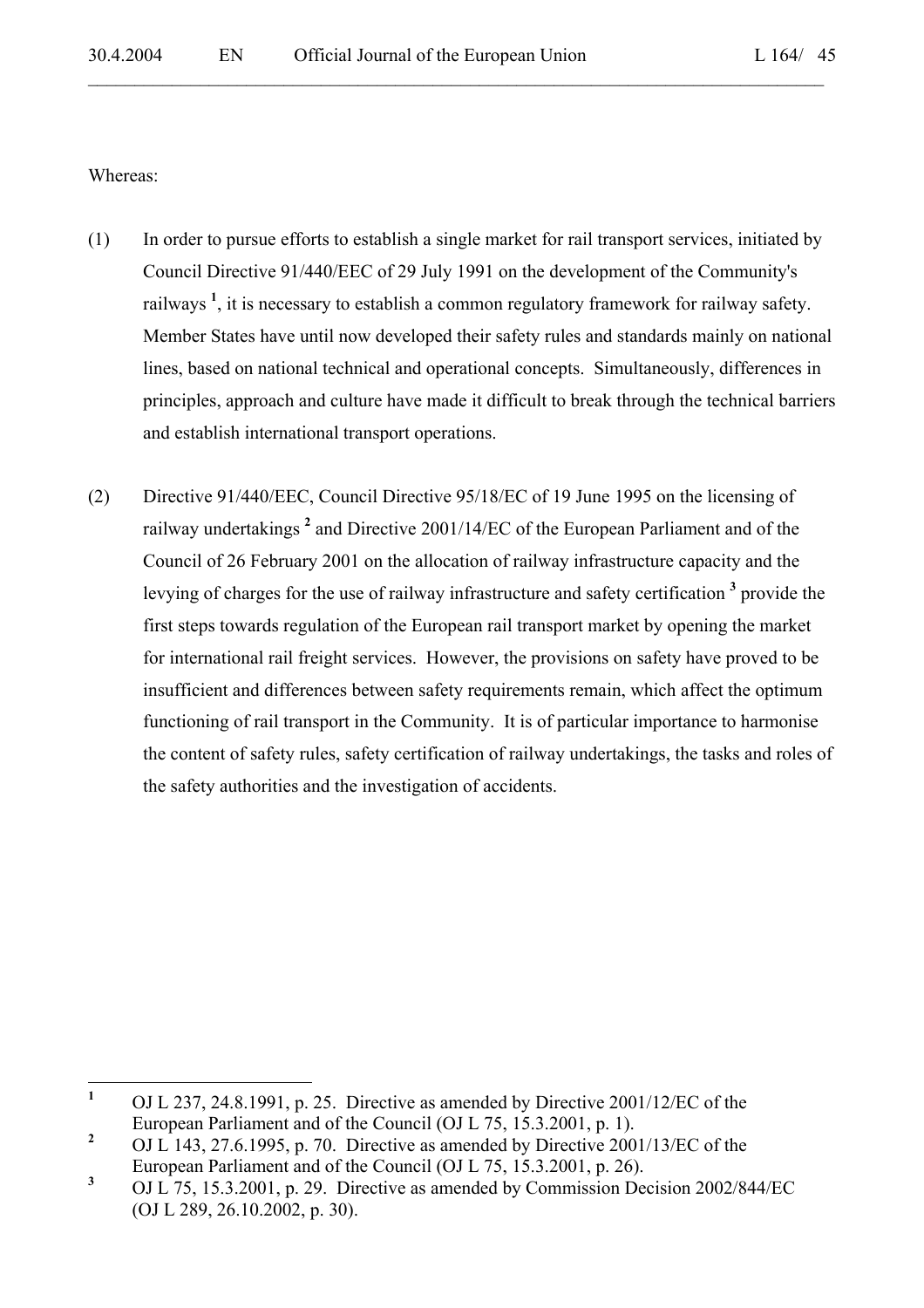- (3) Metros, trams and other light rail systems are in many Member States subject to local or regional safety rules and are often supervised by local or regional authorities and not covered by the requirements on Community interoperability or licensing. Trams are furthermore often subject to road safety legislation and could therefore not be fully covered by railway safety rules. For these reasons and in accordance with the principle of subsidiarity as set out in Article 5 of the Treaty, Member States should be allowed to exclude such local rail systems from the scope of this Directive.
- (4) Safety levels in the Community rail system are generally high, in particular compared to road transport. It is important that safety is at the very least maintained during the current restructuring phase, which will separate functions of previously integrated railway companies and move the railway sector further from self-regulation to public regulation. In line with technical and scientific progress, safety should be further improved, when reasonably practicable and taking into account the competitiveness of the rail transport mode.
- (5) All those operating the railway system, infrastructure managers and railway undertakings, should bear the full responsibility for the safety of the system, each for their own part. Whenever it is appropriate, they should cooperate in implementing risk control measures. Member States should make a clear distinction between this immediate responsibility for safety and the safety authorities' task of providing a national regulatory framework and supervising the performance of the operators.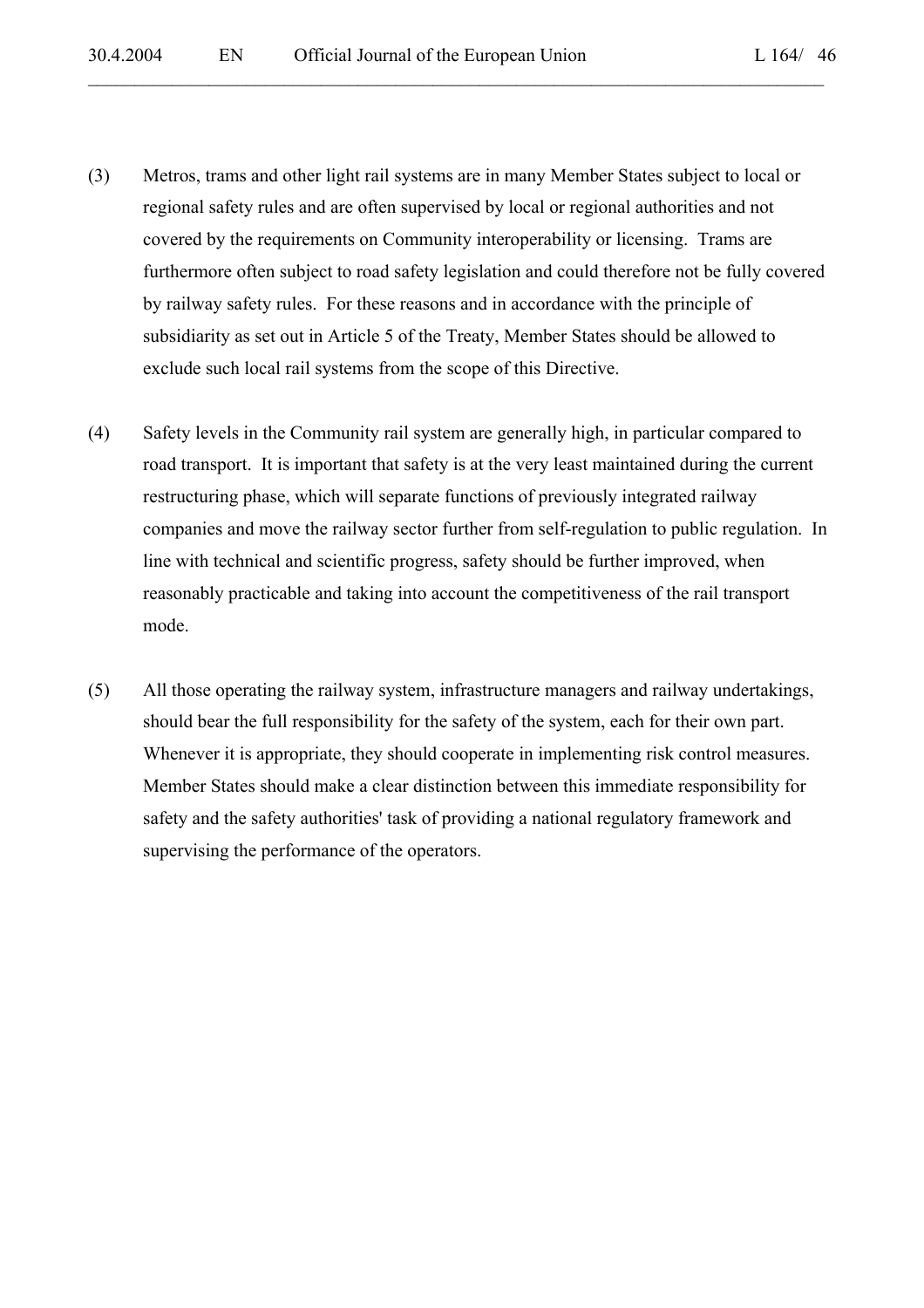- (6) The responsibility of infrastructure managers and railway undertakings for operating the railway system does not preclude other actors such as manufacturers, maintenance suppliers, wagon keepers, service providers and procurement entities from assuming responsibility for their products or services in accordance with the provisions of Council Directive 96/48/EC of 23 July 1996 on the interoperability of the trans-European high-speed rail system <sup>1</sup> and of Directive 2001/16/EC of the European Parliament and of the Council of 19 March 2001 on the interoperability of the trans-European conventional rail system <sup>2</sup> or of other relevant Community legislation.
- (7) Requirements on safety of the subsystems of the trans-European rail networks are laid down in Directive 96/48/EC and Directive 2001/16/EC. However, those Directives do not define common requirements at system level and do not deal in detail with the regulation, management and supervision of safety. When minimum safety levels of the subsystems are defined by technical specifications for interoperability (TSIs) it will be increasingly important to establish safety targets at the system level as well.
- (8) Common safety targets (CSTs) and common safety methods (CSMs) should be gradually introduced to ensure that a high level of safety is maintained and, when and where necessary and reasonably practicable, improved. They should provide tools for assessment of the safety level and the performance of the operators at Community level as well as in the Member States.

 **1** OJ L 235, 17.9.1996, p. 6.

**<sup>2</sup>** OJ L 110, 20.4.2001, p. 1.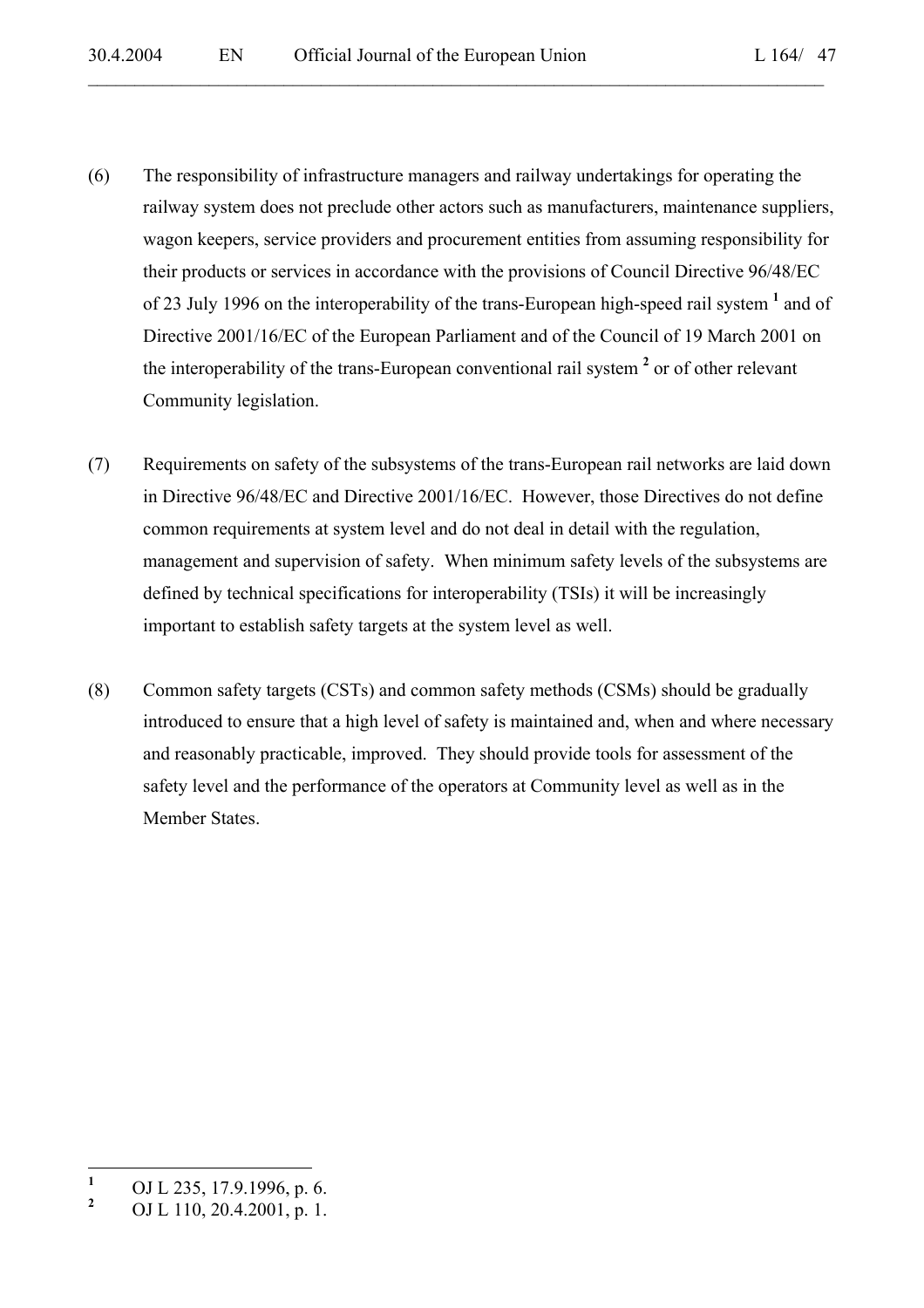- (9) Information on safety of the railway system is scarce and not generally publicly available. It is thus necessary to establish common safety indicators (CSIs) in order to assess that the system complies with the CSTs and to facilitate the monitoring of railway safety performance. However, national definitions relating to the CSIs may apply during a transitional period and due account should therefore be taken of the extent of the development of common definitions of the CSIs when the first set of CSTs is drafted.
- (10) National safety rules, which are often based on national technical standards, should gradually be replaced by rules based on common standards, established by TSIs. The introduction of new specific national rules which are not based on such common standards should be kept to a minimum. New national rules should be in line with Community legislation and facilitate migration towards a common approach to railway safety. All interested parties should therefore be consulted before a Member State adopts a national safety rule that requires a higher safety level than the CSTs. In such cases the new draft rule should be subject to examination by the Commission, which should adopt a Decision if it appears that the draft rule is not in conformity with Community legislation or constitutes a means of arbitrary discrimination or a disguised restriction on rail transport operation between Member States.
- (11) The current situation, in which national safety rules continue to play a role, should be regarded as a transitional stage, leading ultimately to a situation in which European rules will apply.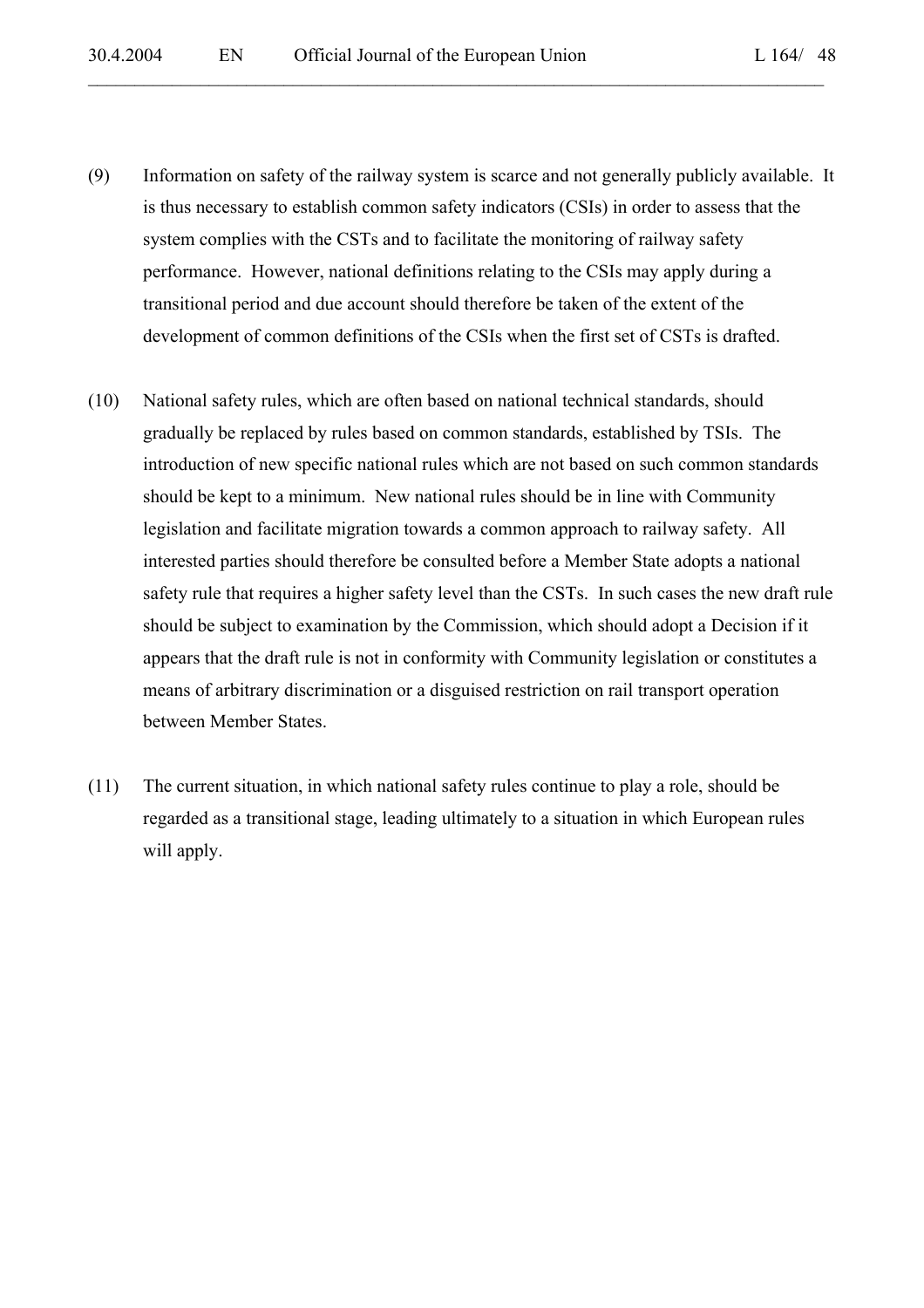(12) The development of CSTs, CSMs and CSIs as well as the need to facilitate progress towards a common approach to railway safety requires technical support at Community level. The European Railway Agency established by Regulation (EC) No / of the European Parliament and of the Council<sup>1</sup> is set up to issue recommendations concerning CSTs, CSMs and CSIs and further harmonisation measures and to monitor the development of railway safety in the Community.

- (13) In carrying out their duties and fulfilling their responsibilities, infrastructure managers and railway undertakings should implement a safety management system, fulfilling Community requirements and containing common elements. Information on safety and the implementation of the safety management system should be submitted to the safety authority in the Member State concerned.
- (14) The safety management system should take into account the fact that Council Directive 89/391/EC of 12 June 1989 on the introduction of measures to encourage improvements in the safety and health of workers at work **<sup>2</sup>** and its relevant individual directives are fully applicable to the protection of the health and safety of workers engaged in railway transport. The safety management system should also take account of Council Directive 96/49/EC of 23 July 1996 on the approximation of the laws of the Member States with regard to the transport of dangerous goods by rail<sup>3</sup>.

 **1** OJ L

**<sup>2</sup>** <sup>2</sup> OJ L 183, 29.6.1989, p. 1.<br>3 OJ L 225, 17.0,1006, p. 25

**<sup>3</sup>** OJ L 235, 17.9.1996, p. 25. Directive as last amended by Commission Directive 2003/29/EC (OJ L 90, 8.4.2003, p. 47).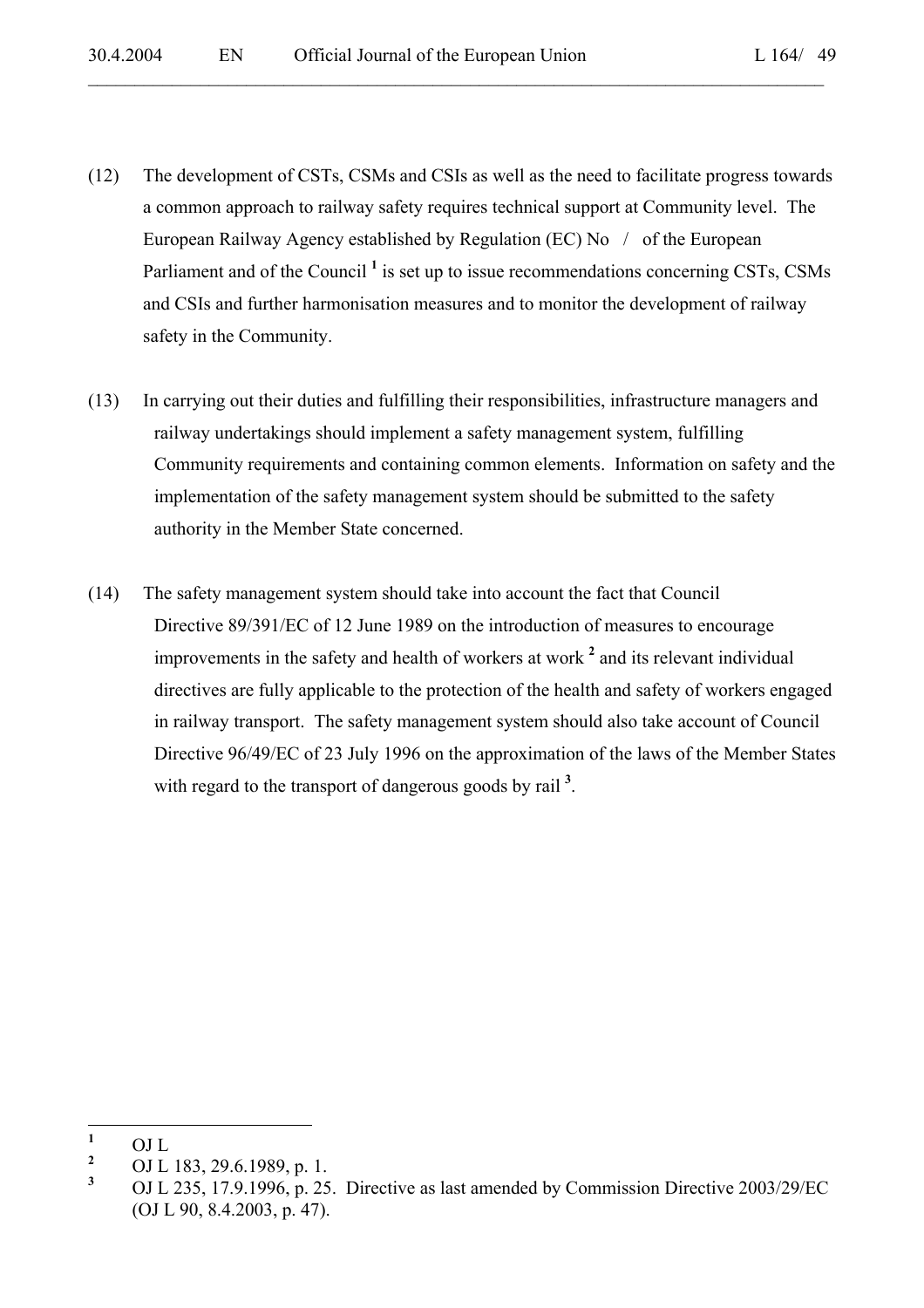- (15) To ensure a high level of railway safety and equal conditions for all railway undertakings, they should be subject to the same safety requirements. The safety certificate should give evidence that the railway undertaking has established its safety management system and is able to comply with the relevant safety standards and rules. For international transport services it should be enough to approve the safety management system in one Member State and give the approval Community validity. Adherence to national rules on the other hand should be subject to additional certification in each Member State. The ultimate aim should be to establish a common safety certificate with Community validity.
- (16) In addition to the safety requirements laid down in the safety certificate, licensed railway undertakings must comply with national requirements, compatible with Community law and applied in a non-discriminatory manner, relating to health, safety and social conditions, including legal provisions relating to driving time, and the rights of workers and consumers as provided for in Articles 6 and 12 of Directive 95/18/EC.
- (17) Every infrastructure manager has a key responsibility for the safe design, maintenance and operation of its rail network. In parallel to safety certification of railway undertakings the infrastructure manager should be subject to safety authorisation by the safety authority concerning its safety management system and other provisions to meet safety requirements.
- (18) Member States should make efforts to assist applicants wishing to enter the market as railway undertakings. In particular they should provide information and act promptly on requests for safety certification. For railway undertakings operating international transport services, it is important for the procedures to be similar in different Member States. Although the safety certificate will contain national parts for the foreseeable future, it should nevertheless be possible to harmonise the common parts of it and facilitate the creation of a common template.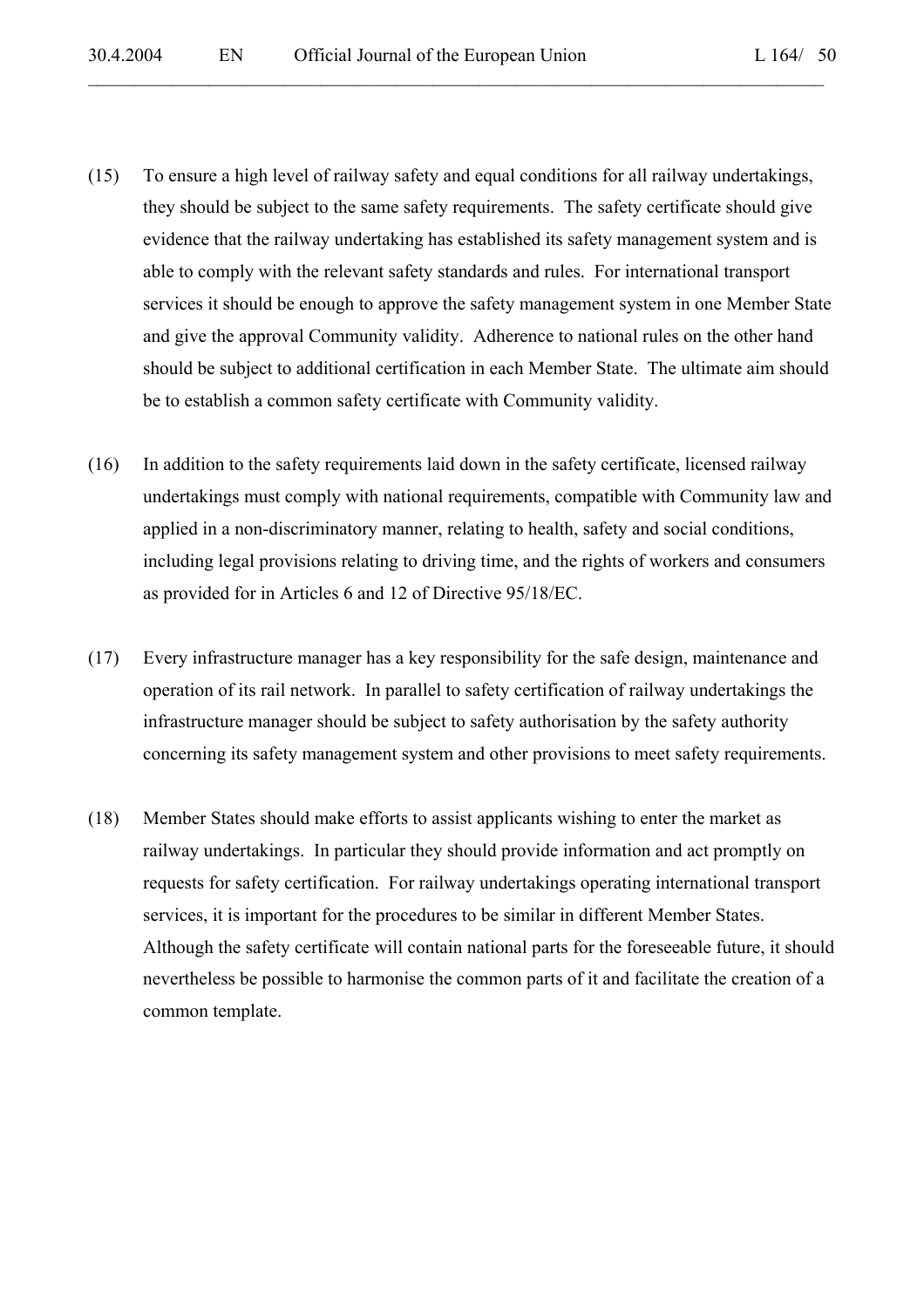(19) Certification of train staff and authorisation of placing in service of in-use rolling stock for the different national networks are often insurmountable barriers to new entrants. Member States should ensure that facilities for the training and certification of train staff necessary to meet requirements under national rules are available to railway undertakings applying for a safety certificate. A common procedure should be established for authorisation of placing in service of in-use rolling stock.

- (20) Driving times and rest periods for train drivers and train staff performing safety tasks have an important impact on the safety level of the rail system. These aspects fall under Articles 137 to 139 of the Treaty and are already subject to negotiations between the social partners under the Sectoral Dialogue Committee set up in accordance with Commission Decision 98/500/EC **<sup>1</sup>** .
- (21) The development of a safe Community railway system requires the establishment of harmonised conditions for delivering the appropriate licences to train drivers and on-board accompanying staff performing safety tasks, for which the Commission has announced its intention to propose further legislation in the near future. As far as other staff charged with safety-critical tasks are concerned, their qualifications are already being specified under Directives 96/48/EC and 2001/16/EC.

 $\mathbf{1}$ **<sup>1</sup>** Commission Decision 98/500/EC of 20 May 1998 on the establishment of Sectoral Dialogue Committees promoting the Dialogue between the social partners at European level (OJ L 225, 12.8.1998, p. 27).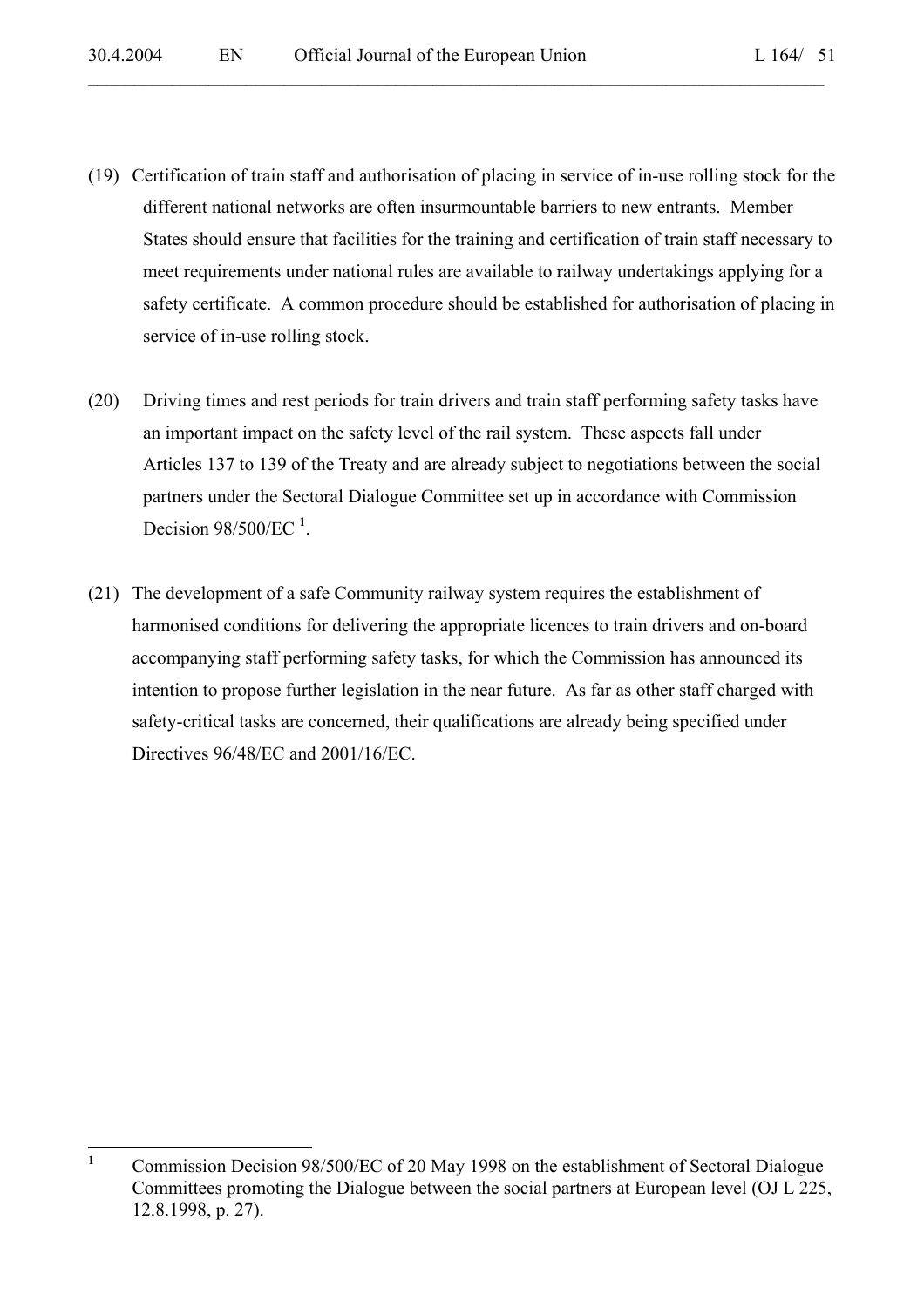- (22) As part of the new common regulatory framework for railway safety, national authorities should be set up in all Member States to regulate and supervise railway safety. To facilitate cooperation between them at Community level, they should be given the same minimum tasks and responsibilities. The national safety authorities should be granted a high degree of independence. They should carry out their tasks in an open and non-discriminatory way to help to create a single Community rail system and cooperate to coordinate their decision-making criteria, in particular concerning safety certification of railway undertakings operating international transport services.
- (23) Serious accidents on the railways are rare. However, they can have disastrous consequences and raise concern among the public about the safety performance of the railway system. All such accidents should, therefore, be investigated from a safety perspective to avoid recurrence and the results of the investigations should be made public. Other accidents and incidents could be significant precursors to serious accidents and should also be subject to safety investigations, when it is necessary.
- (24) A safety investigation should be kept separate from the judicial inquiry into the same incident and be granted access to evidence and witnesses. It should be carried out by a permanent body that is independent of the actors of the rail sector. The body should function in a way which avoids any conflict of interest and any possible involvement in the causes of the occurrences that are investigated; in particular, its functional independence should not be affected if it is closely linked to the national safety authority or regulator of railways for organisational and legal structure purposes. Its investigations should be carried out under as much openness as possible. For each occurrence the investigation body should establish the relevant investigation group with necessary expertise to find the immediate causes and underlying causes.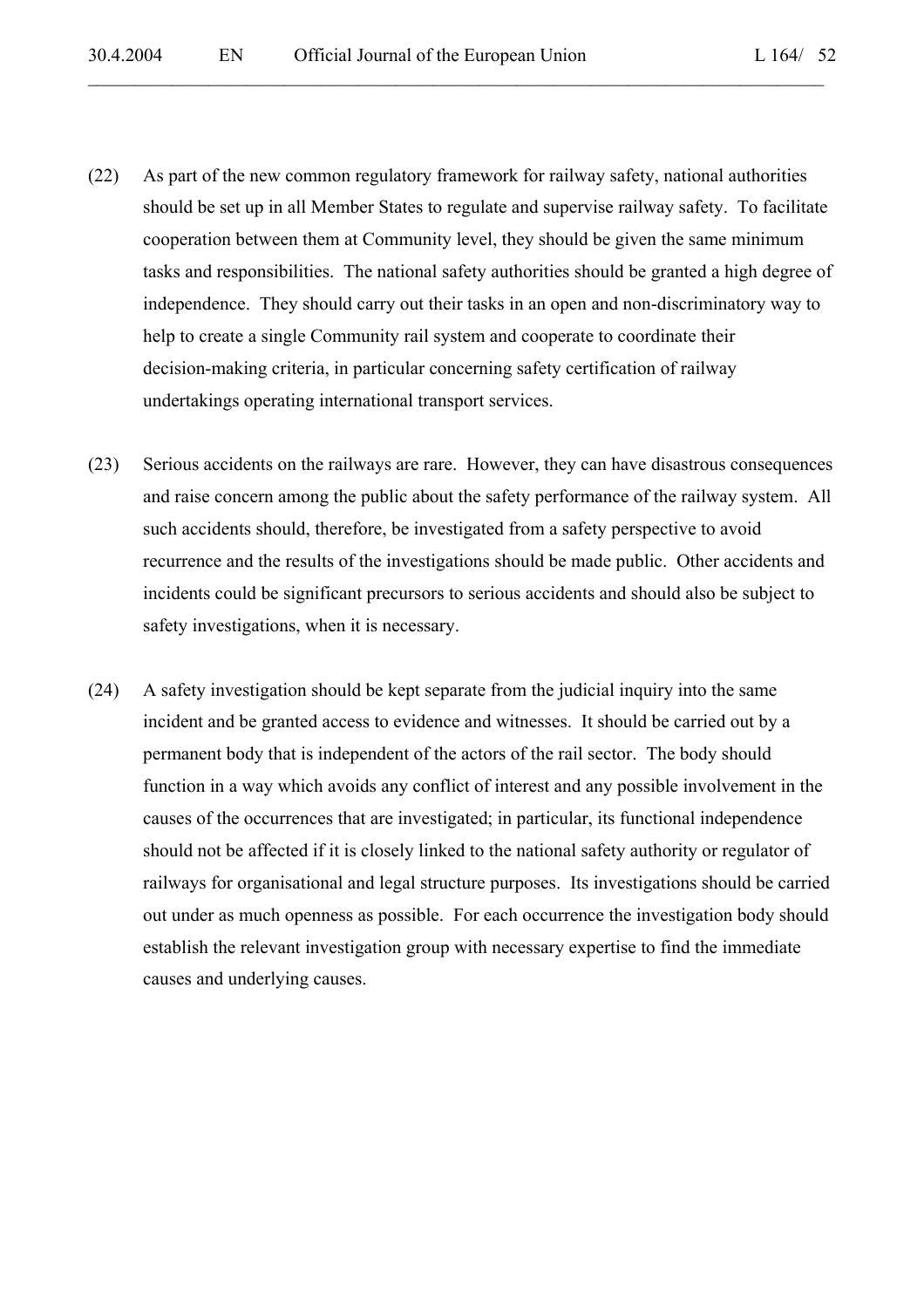(25) The reports on investigations and any findings and recommendations provide crucial information for the further improvement of railway safety and should be made publicly available at Community level. Safety recommendations should be acted upon by the addressees and actions reported back to the investigating body.

- (26) Since the objectives of the proposed action, namely to coordinate activities in the Member States to regulate and supervise safety and to investigate accidents and to establish at Community level common safety targets, common safety methods, common safety indicators and common requirements of safety certificates, cannot be sufficiently achieved by the Member States and can therefore, by reason of the scale of the action, be better achieved at Community level, the Community may adopt measures in accordance with the principle of subsidiarity as set out in Article 5 of the Treaty. In accordance with the principle of proportionality, as set out in that Article, this Directive does not go beyond what is necessary in order to achieve those objectives.
- (27) The measures necessary for the implementation of this Directive should be adopted in accordance with Council Decision 1999/468/EC of 28 June 1999 laying down the procedure for the exercise of implementing powers conferred on the Commission **<sup>1</sup>** .

 **1** OJ L 184, 17.7.1999, p. 23.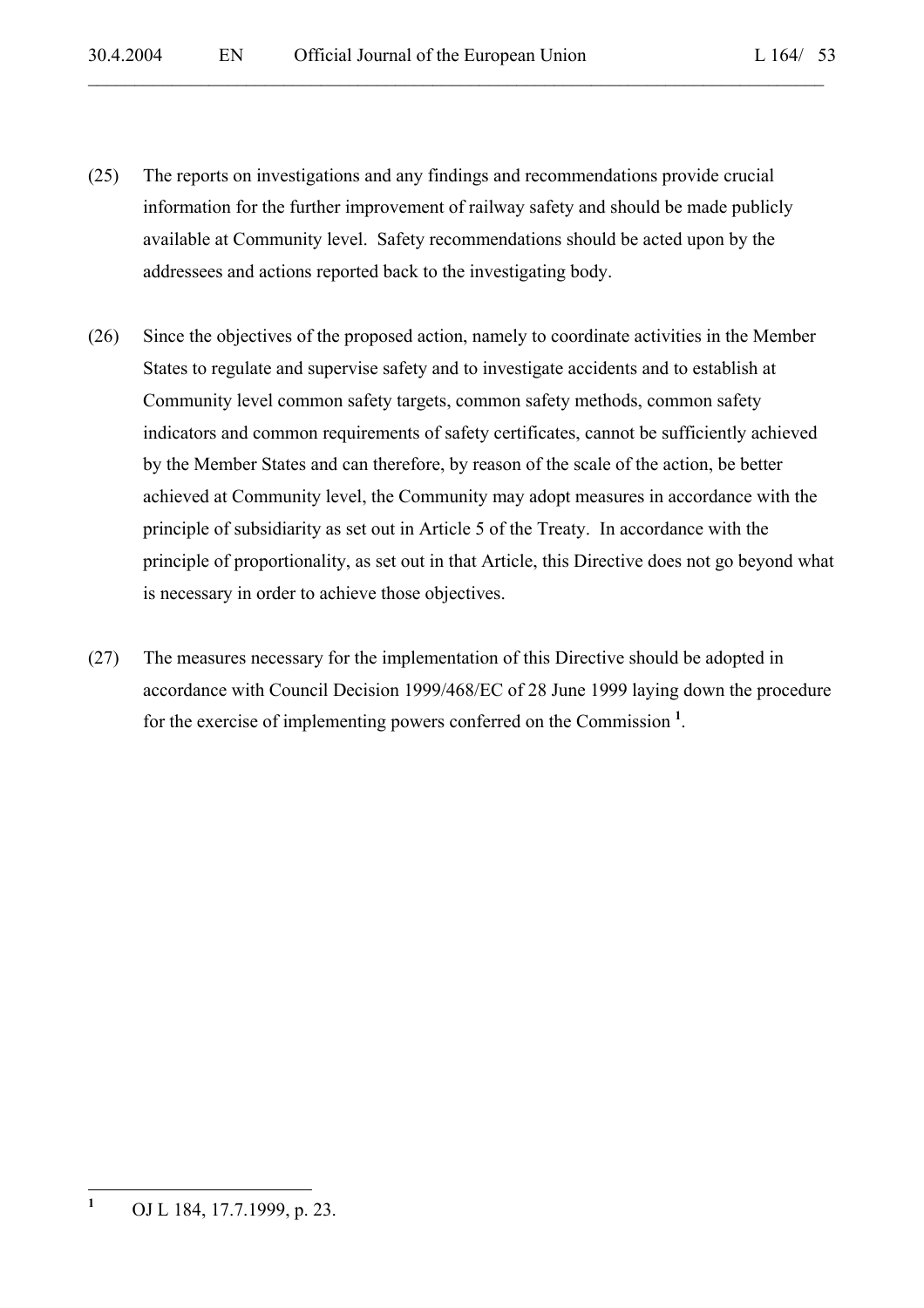(28) This Directive aims at reorganising and bringing together the relevant Community legislation on railway safety. Consequently, provisions for safety certification of railway undertakings that were previously set out in Directive 2001/14/EC should, together with all references to safety certification, be repealed. Directive 95/18/EC included requirements on safety qualifications of operational staff and on safety of rolling stock that are covered by the requirements on safety certification of this Directive and should therefore no longer be part of the licensing requirements. A licensed railway undertaking should hold a safety certificate in order to be granted access to the railway infrastructure.

 $\mathcal{L}_\mathcal{L} = \mathcal{L}_\mathcal{L} = \mathcal{L}_\mathcal{L} = \mathcal{L}_\mathcal{L} = \mathcal{L}_\mathcal{L} = \mathcal{L}_\mathcal{L} = \mathcal{L}_\mathcal{L} = \mathcal{L}_\mathcal{L} = \mathcal{L}_\mathcal{L} = \mathcal{L}_\mathcal{L} = \mathcal{L}_\mathcal{L} = \mathcal{L}_\mathcal{L} = \mathcal{L}_\mathcal{L} = \mathcal{L}_\mathcal{L} = \mathcal{L}_\mathcal{L} = \mathcal{L}_\mathcal{L} = \mathcal{L}_\mathcal{L}$ 

(29) The Member States should lay down rules on penalties applicable to infringements of the provisions of this Directive and ensure that they are implemented. Those penalties must be effective, proportionate and dissuasive,

#### HAVE ADOPTED THIS DIRECTIVE: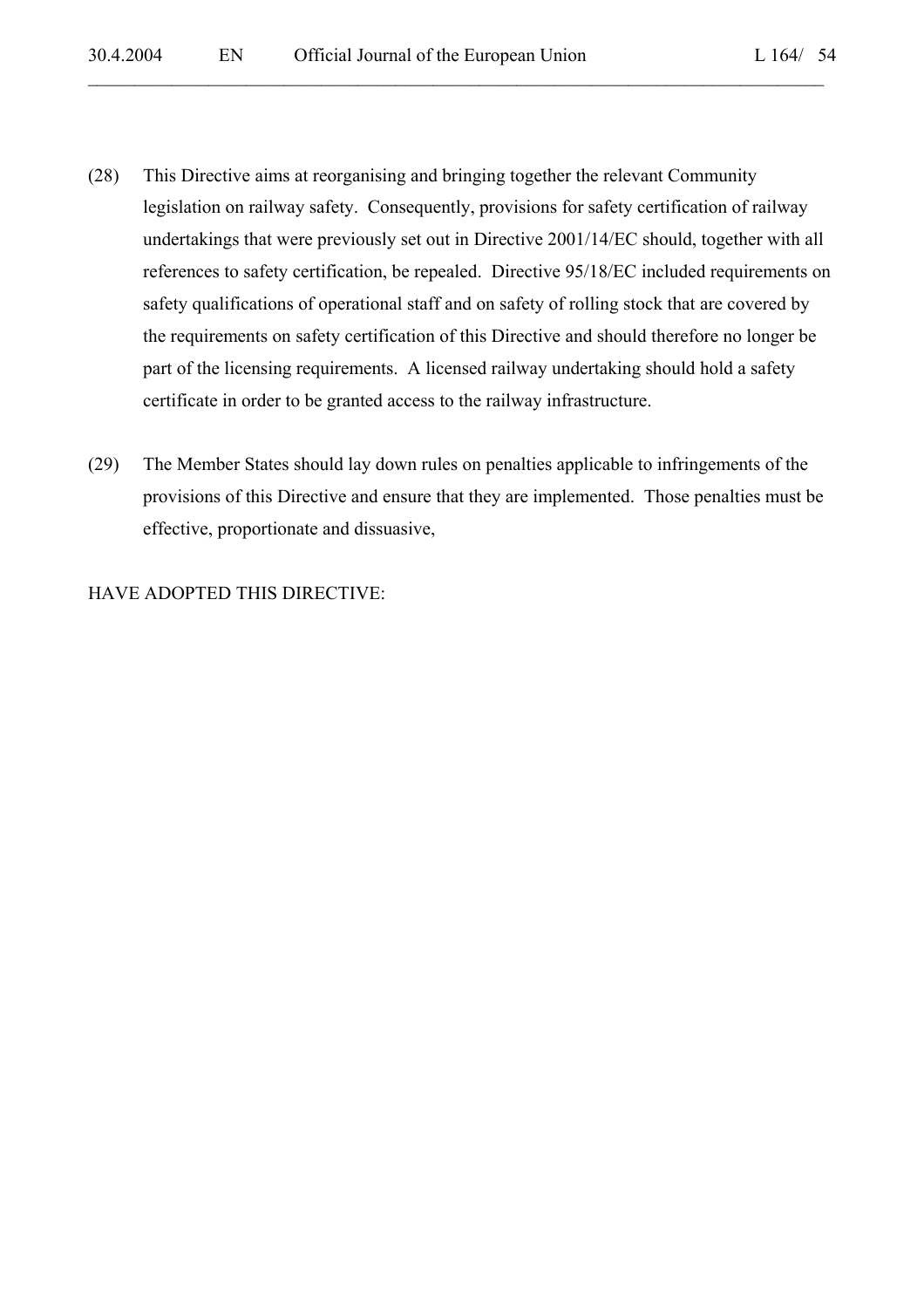#### CHAPTER I

 $\mathcal{L}_\mathcal{L} = \mathcal{L}_\mathcal{L} = \mathcal{L}_\mathcal{L} = \mathcal{L}_\mathcal{L} = \mathcal{L}_\mathcal{L} = \mathcal{L}_\mathcal{L} = \mathcal{L}_\mathcal{L} = \mathcal{L}_\mathcal{L} = \mathcal{L}_\mathcal{L} = \mathcal{L}_\mathcal{L} = \mathcal{L}_\mathcal{L} = \mathcal{L}_\mathcal{L} = \mathcal{L}_\mathcal{L} = \mathcal{L}_\mathcal{L} = \mathcal{L}_\mathcal{L} = \mathcal{L}_\mathcal{L} = \mathcal{L}_\mathcal{L}$ 

#### INTRODUCTORY PROVISIONS

#### Article 1

#### Purpose

The purpose of this Directive is to ensure the development and improvement of safety on the Community's railways and improved access to the market for rail transport services by:

- (a) harmonising the regulatory structure in the Member States;
- (b) defining responsibilities between the actors;
- (c) developing common safety targets and common safety methods with a view to greater harmonisation of national rules;
- (d) requiring the establishment, in every Member State, of a safety authority and an accident and incident investigating body;
- (e) defining common principles for the management, regulation and supervision of railway safety.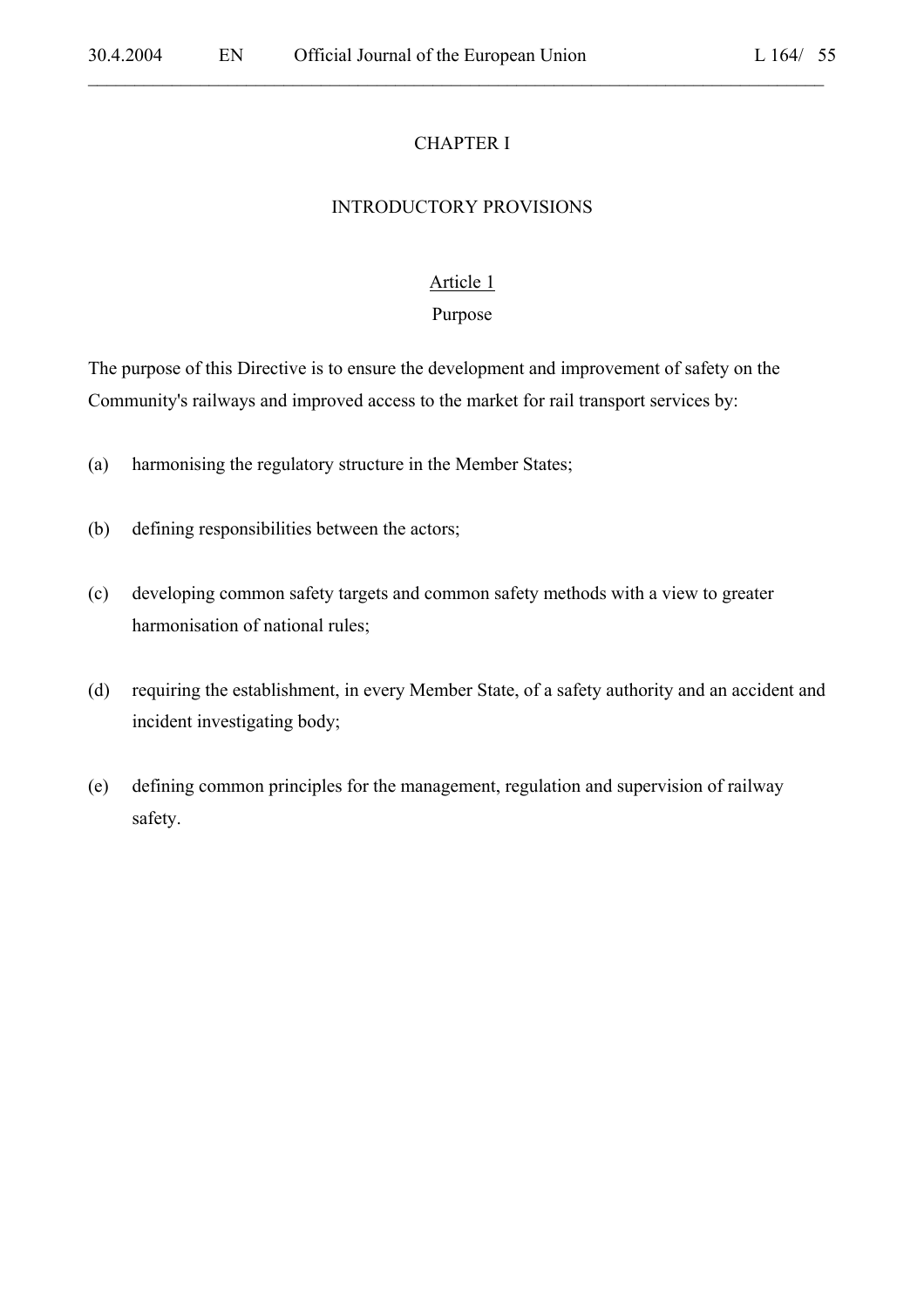# Article 2

 $\mathcal{L}_\mathcal{L} = \mathcal{L}_\mathcal{L} = \mathcal{L}_\mathcal{L} = \mathcal{L}_\mathcal{L} = \mathcal{L}_\mathcal{L} = \mathcal{L}_\mathcal{L} = \mathcal{L}_\mathcal{L} = \mathcal{L}_\mathcal{L} = \mathcal{L}_\mathcal{L} = \mathcal{L}_\mathcal{L} = \mathcal{L}_\mathcal{L} = \mathcal{L}_\mathcal{L} = \mathcal{L}_\mathcal{L} = \mathcal{L}_\mathcal{L} = \mathcal{L}_\mathcal{L} = \mathcal{L}_\mathcal{L} = \mathcal{L}_\mathcal{L}$ 

# Scope

1. This Directive applies to the railway system in the Member States, which may be broken down into subsystems for structural and operational areas. It covers safety requirements on the system as a whole, including the safe management of infrastructure and of traffic operation and the interaction between railway undertakings and infrastructure managers.

2. Member States may exclude from the measures they adopt in implementation of this Directive:

(a) metros, trams and other light rail systems;

- (b) networks that are functionally separate from the rest of the railway system and intended only for the operation of local, urban or suburban passenger services, as well as railway undertakings operating solely on these networks;
- (c) privately owned railway infrastructure that exists solely for use by the infrastructure owner for its own freight operations.

# Article 3

# **Definitions**

For the purpose of this Directive, the following definitions shall apply:

(a) "railway system" means the totality of the subsystems for structural and operational areas, as defined in Directives 96/48/EC and 2001/16/EC, as well as the management and operation of the system as a whole;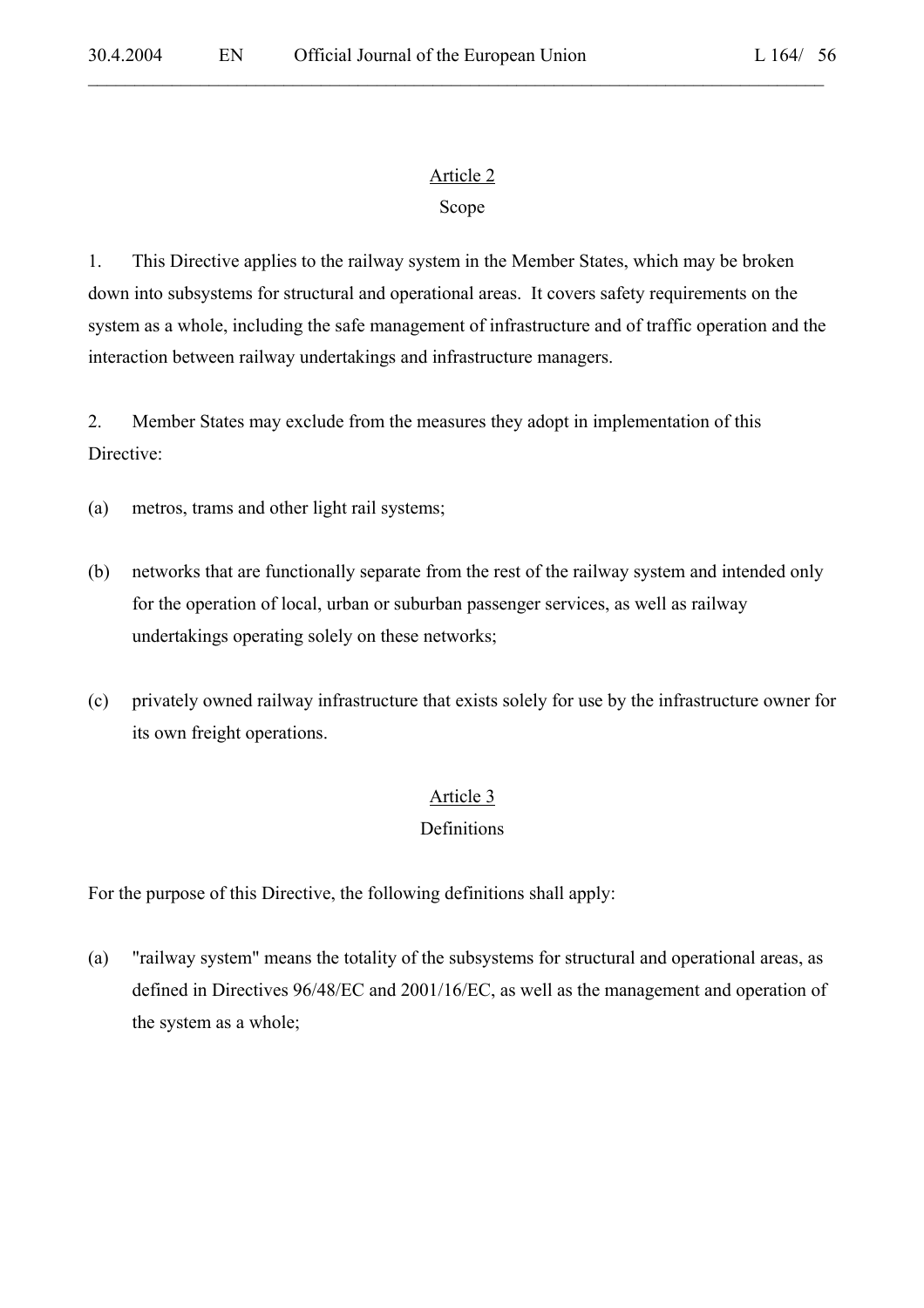(b) "infrastructure manager" means any body or undertaking that is responsible in particular for establishing and maintaining railway infrastructure, or a part thereof, as defined in Article 3 of Directive 91/440/EEC, which may also include the management of infrastructure control and safety systems. The functions of the infrastructure manager on a network or part of a network may be allocated to different bodies or undertakings;

- (c) "railway undertaking" means railway undertaking as defined in Directive 2001/14/EC, and any other public or private undertaking, the activity of which is to provide transport of goods and/or passengers by rail on the basis that the undertaking must ensure traction; this also includes undertakings which provide traction only;
- (d) "technical specification for interoperability (TSI)" means the specifications by which each subsystem or part of a subsystem is covered in order to meet the essential requirements and ensure the interoperability of the trans-European high-speed and conventional rail systems as defined in Directive 96/48/EC and Directive 2001/16/EC;
- (e) "common safety targets (CSTs)" means the safety levels that must at least be reached by different parts of the rail system (such as the conventional rail system, the high speed rail system, long railway tunnels or lines solely used for freight transport) and by the system as a whole, expressed in risk acceptance criteria;
- (f) "common safety methods (CSMs)" means the methods to be developed to describe how safety levels and achievement of safety targets and compliance with other safety requirements are assessed;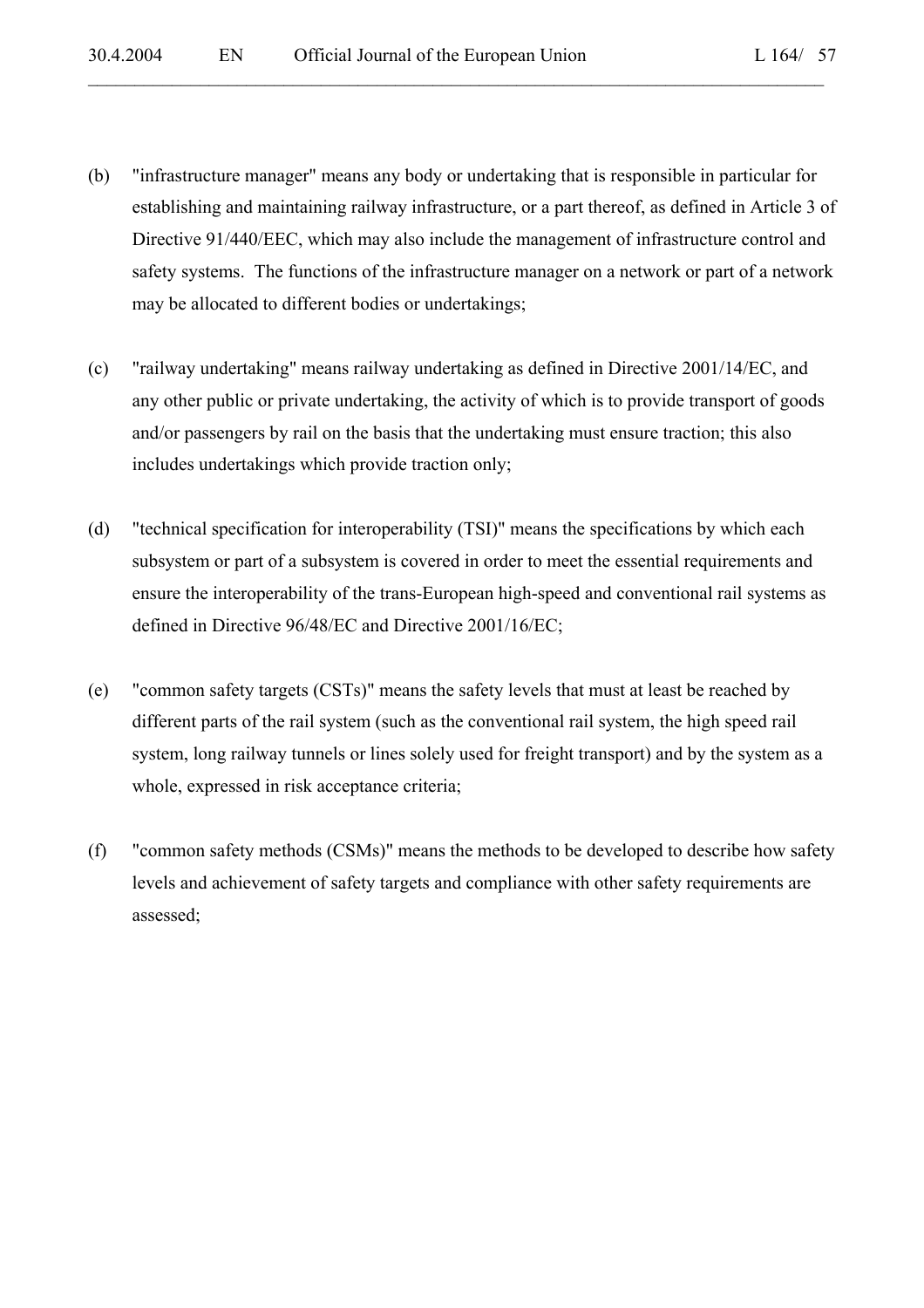(g) "safety authority" means the national body entrusted with the tasks regarding railway safety in accordance with this Directive or any binational body entrusted by Member States with these tasks in order to ensure a unified safety regime for specialised cross-border infrastructures;

- (h) "national safety rules" means all rules containing railway safety requirements imposed at Member State level and applicable to more than one railway undertaking, irrespective of the body issuing them;
- (i) "safety management system" means the organisation and arrangements established by an infrastructure manager or a railway undertaking to ensure the safe management of its operations;
- (j) "investigator-in-charge" means a person responsible for the organisation, conduct and control of an investigation;
- (k) "accident" means an unwanted or unintended sudden event or a specific chain of such events which have harmful consequences; accidents are divided into the following categories: collisions, derailments, level-crossing accidents, accidents to persons caused by rolling stock in motion, fires and others;
- (l) "serious accident" means any train collision or derailment of trains, resulting in the death of at least one person or serious injuries to five or more persons or extensive damage to rolling stock, the infrastructure or the environment, and any other similar accident with an obvious impact on railway safety regulation or the management of safety; "extensive damage" means damage that can immediately be assessed by the investigating body to cost at least EUR 2 million in total;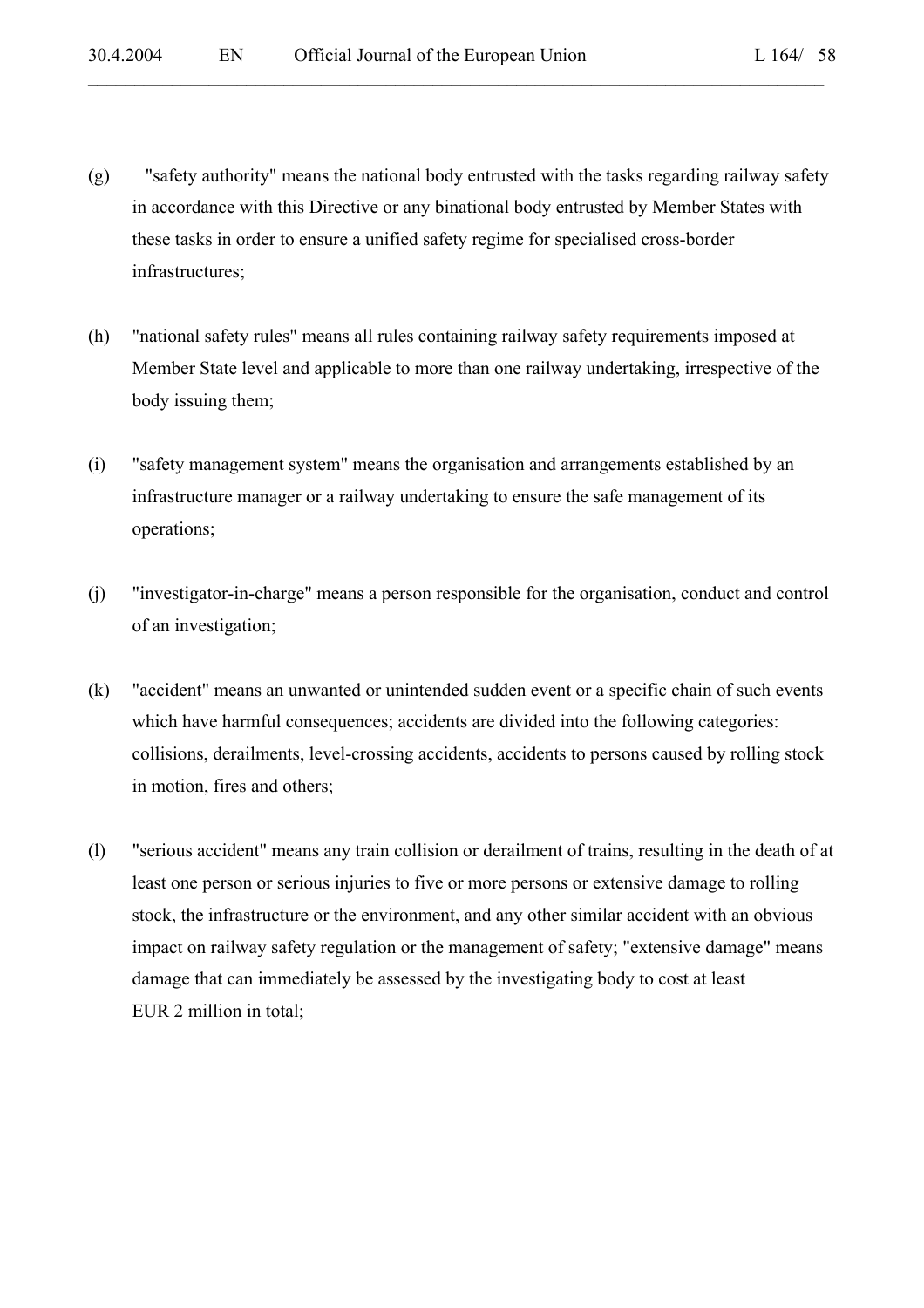(m) "incident" means any occurrence, other than accident or serious accident, associated with the operation of trains and affecting the safety of operation;

- (n) "investigation" means a process conducted for the purpose of accident and incident prevention which includes the gathering and analysis of information, the drawing of conclusions, including the determination of causes and, when appropriate, the making of safety recommendations;
- (o) "causes" means actions, omissions, events or conditions, or a combination thereof, which led to the accident or incident;
- (p) "Agency" means the European Railway Agency, the Community agency for railway safety and interoperability;
- (q) "notified bodies" means the bodies which are responsible for assessing the conformity or suitability for use of the interoperability constituents or for appraising the EC procedure for verification of the subsystems, as defined in Directives 96/48/EC and 2001/16/EC;
- (r) "interoperability constituents" means any elementary component, group of components, subassembly or complete assembly of equipment incorporated or intended to be incorporated into a subsystem upon which the interoperability of the high-speed or conventional rail system depends directly or indirectly, as defined in Directive 96/48/EC and 2001/16/EC. The concept of a "constituent" covers both tangible objects and intangible objects such as software.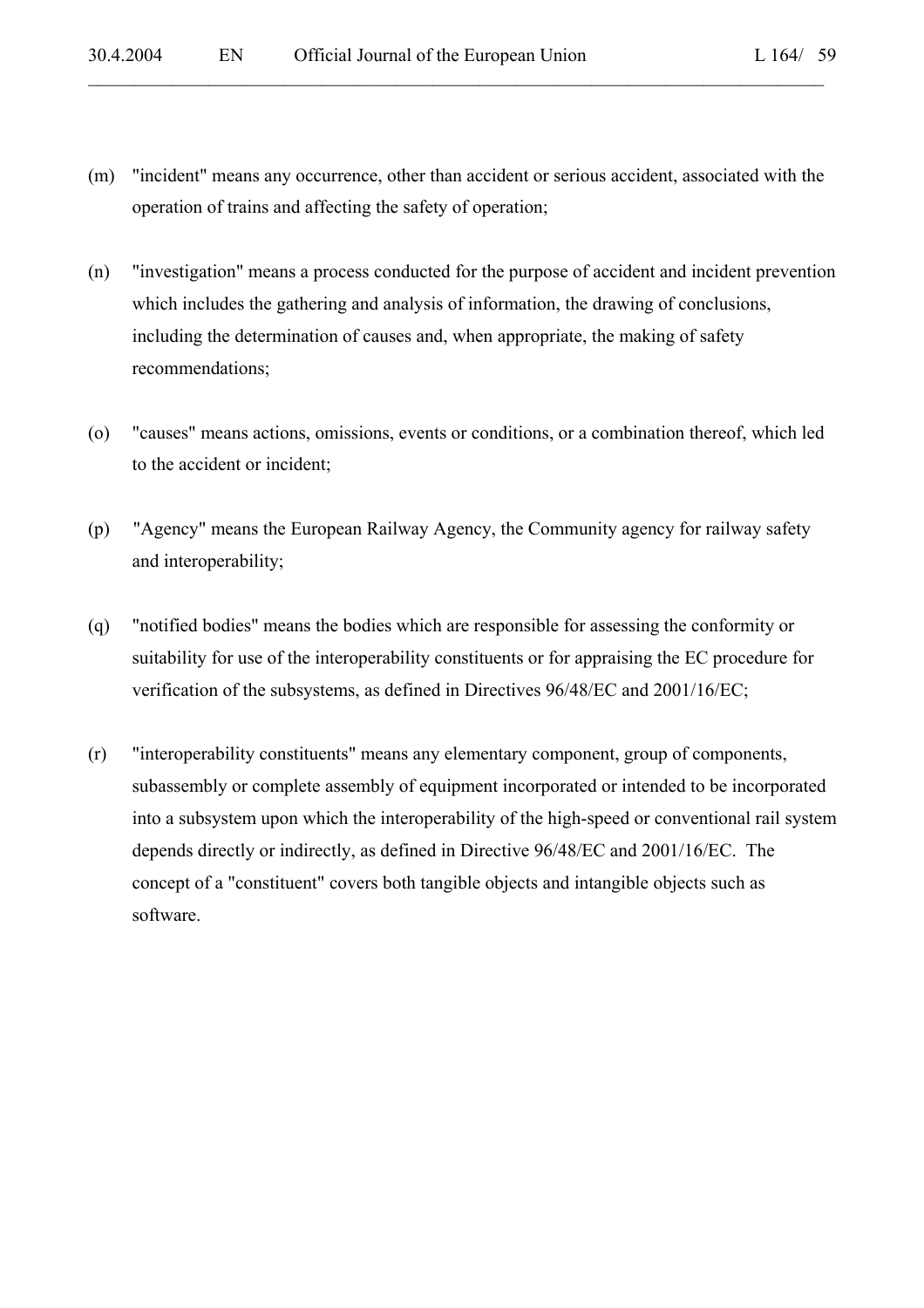### CHAPTER II

 $\mathcal{L}_\mathcal{L} = \mathcal{L}_\mathcal{L} = \mathcal{L}_\mathcal{L} = \mathcal{L}_\mathcal{L} = \mathcal{L}_\mathcal{L} = \mathcal{L}_\mathcal{L} = \mathcal{L}_\mathcal{L} = \mathcal{L}_\mathcal{L} = \mathcal{L}_\mathcal{L} = \mathcal{L}_\mathcal{L} = \mathcal{L}_\mathcal{L} = \mathcal{L}_\mathcal{L} = \mathcal{L}_\mathcal{L} = \mathcal{L}_\mathcal{L} = \mathcal{L}_\mathcal{L} = \mathcal{L}_\mathcal{L} = \mathcal{L}_\mathcal{L}$ 

#### DEVELOPMENT AND MANAGEMENT OF SAFETY

#### Article 4

Development and improvement of railway safety

1. Member States shall ensure that railway safety is generally maintained and, where reasonably practicable, continuously improved, taking into consideration the development of Community legislation and technical and scientific progress and giving priority to the prevention of serious accidents.

Member States shall ensure that safety rules are laid down, applied and enforced in an open and non-discriminatory manner, fostering the development of a single European rail transport system.

2. Member States shall ensure that measures to develop and improve railway safety take account of the need for a system-based approach.

3. Member States shall ensure that the responsibility for the safe operation of the railway system and the control of risks associated with it is laid upon the infrastructure managers and railway undertakings, obliging them to implement necessary risk control measures, where appropriate in cooperation with each other, to apply national safety rules and standards, and to establish safety management systems in accordance with this Directive.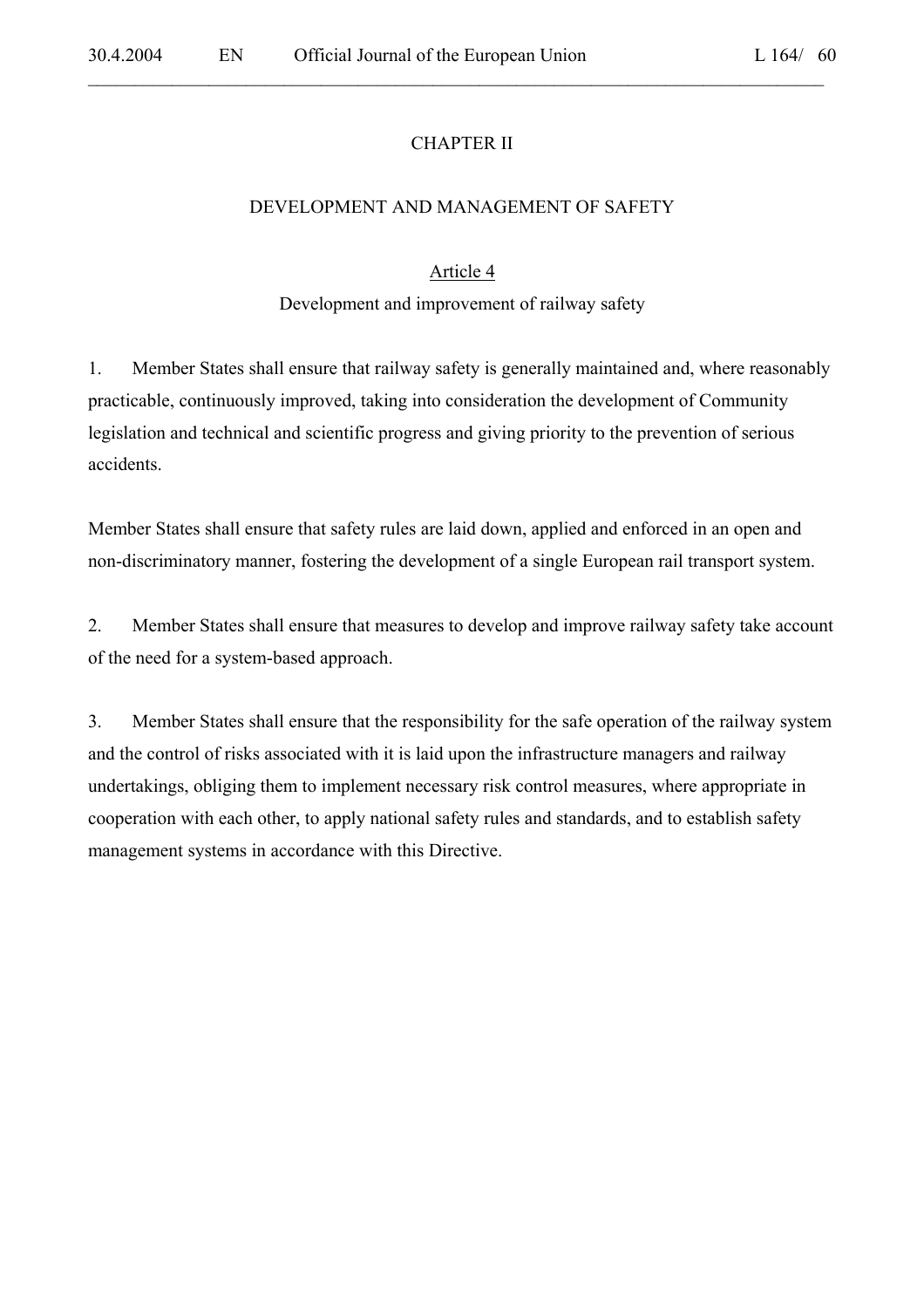Without prejudice to civil liability in accordance with the legal requirements of the Member States, each infrastructure manager and railway undertaking shall be made responsible for its part of the system and its safe operation, including supply of material and contracting of services, vis-à-vis users, customers, the workers concerned and third parties.

 $\mathcal{L}_\mathcal{L} = \mathcal{L}_\mathcal{L} = \mathcal{L}_\mathcal{L} = \mathcal{L}_\mathcal{L} = \mathcal{L}_\mathcal{L} = \mathcal{L}_\mathcal{L} = \mathcal{L}_\mathcal{L} = \mathcal{L}_\mathcal{L} = \mathcal{L}_\mathcal{L} = \mathcal{L}_\mathcal{L} = \mathcal{L}_\mathcal{L} = \mathcal{L}_\mathcal{L} = \mathcal{L}_\mathcal{L} = \mathcal{L}_\mathcal{L} = \mathcal{L}_\mathcal{L} = \mathcal{L}_\mathcal{L} = \mathcal{L}_\mathcal{L}$ 

4. This shall be without prejudice to the responsibility of each manufacturer, maintenance supplier, wagon keeper, service provider and procurement entity to ensure that rolling stock, installations, accessories and equipment and services supplied by them comply with the requirements and the conditions for use specified, so that they can be safely put into operation by the railway undertaking and/or infrastructure manager.

# Article 5

# Common safety indicators

1. In order to facilitate the assessment of the achievement of the CST and to provide for the monitoring of the general development of railway safety Member States shall collect information on common safety indicators (CSIs) through the annual reports of the safety authorities as referred to in Article 18.

The first reference year for the CSIs shall be --<sup>\*</sup>; they shall be reported on in the annual report the following year.

The CSIs shall be established as set out in Annex I.

**\***

Two years after the year of entry into force of this Directive*.*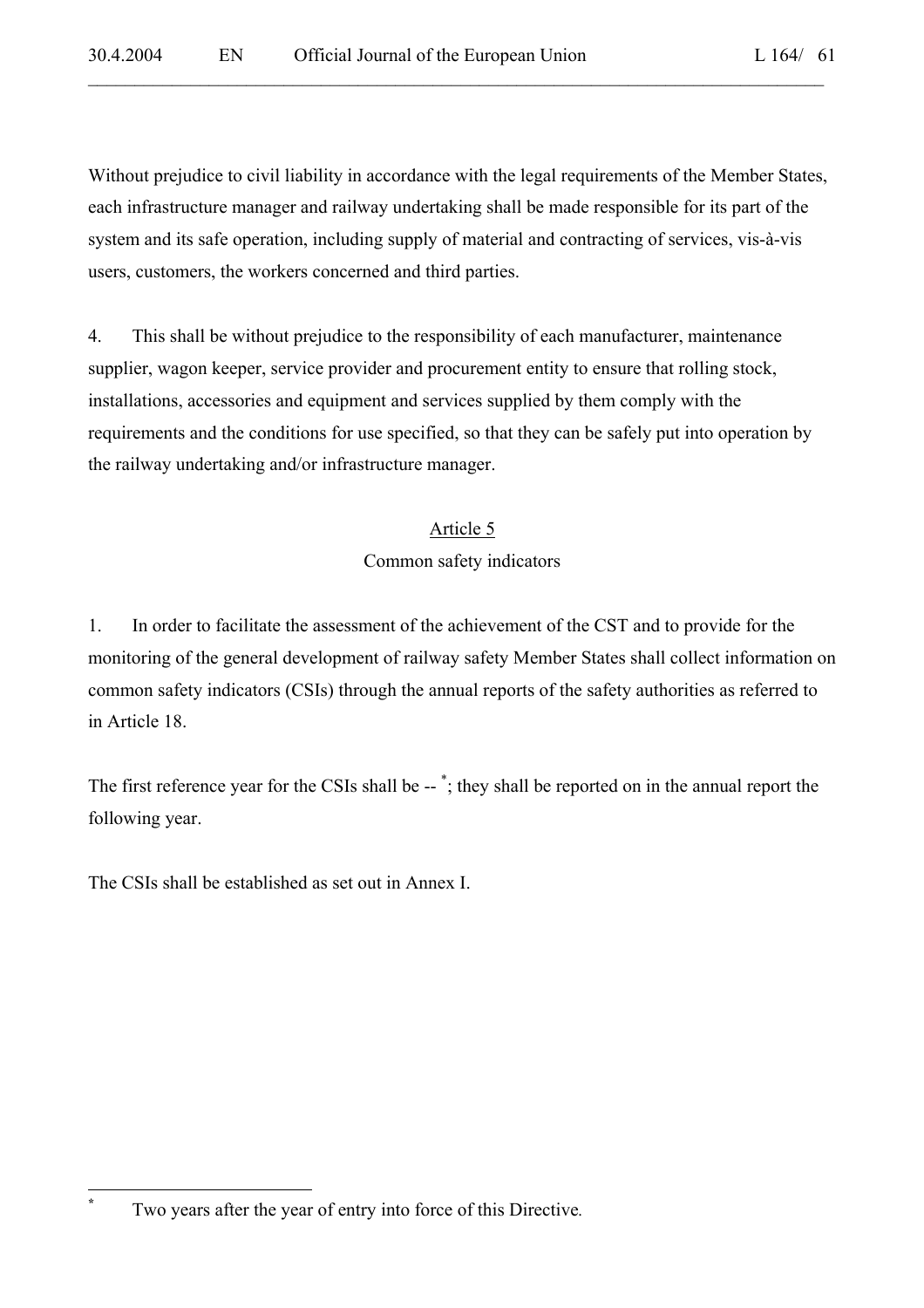2. Before ……… **\*** Annex I shall be revised in accordance with the procedure referred to in Article 27(2), in particular to include common definitions of the CSI and common methods to calculate accident costs.

 $\mathcal{L}_\mathcal{L} = \mathcal{L}_\mathcal{L} = \mathcal{L}_\mathcal{L} = \mathcal{L}_\mathcal{L} = \mathcal{L}_\mathcal{L} = \mathcal{L}_\mathcal{L} = \mathcal{L}_\mathcal{L} = \mathcal{L}_\mathcal{L} = \mathcal{L}_\mathcal{L} = \mathcal{L}_\mathcal{L} = \mathcal{L}_\mathcal{L} = \mathcal{L}_\mathcal{L} = \mathcal{L}_\mathcal{L} = \mathcal{L}_\mathcal{L} = \mathcal{L}_\mathcal{L} = \mathcal{L}_\mathcal{L} = \mathcal{L}_\mathcal{L}$ 

# Article 6

### Common safety methods

1. A first set of CSMs, covering at least the methods described in paragraph 3(a), shall be adopted by the Commission, before……… **\*\***, in accordance with the procedure referred to in Article 27(2). They shall be published in the Official Journal of the European Union.

A second set of CSMs, covering the remaining part of the methods as described in paragraph 3, shall be adopted by the Commission before……… **\*\*\***, in accordance with the procedure referred to in Article 27(2). They shall be published in the Official Journal of the European Union.

2. Draft CSMs and draft revised CSMs shall be drawn up by the Agency under mandates which shall be adopted in accordance with the procedure referred to in Article 27(2).

The draft CSMs shall be based on an examination of existing methods in the Member States.

3. The CSMs shall describe how the safety level, and the achievement of safety targets and compliance with other safety requirements, are assessed by elaborating and defining:

(a) risk evaluation and assessment methods,

 $\overline{a}$ 

**<sup>\*</sup>**

Five years after the entry into force of this Directive.<br>Four years after the entry into force of this Directive.

Six years after the entry into force of this Directive.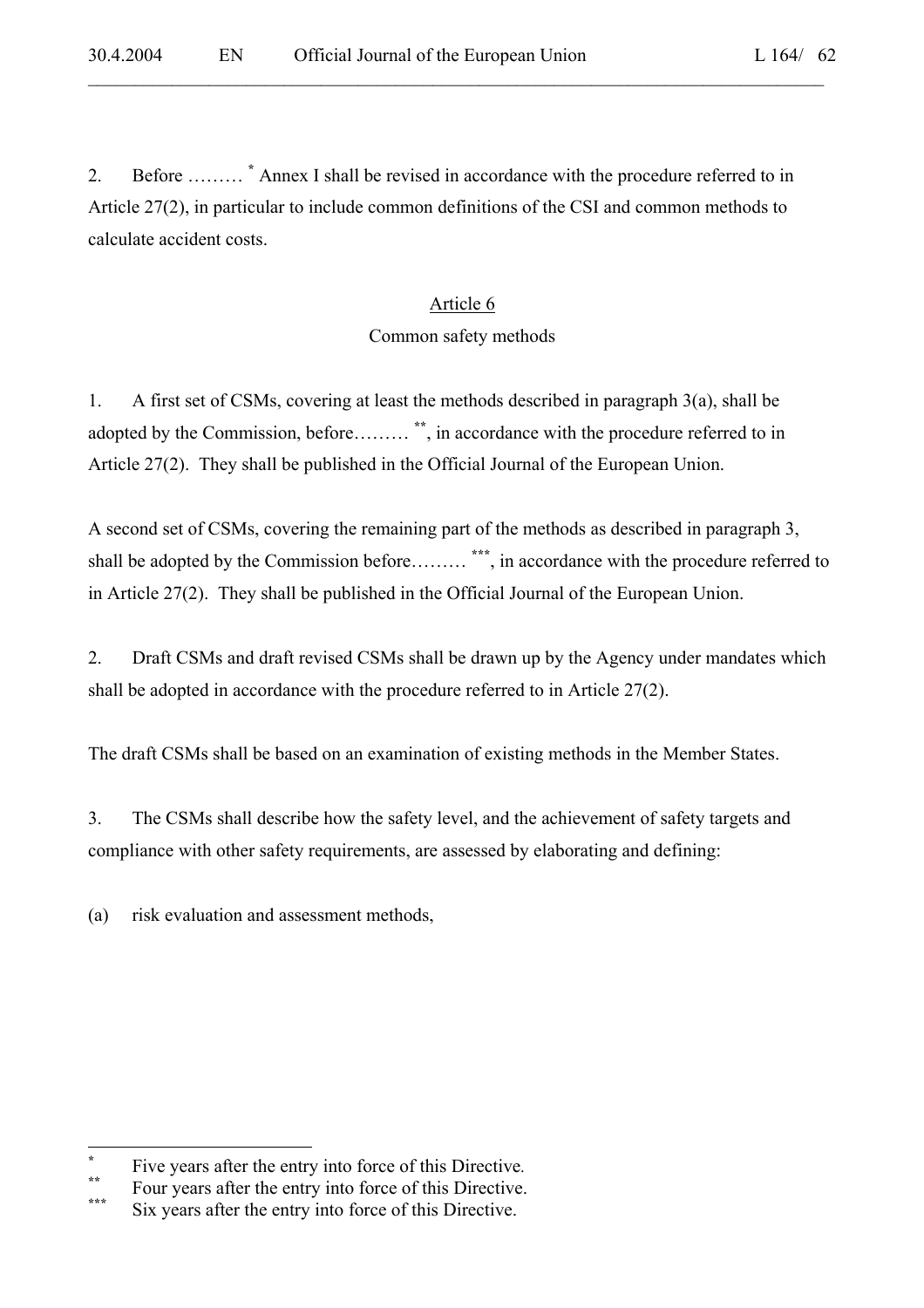- (b) methods for assessing conformity with requirements in safety certificates and safety authorisations issued in accordance with Articles 10 and 11, and
- (c) as far as they are not yet covered by TSIs, methods to check that the structural subsystems of the trans-European high-speed and conventional rail systems are operated and maintained in accordance with the relevant essential requirements.

4. The CSMs shall be revised at regular intervals, in accordance with the procedure referred to in Article 27(2), taking into account the experience gained from their application and the global development of railway safety and the obligations on Member States laid down in Article 4(1).

5. Member States shall make any necessary amendments to their national safety rules in the light of the adoption of CSMs and revisions to them.

# Article 7

# Common safety targets

1. The CSTs shall be developed, adopted and revised following the procedures laid down in this Article.

2. Draft CSTs and draft revised CSTs shall be drawn up by the Agency under mandates which shall be adopted in accordance with the procedure referred to in Article 27(2).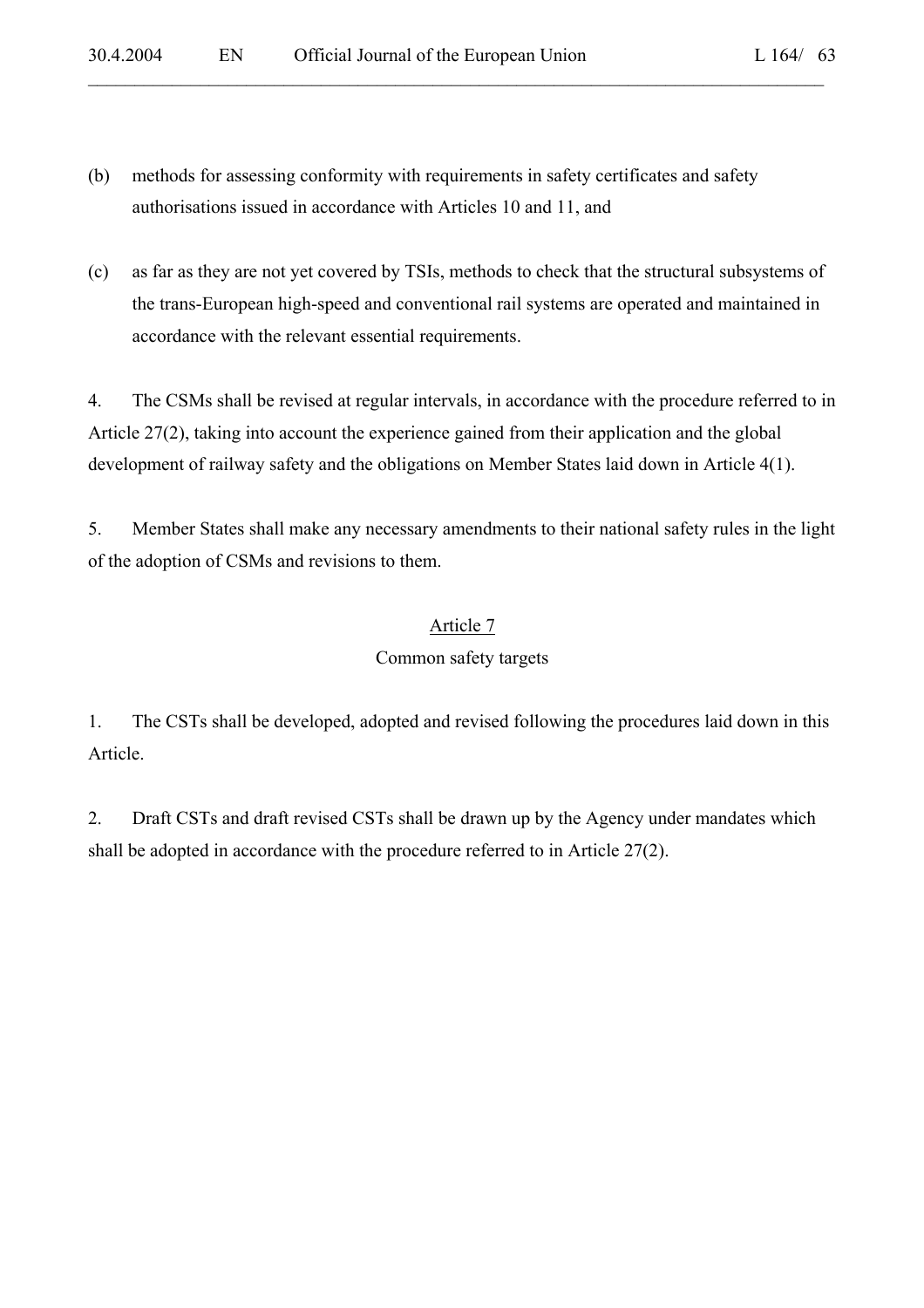3. The first set of draft CSTs shall be based on an examination of existing targets and safety performance in the Member States and shall ensure that the current safety performance of the rail system is not reduced in any Member State. They shall be adopted by the Commission, before …….. \* , in accordance with the procedure referred to in Article 27(2), and shall be published in the Official Journal of the European Union.

 $\mathcal{L}_\mathcal{L} = \mathcal{L}_\mathcal{L} = \mathcal{L}_\mathcal{L} = \mathcal{L}_\mathcal{L} = \mathcal{L}_\mathcal{L} = \mathcal{L}_\mathcal{L} = \mathcal{L}_\mathcal{L} = \mathcal{L}_\mathcal{L} = \mathcal{L}_\mathcal{L} = \mathcal{L}_\mathcal{L} = \mathcal{L}_\mathcal{L} = \mathcal{L}_\mathcal{L} = \mathcal{L}_\mathcal{L} = \mathcal{L}_\mathcal{L} = \mathcal{L}_\mathcal{L} = \mathcal{L}_\mathcal{L} = \mathcal{L}_\mathcal{L}$ 

The second set of draft CSTs shall be based on the experiences gained from the first set of CSTs and their implementation. They shall reflect any priority areas where safety needs to be further improved. They shall be adopted by the Commission, before ………. **\*\***, in accordance with the procedure referred to in Article 27(2) and shall be published in the Official Journal of the European Union.

All proposals for draft and revised CSTs shall reflect the obligations on Member States laid down in Article 4(1). Such proposals shall be accompanied by an assessment of the estimated costs and benefits, indicating their likely impact for all the operators and economic agents involved and their impact on the societal acceptance of risk. They shall contain a timetable for gradual implementation, where necessary, in particular to take account of the nature and extent of investment required to apply them. They shall analyse the possible impact on TSI for the subsystems and contain, where appropriate, consequential proposals for amendments to the TSI.

 $\overline{a}$ 

**<sup>\*</sup>**

Five years after entry into force of this Directive.<br>Seven years after entry into force of this Directive.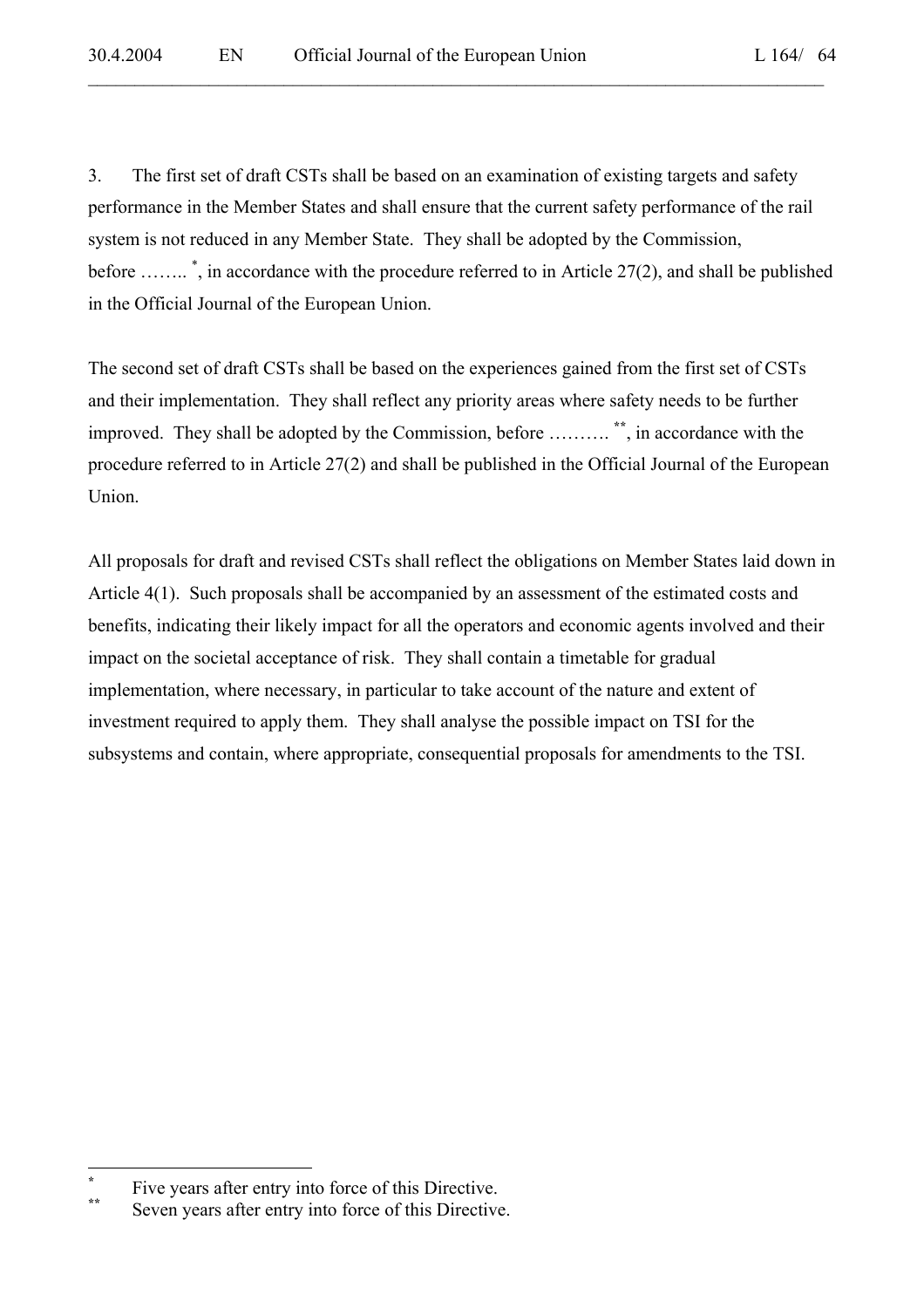4. The CSTs shall define the safety levels that must at least be reached by different parts of the railway system and by the system as a whole in each Member State, expressed in risk acceptance criteria for:

 $\mathcal{L}_\mathcal{L} = \mathcal{L}_\mathcal{L} = \mathcal{L}_\mathcal{L} = \mathcal{L}_\mathcal{L} = \mathcal{L}_\mathcal{L} = \mathcal{L}_\mathcal{L} = \mathcal{L}_\mathcal{L} = \mathcal{L}_\mathcal{L} = \mathcal{L}_\mathcal{L} = \mathcal{L}_\mathcal{L} = \mathcal{L}_\mathcal{L} = \mathcal{L}_\mathcal{L} = \mathcal{L}_\mathcal{L} = \mathcal{L}_\mathcal{L} = \mathcal{L}_\mathcal{L} = \mathcal{L}_\mathcal{L} = \mathcal{L}_\mathcal{L}$ 

- (a) individual risks relating to passengers, staff including the staff of contractors, level crossing users and others, and, without prejudice to existing national and international liability rules, individual risks relating to unauthorised persons on railway premises;
- (b) societal risks.

5. The CSTs shall be revised at regular intervals, in accordance with the procedure referred to in Article 27(2), taking into account the global development of railway safety.

6. Member States shall make any necessary amendments to their national safety rules in order to achieve at least the CSTs, and any revised CSTs, in accordance with the implementation timetables attached to them. They shall notify these rules to the Commission in accordance with Article 8(3).

#### Article 8

#### National safety rules

1. In application of this Directive, Member States shall establish binding national safety rules and shall ensure that they are published and made available to all infrastructure managers, railway undertakings, applicants for a safety certificate and applicants for a safety authorisation in clear language that can be understood by the parties concerned.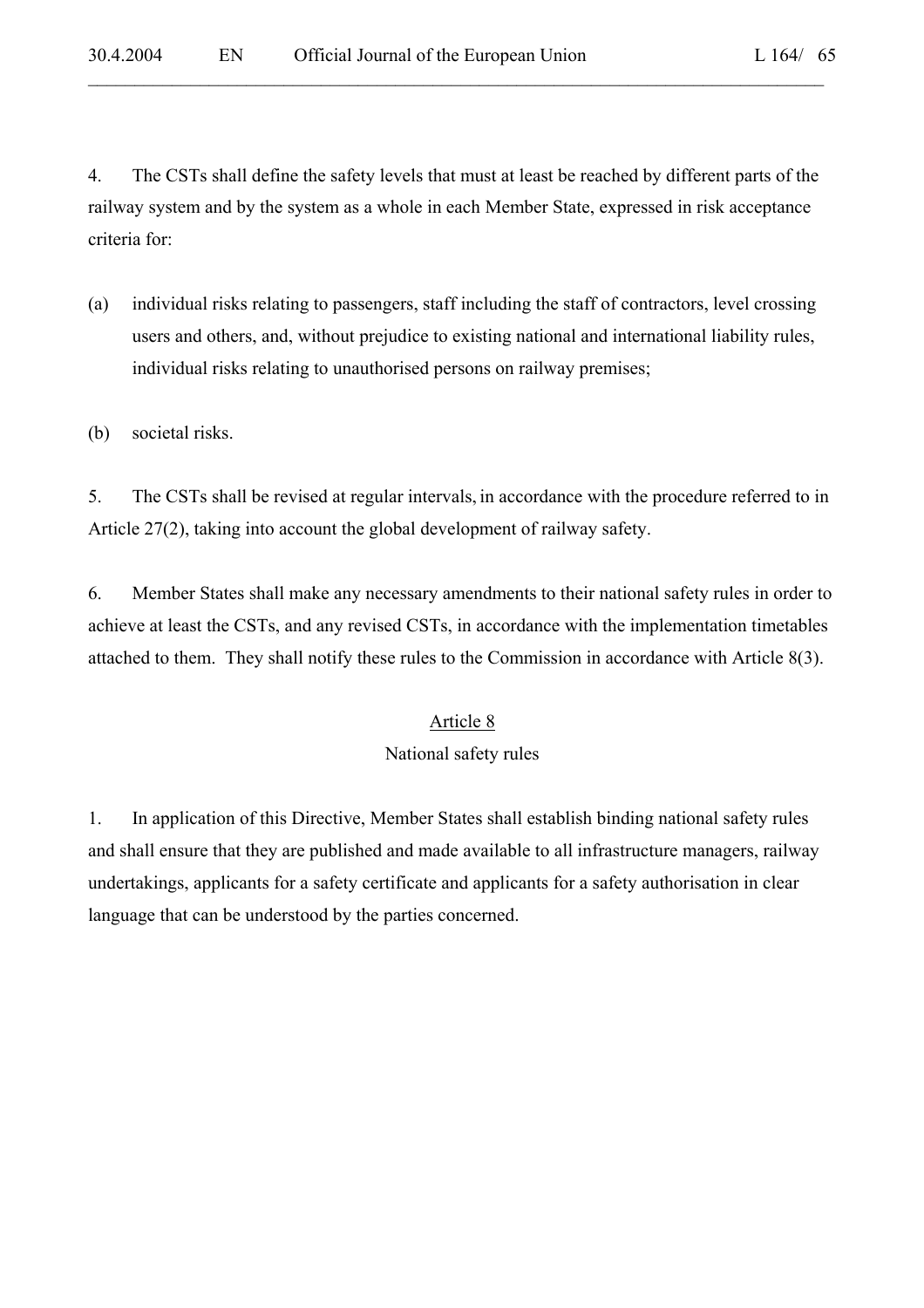2. Before …………..\* Member States shall notify the Commission of all the relevant national safety rules in force, as set out in Annex II, and indicate their area of application.

 $\mathcal{L}_\mathcal{L} = \mathcal{L}_\mathcal{L} = \mathcal{L}_\mathcal{L} = \mathcal{L}_\mathcal{L} = \mathcal{L}_\mathcal{L} = \mathcal{L}_\mathcal{L} = \mathcal{L}_\mathcal{L} = \mathcal{L}_\mathcal{L} = \mathcal{L}_\mathcal{L} = \mathcal{L}_\mathcal{L} = \mathcal{L}_\mathcal{L} = \mathcal{L}_\mathcal{L} = \mathcal{L}_\mathcal{L} = \mathcal{L}_\mathcal{L} = \mathcal{L}_\mathcal{L} = \mathcal{L}_\mathcal{L} = \mathcal{L}_\mathcal{L}$ 

The notification shall further provide information on the principal content of the rules with references to the legal texts, on the form of legislation and on which body or organisation is responsible for its publication.

3. Not later than four years after the entry into force of this Directive, the Agency shall evaluate the way in which national safety rules are published and made available in accordance with paragraph 1. It shall also make appropriate recommendations to the Commission for the publication of such rules in order to make the relevant information more easily accessible.

4. Member States shall forthwith notify the Commission of any amendment to the notified national safety rules and of any new such rule that might be adopted, unless the rule is wholly relating to the implementation of TSIs.

5. In order to keep the introduction of new specific national rules to a minimum and thus prevent further barriers from being created, and with a view to the gradual harmonisation of safety rules, the Commission shall monitor the introduction of new national rules by Member States.

**\***

Twelve months after the entry into force of this Directive*.*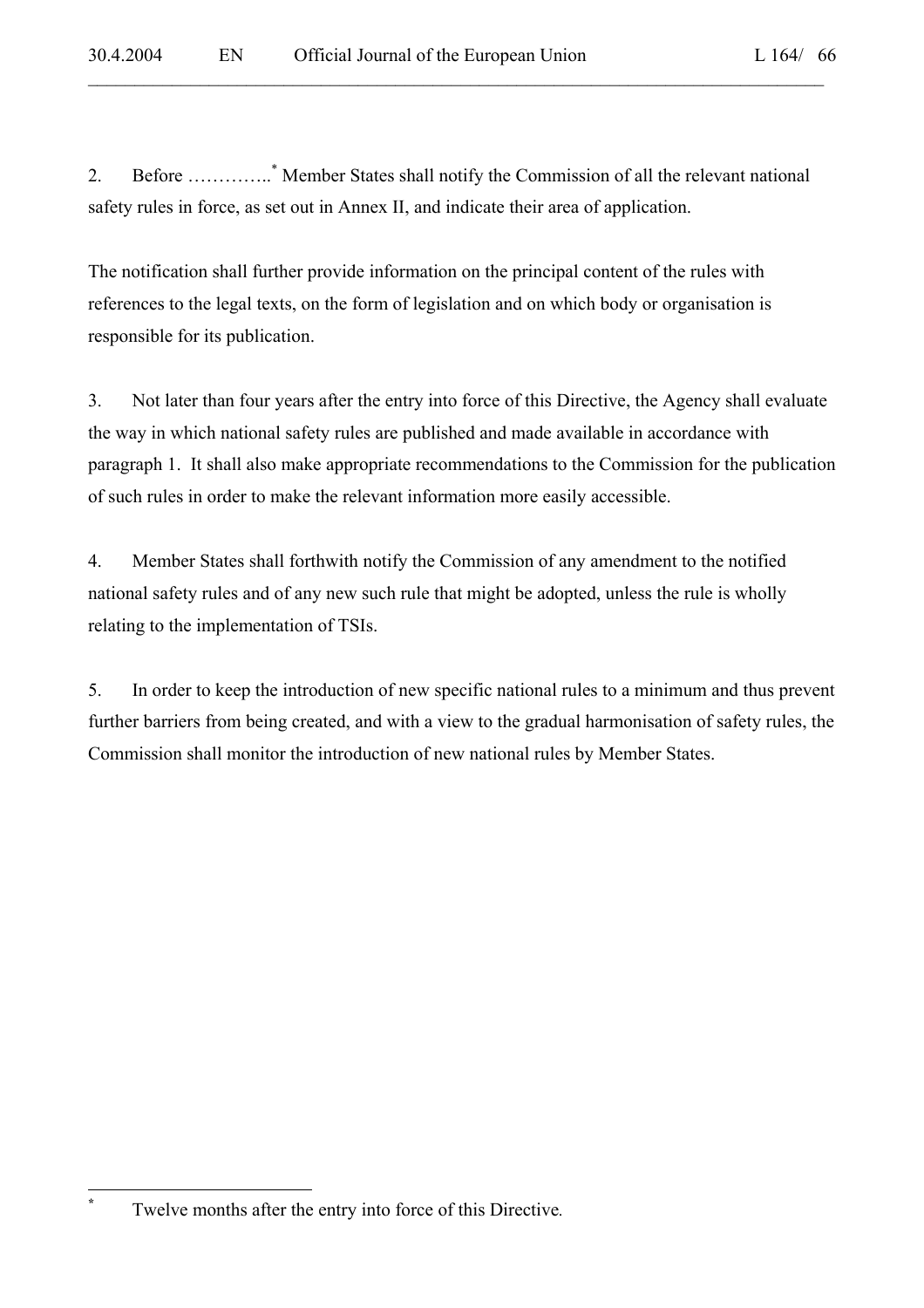6. If, after the adoption of CSTs, a Member State intends to introduce a new national safety rule which requires a higher safety level than the CSTs, or if a Member State intends to introduce a new national safety rule which may affect operations of railway undertakings from other Member States on the territory of the Member State concerned, the Member State shall consult all interested parties in due time and the procedure in paragraph 7 shall apply.

 $\mathcal{L}_\mathcal{L} = \mathcal{L}_\mathcal{L} = \mathcal{L}_\mathcal{L} = \mathcal{L}_\mathcal{L} = \mathcal{L}_\mathcal{L} = \mathcal{L}_\mathcal{L} = \mathcal{L}_\mathcal{L} = \mathcal{L}_\mathcal{L} = \mathcal{L}_\mathcal{L} = \mathcal{L}_\mathcal{L} = \mathcal{L}_\mathcal{L} = \mathcal{L}_\mathcal{L} = \mathcal{L}_\mathcal{L} = \mathcal{L}_\mathcal{L} = \mathcal{L}_\mathcal{L} = \mathcal{L}_\mathcal{L} = \mathcal{L}_\mathcal{L}$ 

 7. The Member State shall submit the draft safety rule to the Commission for examination, stating the reasons for introducing it.

If the Commission finds that the draft safety rule is incompatible with the CSMs or with achieving at least the CSTs, or that it constitutes a means of arbitrary discrimination or a disguised restriction on rail transport operations between Member States, a Decision, addressed to the Member State concerned, shall be adopted in accordance with the procedure referred to in Article 27(2).

If the Commission has serious doubts as to the compatibility of the draft safety rule with the CSMs or with achieving at least the CSTs, or considers that it constitutes a means of arbitrary discrimination or a disguised restriction on rail transport operations between Member States, the Commission shall immediately inform the Member State concerned, which shall suspend the adoption, entry into force or implementation of the rule until a Decision is adopted, within a period of six months, in accordance with the procedure referred to in Article 27(2).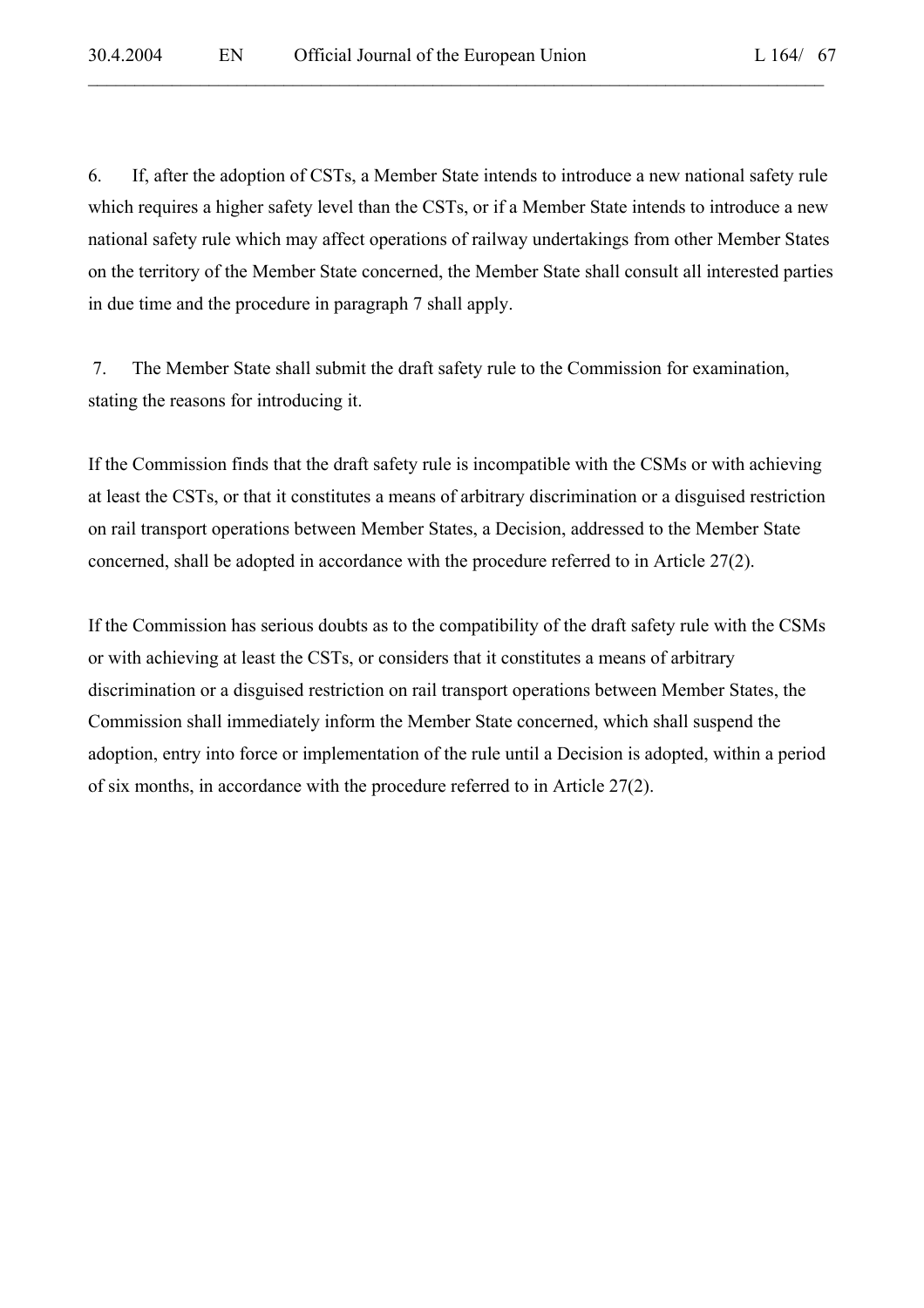### Article 9

 $\mathcal{L}_\mathcal{L} = \mathcal{L}_\mathcal{L} = \mathcal{L}_\mathcal{L} = \mathcal{L}_\mathcal{L} = \mathcal{L}_\mathcal{L} = \mathcal{L}_\mathcal{L} = \mathcal{L}_\mathcal{L} = \mathcal{L}_\mathcal{L} = \mathcal{L}_\mathcal{L} = \mathcal{L}_\mathcal{L} = \mathcal{L}_\mathcal{L} = \mathcal{L}_\mathcal{L} = \mathcal{L}_\mathcal{L} = \mathcal{L}_\mathcal{L} = \mathcal{L}_\mathcal{L} = \mathcal{L}_\mathcal{L} = \mathcal{L}_\mathcal{L}$ 

#### Safety management systems

1. Infrastructure managers and railway undertakings shall establish their safety management systems to ensure that the railway system can achieve at least the CSTs, is in conformity with the national safety rules described in Article 8 and Annex II and with safety requirements laid down in the TSIs, and that the relevant parts of CSMs are applied.

2. The safety management system shall meet the requirements and contain the elements laid down in Annex III, adapted to the character, extent and other conditions of the activity pursued. It shall ensure the control of all risks associated with the activity of the infrastructure manager or railway undertaking, including the supply of maintenance and material and the use of contractors. Without prejudice to existing national and international liability rules, the safety management system shall also take into account, where appropriate and reasonable, the risks arising as a result of activities by other parties

3. The safety management system of any infrastructure manager shall take into account the effects of operations by different railway undertakings on the network and make provisions to allow all railway undertakings to operate in accordance with TSIs and national safety rules and with conditions laid down in their safety certificate. It shall furthermore be developed with the aim of coordinating the emergency procedures of the infrastructure manager with all railway undertakings that operate on its infrastructure.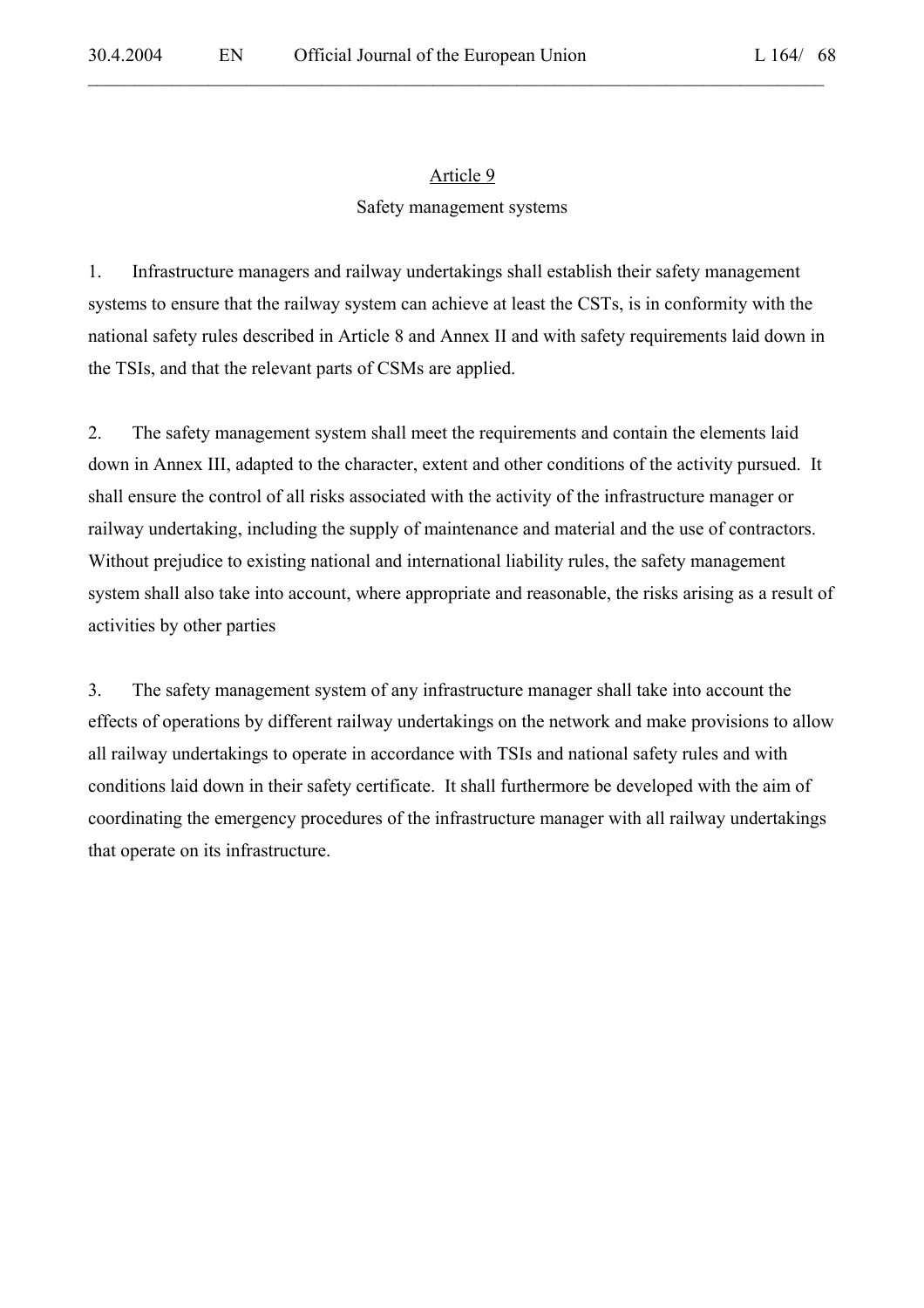4. Each year all infrastructure managers and railway undertakings shall submit to the safety authority before 30 June an annual safety report concerning the preceding calendar year. The safety report shall contain:

 $\mathcal{L}_\mathcal{L} = \mathcal{L}_\mathcal{L} = \mathcal{L}_\mathcal{L} = \mathcal{L}_\mathcal{L} = \mathcal{L}_\mathcal{L} = \mathcal{L}_\mathcal{L} = \mathcal{L}_\mathcal{L} = \mathcal{L}_\mathcal{L} = \mathcal{L}_\mathcal{L} = \mathcal{L}_\mathcal{L} = \mathcal{L}_\mathcal{L} = \mathcal{L}_\mathcal{L} = \mathcal{L}_\mathcal{L} = \mathcal{L}_\mathcal{L} = \mathcal{L}_\mathcal{L} = \mathcal{L}_\mathcal{L} = \mathcal{L}_\mathcal{L}$ 

- (a) information on how the organisation's corporate safety targets are met and the results of safety plans;
- (b) the development of national safety indicators, and of the CSIs laid down in Annex I, as far as it is relevant to the reporting organisation;
- (c) the results of internal safety auditing;
- (d) observations on deficiencies and malfunctions of railway operations and infrastructure management that might be relevant for the safety authority.

#### CHAPTER III

#### SAFETY CERTIFICATION AND AUTHORISATION

#### Article 10

#### Safety certificates

1. In order to be granted access to the railway infrastructure, a railway undertaking must hold a safety certificate as provided for in this Chapter. The safety certificate may cover the whole railway network of a Member State or only a defined part thereof.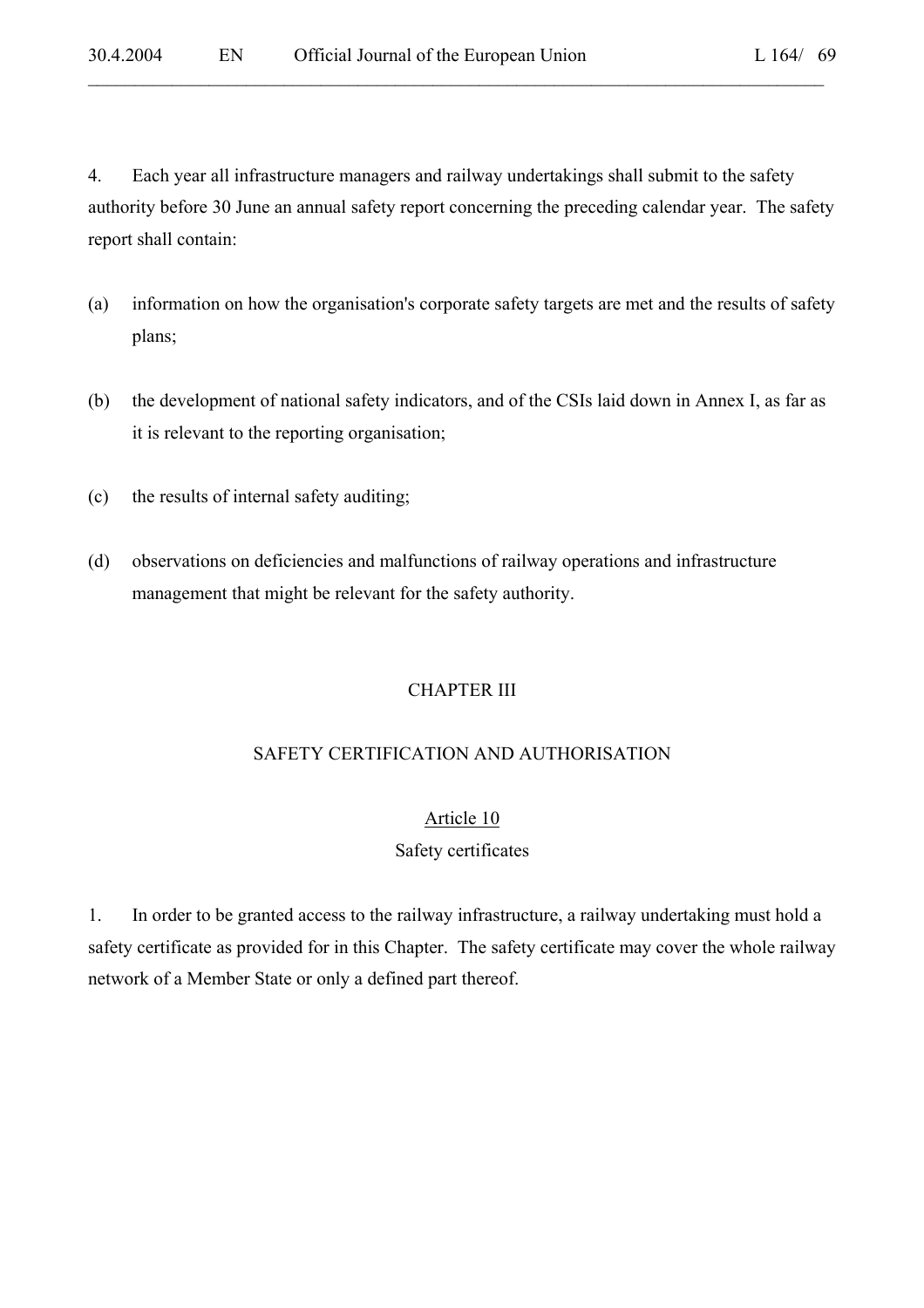The purpose of the safety certificate is to provide evidence that the railway undertaking has established its safety management system and can meet requirements laid down in TSIs and other relevant Community legislation and in national safety rules in order to control risks and operate safely on the network.

 $\mathcal{L}_\mathcal{L} = \mathcal{L}_\mathcal{L} = \mathcal{L}_\mathcal{L} = \mathcal{L}_\mathcal{L} = \mathcal{L}_\mathcal{L} = \mathcal{L}_\mathcal{L} = \mathcal{L}_\mathcal{L} = \mathcal{L}_\mathcal{L} = \mathcal{L}_\mathcal{L} = \mathcal{L}_\mathcal{L} = \mathcal{L}_\mathcal{L} = \mathcal{L}_\mathcal{L} = \mathcal{L}_\mathcal{L} = \mathcal{L}_\mathcal{L} = \mathcal{L}_\mathcal{L} = \mathcal{L}_\mathcal{L} = \mathcal{L}_\mathcal{L}$ 

- 2. The safety certificate shall comprise:
- (a) certification confirming acceptance of the railway undertaking's safety management system as described in Article 9 and Annex III, and
- (b) certification confirming acceptance of the provisions adopted by the railway undertaking to meet specific requirements necessary for the safe operation of the relevant network. The requirements may include application of TSIs and national safety rules, acceptance of staff's certificates and authorisation to place in service the rolling stock used by the railway undertaking. The certification shall be based on documentation submitted by the railway undertaking as described in Annex IV.

3. The safety authority in the Member State where the railway undertaking first establishes its operation shall grant the certification in accordance with paragraph 2.

The certification granted in accordance with paragraph 2 must specify the type and extent of the railway operations covered. The certification granted in accordance with paragraph 2(a) shall be valid throughout the Community for equivalent rail transport operations.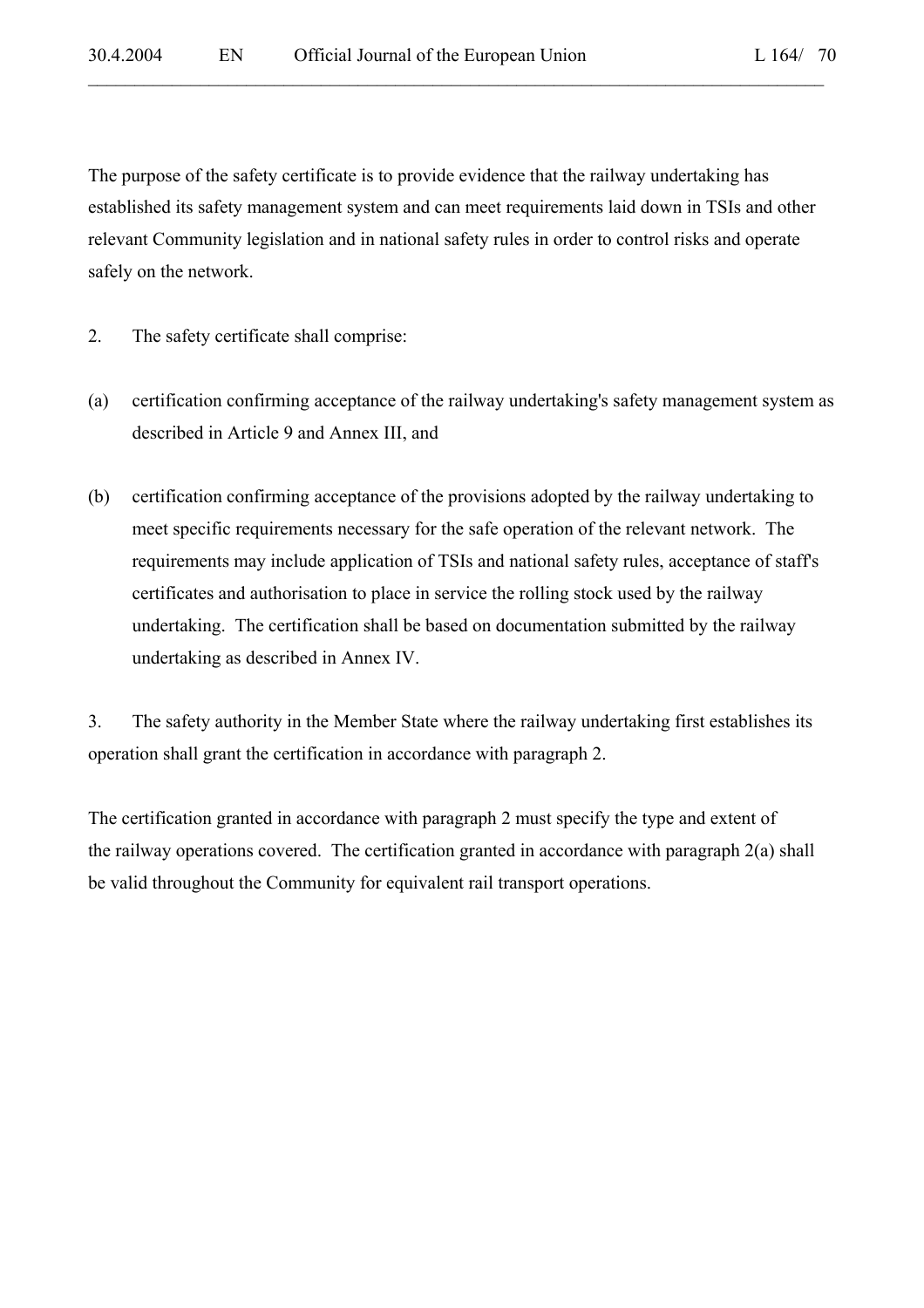4. The safety authority in the Member State in which the railway undertaking is planning to operate additional rail transport services shall grant the additional national certification necessary in accordance with paragraph 2(b).

 $\mathcal{L}_\mathcal{L} = \mathcal{L}_\mathcal{L} = \mathcal{L}_\mathcal{L} = \mathcal{L}_\mathcal{L} = \mathcal{L}_\mathcal{L} = \mathcal{L}_\mathcal{L} = \mathcal{L}_\mathcal{L} = \mathcal{L}_\mathcal{L} = \mathcal{L}_\mathcal{L} = \mathcal{L}_\mathcal{L} = \mathcal{L}_\mathcal{L} = \mathcal{L}_\mathcal{L} = \mathcal{L}_\mathcal{L} = \mathcal{L}_\mathcal{L} = \mathcal{L}_\mathcal{L} = \mathcal{L}_\mathcal{L} = \mathcal{L}_\mathcal{L}$ 

5. The safety certificate shall be renewed upon application by the railway undertaking at intervals not exceeding five years. It shall be wholly or partly updated whenever the type or extent of the operation is substantially altered.

The holder of the safety certificate shall without delay inform the competent safety authority of all major changes in the conditions of the relevant part of the safety certificate. It shall furthermore notify the competent safety authority whenever new categories of staff or new types of rolling stock are introduced.

The safety authority may require that the relevant part of the safety certificate be revised following substantial changes in the safety regulatory framework.

If the safety authority finds that the holder of the safety certificate no longer satisfies the conditions for a certification which it has issued, it shall revoke part (a) and/or (b) of the certificate, giving reasons for its decision. The safety authority that has revoked an additional national certification granted in accordance with paragraph 4 shall promptly inform the safety authority that granted the certification under paragraph 2(a) of its decision*.* 

Similarly, a safety authority must revoke a safety certificate if it is apparent that the holder of the safety certificate has not used it as intended in the year following its issue.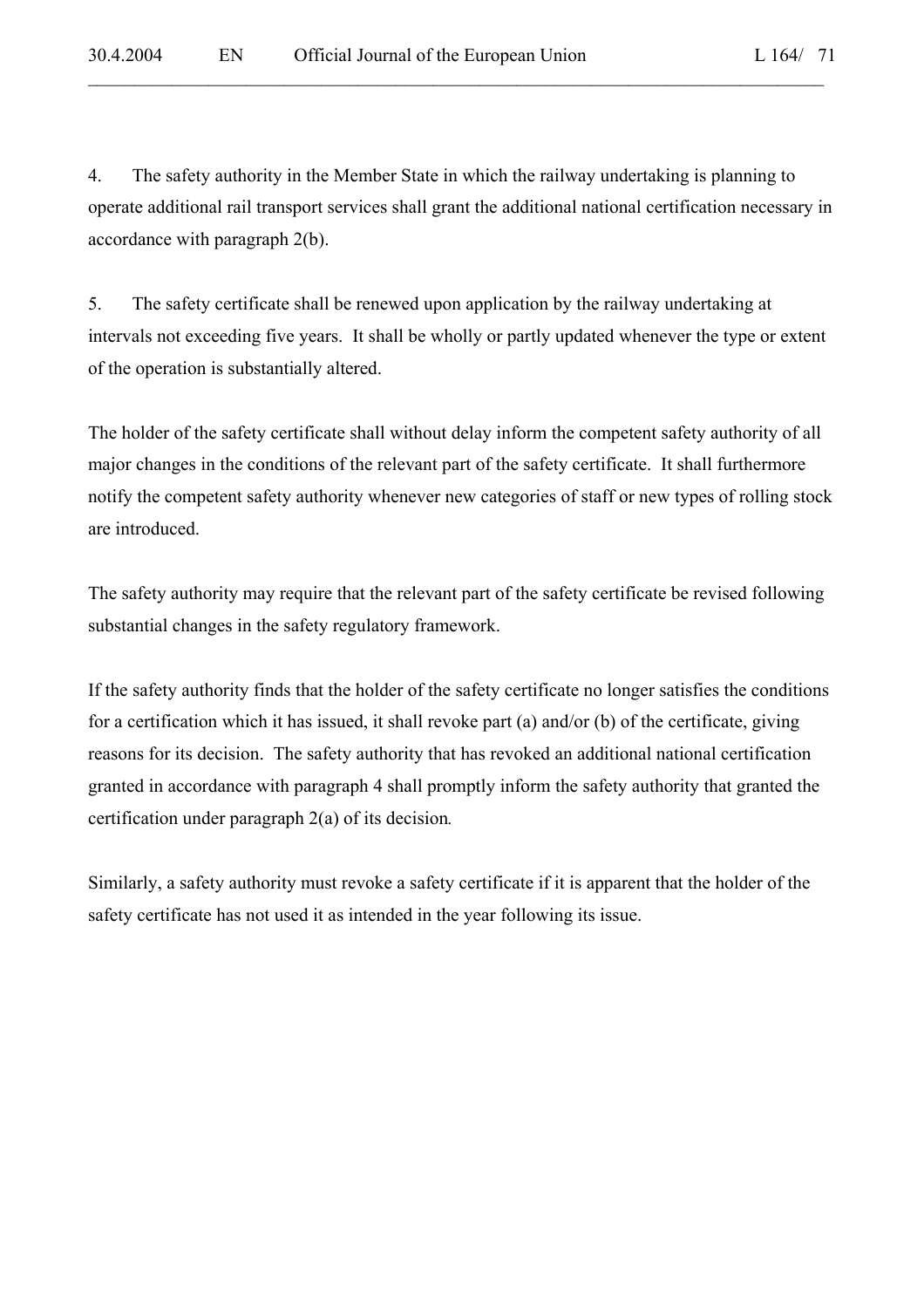6. The safety authority shall inform the Agency within one month of the safety certificates referred to in paragraph 2(a) that have been issued, renewed, amended or revoked. It shall state the name and address of the railway undertaking, the issue date, scope and validity of the safety certificate and, in case of revocation, the reasons for its decision.

 $\mathcal{L}_\mathcal{L} = \mathcal{L}_\mathcal{L} = \mathcal{L}_\mathcal{L} = \mathcal{L}_\mathcal{L} = \mathcal{L}_\mathcal{L} = \mathcal{L}_\mathcal{L} = \mathcal{L}_\mathcal{L} = \mathcal{L}_\mathcal{L} = \mathcal{L}_\mathcal{L} = \mathcal{L}_\mathcal{L} = \mathcal{L}_\mathcal{L} = \mathcal{L}_\mathcal{L} = \mathcal{L}_\mathcal{L} = \mathcal{L}_\mathcal{L} = \mathcal{L}_\mathcal{L} = \mathcal{L}_\mathcal{L} = \mathcal{L}_\mathcal{L}$ 

7. Before ………\* the Agency shall evaluate the development of safety certification and submit a report to the Commission with recommendations on a strategy for migration towards a single Community safety certificate. The Commission shall take appropriate action following the recommendation.

### Article 11

### Safety authorisation of infrastructure managers

1. In order to be allowed to manage and operate a rail infrastructure the infrastructure manager must obtain a safety authorisation from the safety authority in the Member State where he is established.

The safety authorisation shall comprise:

- (a) authorisation confirming acceptance of the infrastructure manager's safety management system as described in Article 9 and Annex III, and
- (b) authorisation confirming acceptance of the provisions of the infrastructure manager to meet specific requirements necessary for the safe design, maintenance and operation of the railway infrastructure including, where appropriate, the maintenance and operation of the traffic control and signalling system.

 $\overline{a}$ **\***

Five years after the entry into force of this Directive*.*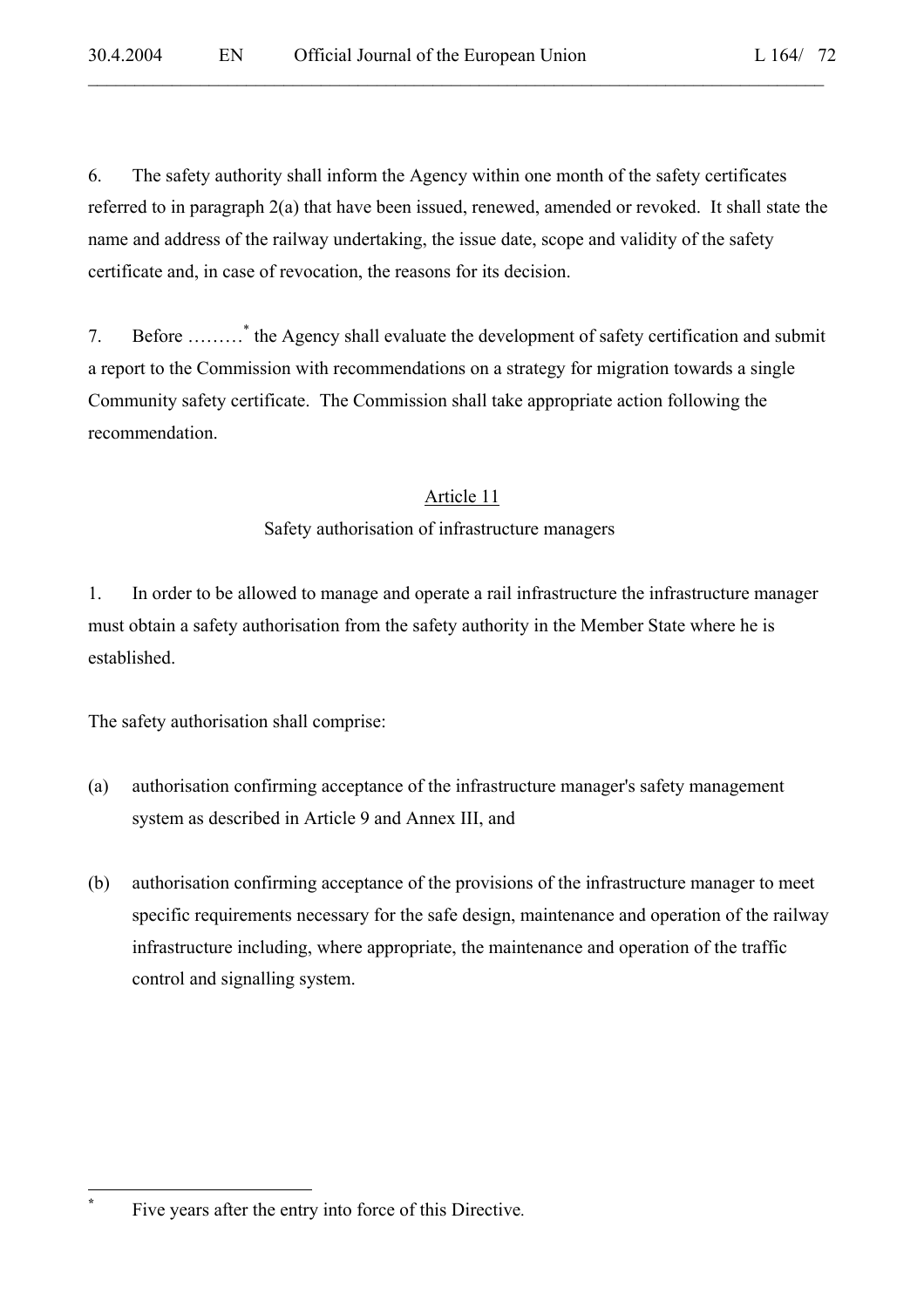2. The safety authorisation shall be renewed upon application by the infrastructure manager at intervals not exceeding five years. It shall be wholly or partly updated whenever substantial changes are made to the infrastructure, signalling or energy supply or to the principles of its operation and maintenance. The holder of the safety authorisation shall without delay inform the safety authority of all such changes.

 $\mathcal{L}_\mathcal{L} = \mathcal{L}_\mathcal{L} = \mathcal{L}_\mathcal{L} = \mathcal{L}_\mathcal{L} = \mathcal{L}_\mathcal{L} = \mathcal{L}_\mathcal{L} = \mathcal{L}_\mathcal{L} = \mathcal{L}_\mathcal{L} = \mathcal{L}_\mathcal{L} = \mathcal{L}_\mathcal{L} = \mathcal{L}_\mathcal{L} = \mathcal{L}_\mathcal{L} = \mathcal{L}_\mathcal{L} = \mathcal{L}_\mathcal{L} = \mathcal{L}_\mathcal{L} = \mathcal{L}_\mathcal{L} = \mathcal{L}_\mathcal{L}$ 

The safety authority may require that the safety authorisation be revised following substantial changes to the safety regulatory framework.

If the safety authority finds that an authorised infrastructure manager no longer satisfies the conditions for a safety authorisation it shall revoke the authorisation, giving reasons for its decisions.

3. The safety authority shall inform the Agency within one month of the safety authorisations that have been issued, renewed, amended or revoked. It shall state the name and address of the infrastructure manager, the issue date, the scope and validity of the safety authorisation and, in case of revocation, the reasons for its decision.

#### Article 12

Application requirements relating to safety certification and safety authorisation

1. The safety authority shall take a decision on an application for safety certification or safety authorisation without delay and in any event not more than four months after all information required and any supplementary information requested by the safety authority has been submitted. If the applicant is requested to submit supplementary information, such information shall be submitted promptly.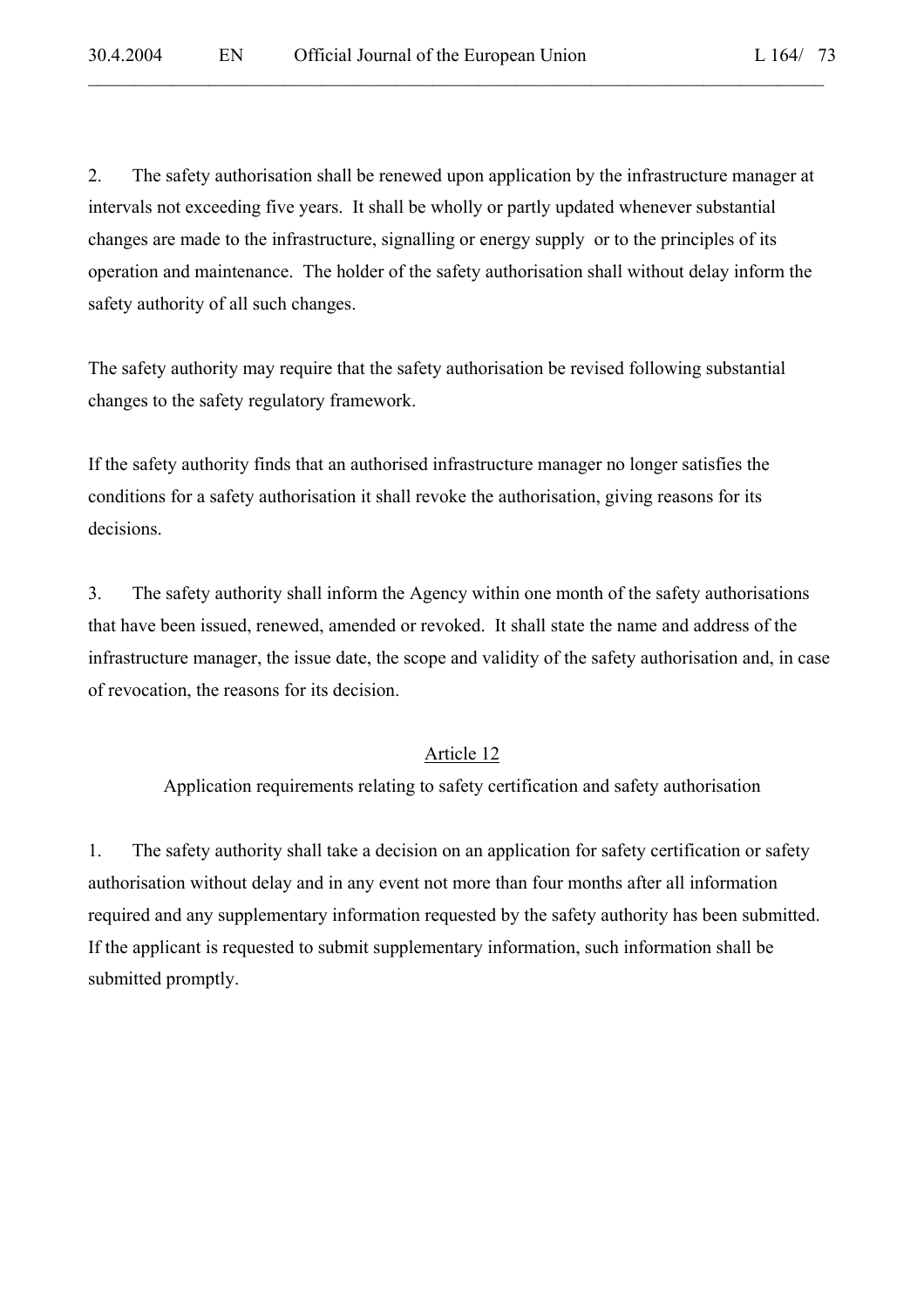2. In order to facilitate the establishment of new railway undertakings and the submission of applications from railway undertakings from other Member States, the safety authority shall give detailed guidance on how to obtain the safety certificate. It shall list all requirements that have been laid down for the purpose of Article 10(2) and make all relevant documents available to the applicant.

 $\mathcal{L}_\mathcal{L} = \mathcal{L}_\mathcal{L} = \mathcal{L}_\mathcal{L} = \mathcal{L}_\mathcal{L} = \mathcal{L}_\mathcal{L} = \mathcal{L}_\mathcal{L} = \mathcal{L}_\mathcal{L} = \mathcal{L}_\mathcal{L} = \mathcal{L}_\mathcal{L} = \mathcal{L}_\mathcal{L} = \mathcal{L}_\mathcal{L} = \mathcal{L}_\mathcal{L} = \mathcal{L}_\mathcal{L} = \mathcal{L}_\mathcal{L} = \mathcal{L}_\mathcal{L} = \mathcal{L}_\mathcal{L} = \mathcal{L}_\mathcal{L}$ 

Special guidance shall be given to railway undertakings that apply for a safety certificate concerning services on a defined limited part of an infrastructure, specifically identifying the rules that are valid for the part in question.

3. An application guidance document describing and explaining the requirements for the safety certificates and listing the documents that must be submitted shall be made available to the applicants free of charge. All applications for safety certificates shall be submitted in the language required by the safety authority.

#### Article 13

Access to training facilities

1. Member States shall ensure that railway undertakings applying for a safety certificate have fair and non-discriminatory access to training facilities for train drivers and staff accompanying the trains, whenever such training is necessary for the fulfilment of requirements to obtain the safety certificate.

The services offered must include training on necessary route knowledge, operating rules and procedures, the signalling and control command system and emergency procedures applied on the routes operated.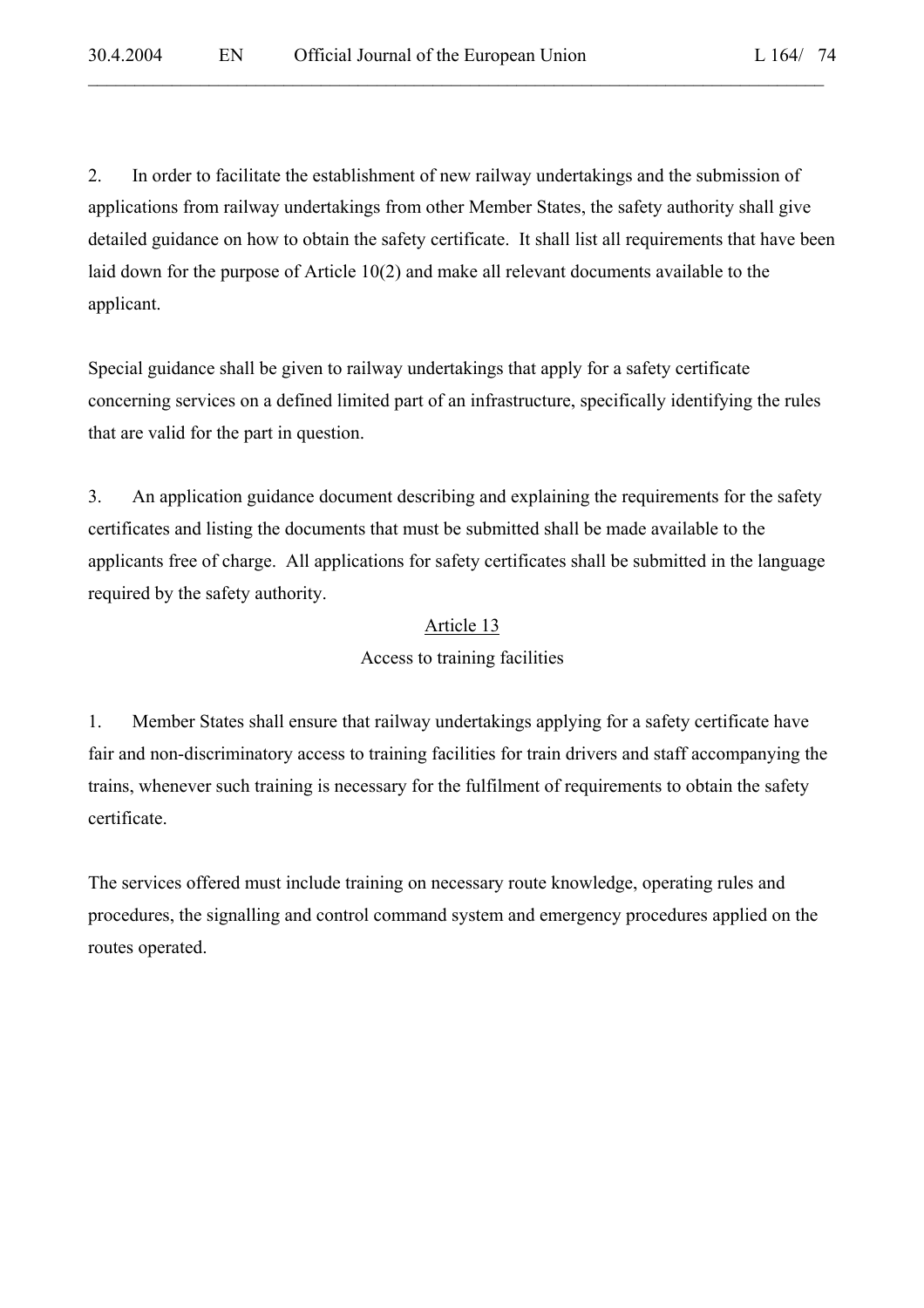Member States shall also ensure that infrastructure managers and their staff performing vital safety tasks have fair and non-discriminatory access to training facilities.

 $\mathcal{L}_\mathcal{L} = \mathcal{L}_\mathcal{L} = \mathcal{L}_\mathcal{L} = \mathcal{L}_\mathcal{L} = \mathcal{L}_\mathcal{L} = \mathcal{L}_\mathcal{L} = \mathcal{L}_\mathcal{L} = \mathcal{L}_\mathcal{L} = \mathcal{L}_\mathcal{L} = \mathcal{L}_\mathcal{L} = \mathcal{L}_\mathcal{L} = \mathcal{L}_\mathcal{L} = \mathcal{L}_\mathcal{L} = \mathcal{L}_\mathcal{L} = \mathcal{L}_\mathcal{L} = \mathcal{L}_\mathcal{L} = \mathcal{L}_\mathcal{L}$ 

If the training services do not include examinations and granting of certificates, Member States shall ensure that railway undertakings have access to such certification if it is a requirement of the safety certificate.

The safety authority shall ensure that the provision of training services or, where appropriate, the granting of certificates meets the safety requirements laid down in TSIs or national safety rules described in Article 8 and Annex II.

2. If the training facilities are available only through the services of one single railway undertaking or the infrastructure manager, Member States shall ensure that they are made available to other railway undertakings at a reasonable and non-discriminatory price, which is cost-related and may include a profit margin.

3. When recruiting new train drivers, staff on board trains and staff performing vital safety tasks, railway undertakings must be able to take into account any training, qualifications and experience acquired previously from other railway undertakings. For this purpose, such members of staff shall be entitled to have access to, obtain copies and communicate all documents attesting to their training, qualifications and experience.

4. In every case each railway undertaking and each infrastructure manager shall be responsible for the level of training and qualifications of its staff carrying out safety-related work as set out in Article 9 and Annex III.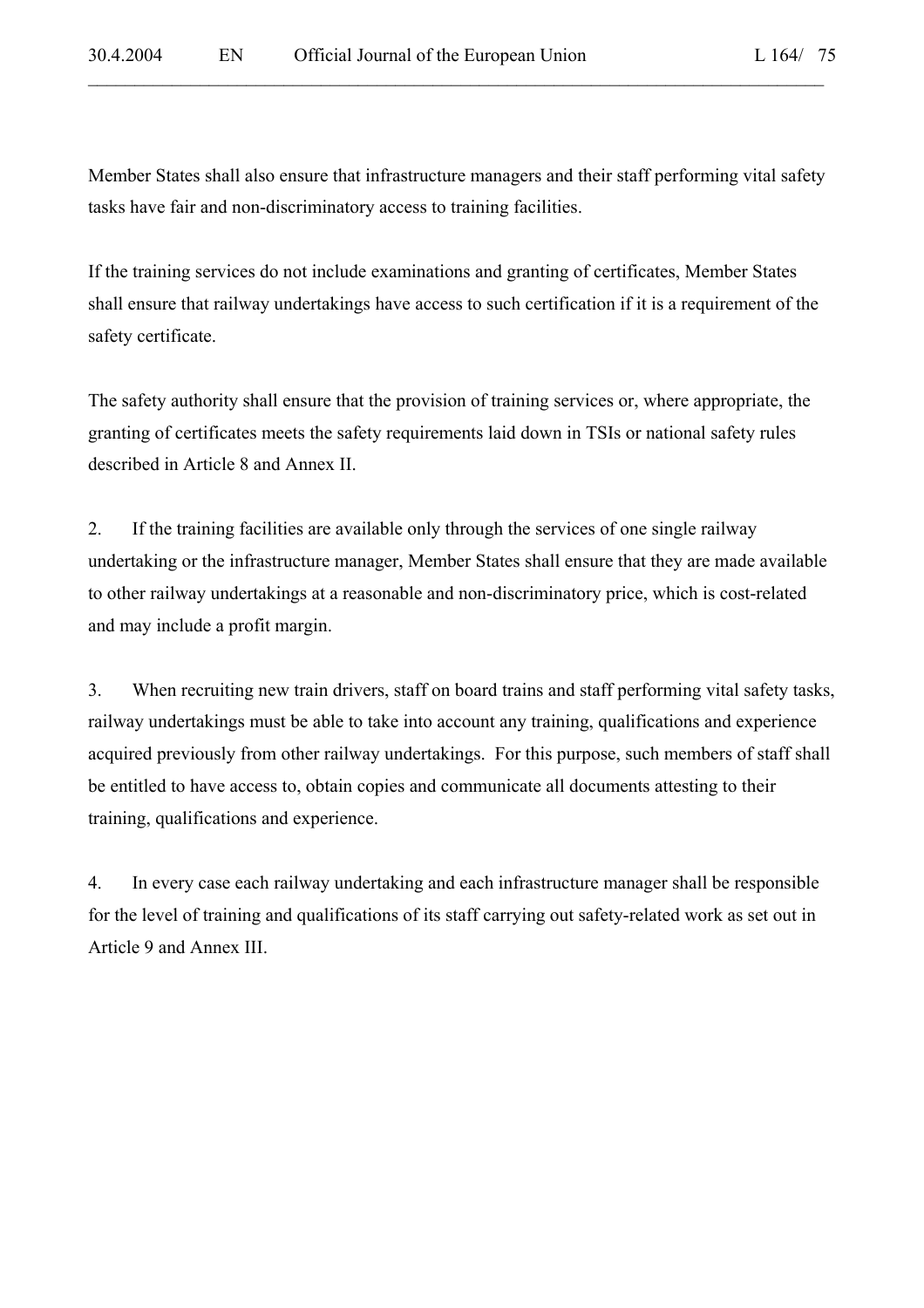# Article 14 Placing in service of in-use rolling stock

 $\mathcal{L}_\mathcal{L} = \mathcal{L}_\mathcal{L} = \mathcal{L}_\mathcal{L} = \mathcal{L}_\mathcal{L} = \mathcal{L}_\mathcal{L} = \mathcal{L}_\mathcal{L} = \mathcal{L}_\mathcal{L} = \mathcal{L}_\mathcal{L} = \mathcal{L}_\mathcal{L} = \mathcal{L}_\mathcal{L} = \mathcal{L}_\mathcal{L} = \mathcal{L}_\mathcal{L} = \mathcal{L}_\mathcal{L} = \mathcal{L}_\mathcal{L} = \mathcal{L}_\mathcal{L} = \mathcal{L}_\mathcal{L} = \mathcal{L}_\mathcal{L}$ 

1. Rolling stock that has been authorised to be placed in service in one Member State in accordance with Article 10(2)(b) and is not fully covered by the relevant TSIs shall be authorised to be placed in service in another or other Member States in accordance with this Article, if an authorisation is required by the latter Member State or States.

2. The railway undertaking applying for authorisation to place rolling stock in service in another Member State shall submit a technical file concerning the rolling stock or type of rolling stock to the relevant safety authority, indicating its intended use on the network. The file shall contain the following information:

- (a) evidence that the rolling stock has been authorised to be placed in service in another Member State and records that show its history of operation, maintenance and, where applicable, technical modifications undertaken after the authorisation;
- (b) relevant technical data, maintenance programme and operational characteristics requested by the safety authority and needed for its complementary authorisation;
- (c) evidence on technical and operational characteristics that shows that the rolling stock is in compliance with the energy supply system, the signalling and control command system, the track gauge and infrastructure gauges, the maximum allowed axle load and other constraints of the network;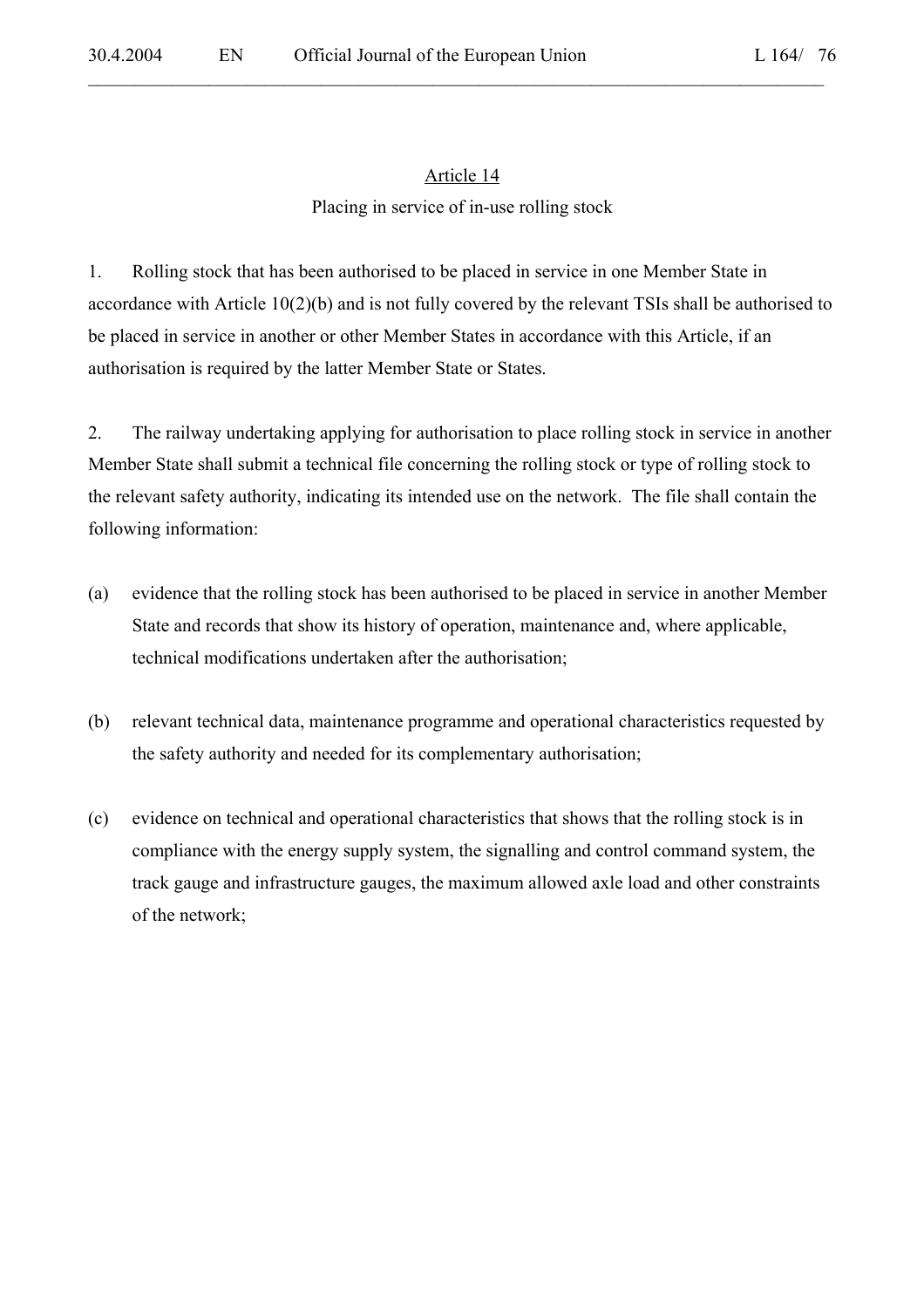(d) information on exemptions from national safety rules that are needed to grant authorisation and evidence, based on risk assessment, showing that the acceptance of the rolling stock does not introduce undue risks to the network.

 $\mathcal{L}_\mathcal{L} = \mathcal{L}_\mathcal{L} = \mathcal{L}_\mathcal{L} = \mathcal{L}_\mathcal{L} = \mathcal{L}_\mathcal{L} = \mathcal{L}_\mathcal{L} = \mathcal{L}_\mathcal{L} = \mathcal{L}_\mathcal{L} = \mathcal{L}_\mathcal{L} = \mathcal{L}_\mathcal{L} = \mathcal{L}_\mathcal{L} = \mathcal{L}_\mathcal{L} = \mathcal{L}_\mathcal{L} = \mathcal{L}_\mathcal{L} = \mathcal{L}_\mathcal{L} = \mathcal{L}_\mathcal{L} = \mathcal{L}_\mathcal{L}$ 

3. The safety authority may request that test runs on the network be undertaken to verify compliance with the restrictive parameters referred to in paragraph 2(c) and shall in that case prescribe their range and content.

4. The safety authority shall adopt its decision on an application in accordance with this Article without delay and not later than four months after the complete technical file, including documentation of the test runs, has been submitted. The certificate of authorisation may contain conditions for use and other restrictions.

# Article 15 Harmonisation of safety certificates

1. Before ........<sup>\*</sup>, decisions on common harmonised requirements in accordance with Article 10(2)(b) and Annex IV and a common format for application guidance documents shall be adopted in accordance with the procedure referred to in Article 27(2).

2. The Agency shall recommend common harmonised requirements and a common format for application guidance documents under a mandate which shall be adopted in accordance with the procedure referred to in Article 27(2).

 $\overline{a}$ **\***

Five years after entry into force of this Directive.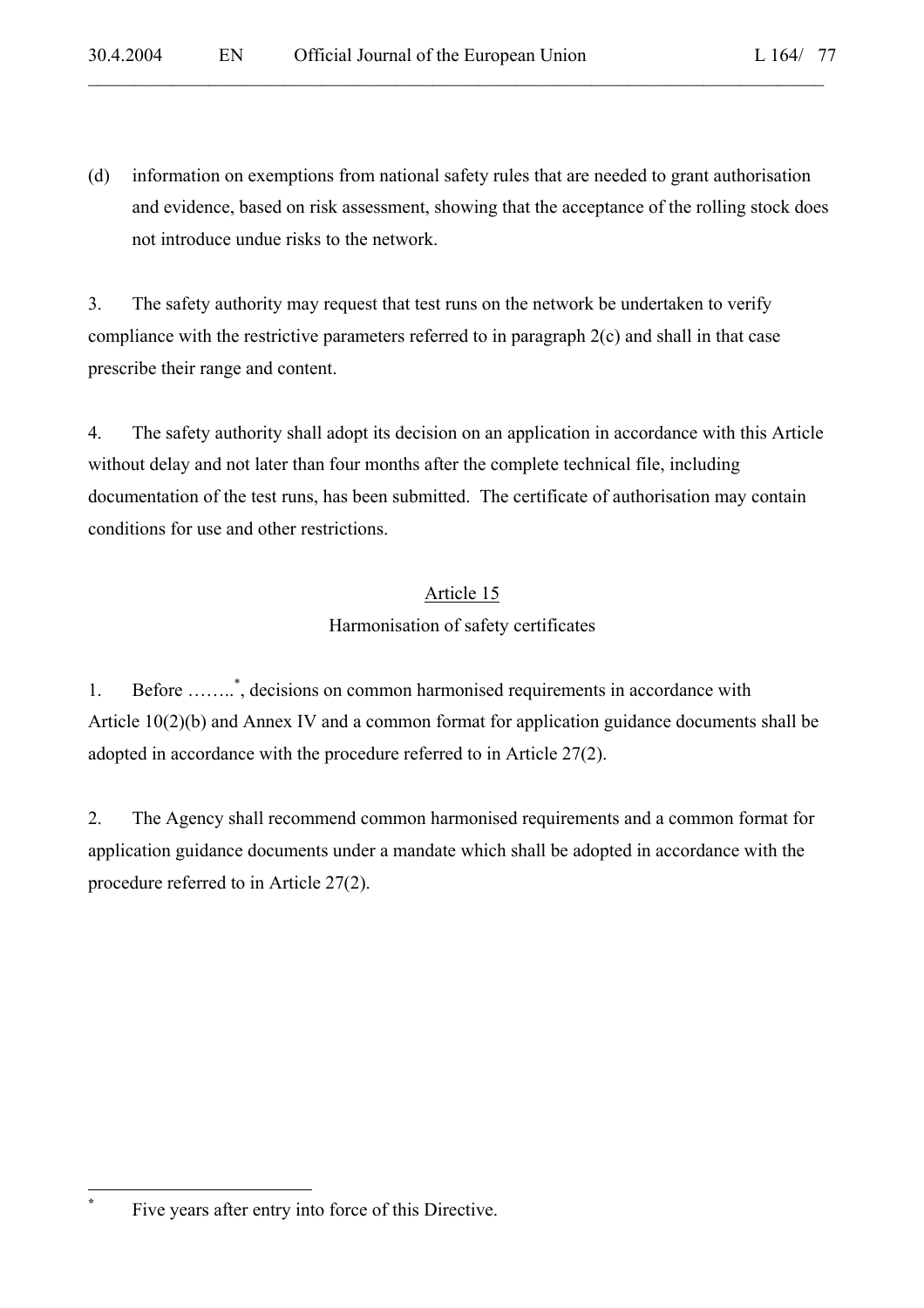#### CHAPTER IV

 $\mathcal{L}_\mathcal{L} = \mathcal{L}_\mathcal{L} = \mathcal{L}_\mathcal{L} = \mathcal{L}_\mathcal{L} = \mathcal{L}_\mathcal{L} = \mathcal{L}_\mathcal{L} = \mathcal{L}_\mathcal{L} = \mathcal{L}_\mathcal{L} = \mathcal{L}_\mathcal{L} = \mathcal{L}_\mathcal{L} = \mathcal{L}_\mathcal{L} = \mathcal{L}_\mathcal{L} = \mathcal{L}_\mathcal{L} = \mathcal{L}_\mathcal{L} = \mathcal{L}_\mathcal{L} = \mathcal{L}_\mathcal{L} = \mathcal{L}_\mathcal{L}$ 

#### SAFETY AUTHORITY

# Article 16 Tasks

1. Each Member State shall establish a safety authority. This authority may be the Ministry responsible for transport matters and shall be independent in its organisation, legal structure and decision making from any railway undertaking, infrastructure manager, applicant and procurement entity.

2. The safety authority shall be entrusted with at least the following tasks:

- (a) authorising the bringing into service of the structural subsystems constituting the trans-European high-speed rail system in accordance with Article 14 of Directive 96/48/EC and checking that they are operated and maintained in accordance with the relevant essential requirements;
- (b) authorising the bringing into service of the structural subsystems constituting the trans-European conventional rail system, in accordance with Article 14 of Directive 2001/16/EC and checking that they are operated and maintained in accordance with the relevant essential requirements;
- (c) supervising that the interoperability constituents are in compliance with the essential requirements as required by Article 12 of Directives 96/48/EC and 2001/16/EC;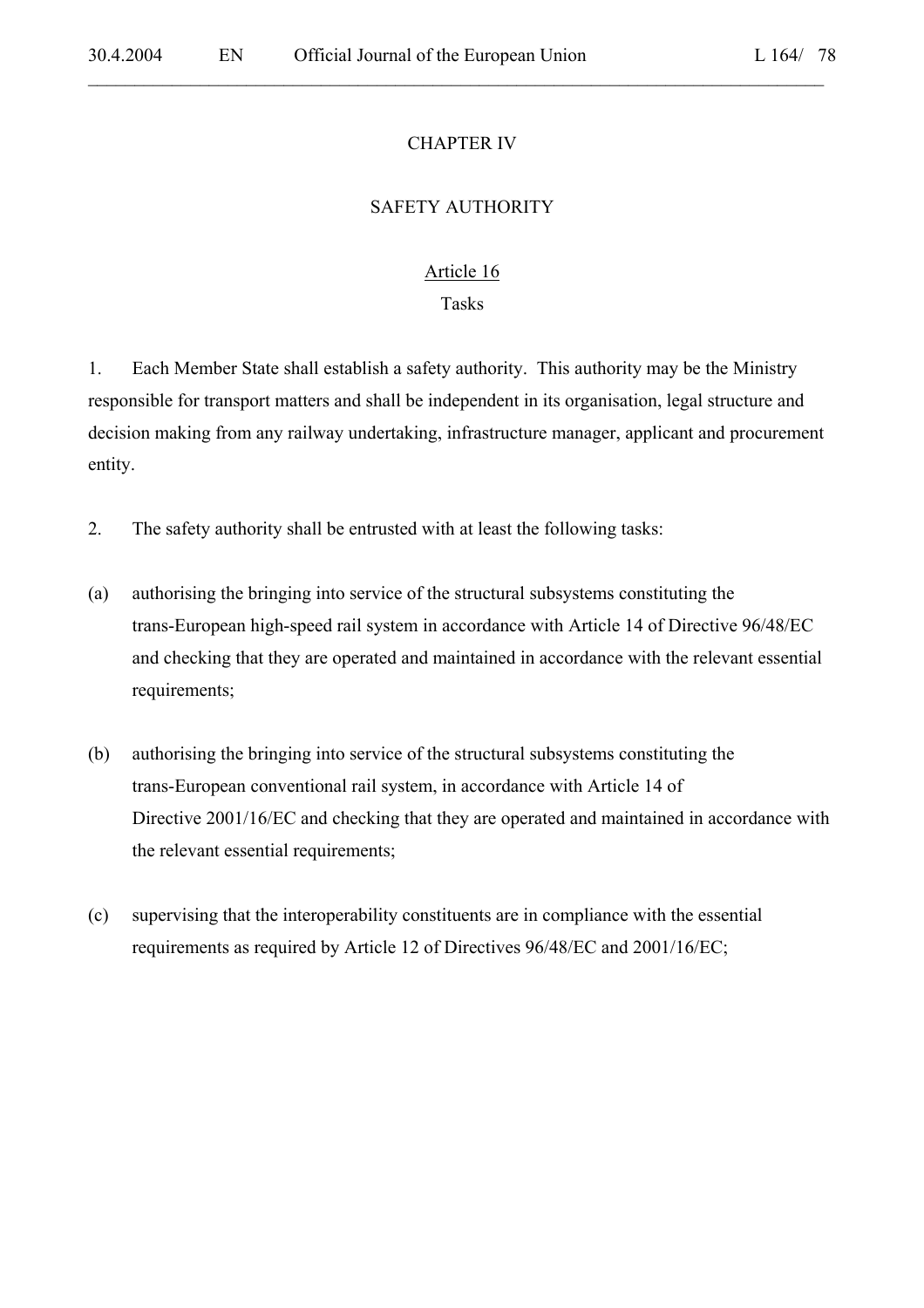(d) authorising the placing in service of new and substantially altered rolling stock that is not yet covered by a TSI;

 $\mathcal{L}_\mathcal{L} = \mathcal{L}_\mathcal{L} = \mathcal{L}_\mathcal{L} = \mathcal{L}_\mathcal{L} = \mathcal{L}_\mathcal{L} = \mathcal{L}_\mathcal{L} = \mathcal{L}_\mathcal{L} = \mathcal{L}_\mathcal{L} = \mathcal{L}_\mathcal{L} = \mathcal{L}_\mathcal{L} = \mathcal{L}_\mathcal{L} = \mathcal{L}_\mathcal{L} = \mathcal{L}_\mathcal{L} = \mathcal{L}_\mathcal{L} = \mathcal{L}_\mathcal{L} = \mathcal{L}_\mathcal{L} = \mathcal{L}_\mathcal{L}$ 

- (e) the issue, renewal, amendments and revocation of relevant parts of safety certificates and of safety authorisations granted in accordance with Articles 10 and 11 and checking that conditions and requirements laid down in them are met and that infrastructure managers and railway undertakings are operating under the requirements of Community or national law;
- (f) monitoring, promoting, and, where appropriate, enforcing and developing the safety regulatory framework including the system of national safety rules;
- (g) supervising that rolling stock is duly registered and that safety-related information in the national register, established in accordance with Article 14 of Directive 96/48/EC and of Directive 2001/16/EC, is accurate and kept up-to-date;

3. The tasks referred to in paragraph 2 may not be transferred or subcontracted to any infrastructure manager, railway undertaking or procurement entity.

# Article 17

# Decision-making principles

1. The safety authority shall carry out its tasks in an open, non-discriminatory and transparent way. In particular it shall allow all parties to be heard and give reasons for its decisions.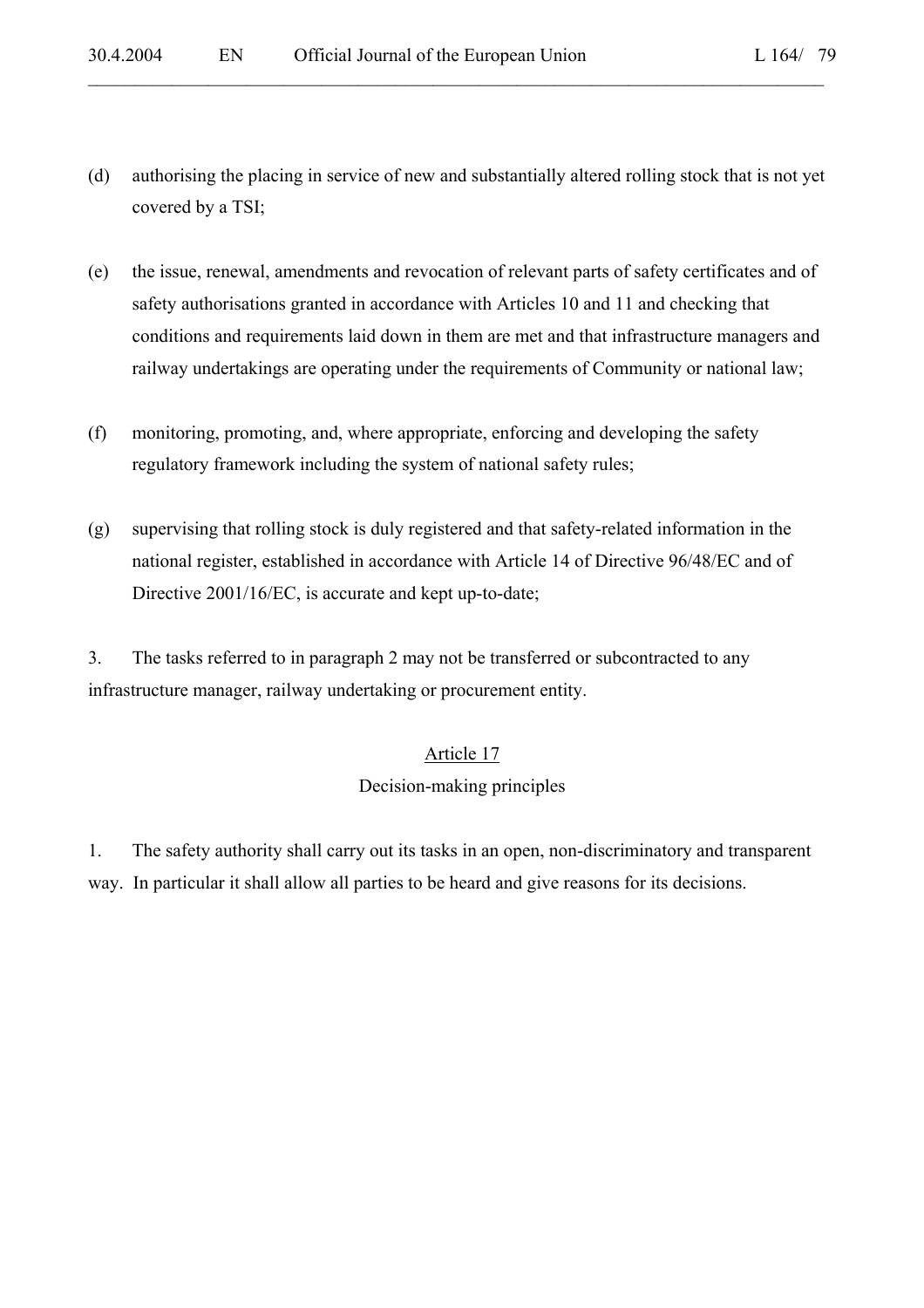It shall promptly respond to requests and applications and communicate its requests for information without delay and adopt all its decisions within four months after all requested information has been provided. It may at any time request the technical assistance of infrastructure managers and railway undertakings or other qualified bodies when it is carrying out the tasks referred to in Article 16.

 $\mathcal{L}_\mathcal{L} = \mathcal{L}_\mathcal{L} = \mathcal{L}_\mathcal{L} = \mathcal{L}_\mathcal{L} = \mathcal{L}_\mathcal{L} = \mathcal{L}_\mathcal{L} = \mathcal{L}_\mathcal{L} = \mathcal{L}_\mathcal{L} = \mathcal{L}_\mathcal{L} = \mathcal{L}_\mathcal{L} = \mathcal{L}_\mathcal{L} = \mathcal{L}_\mathcal{L} = \mathcal{L}_\mathcal{L} = \mathcal{L}_\mathcal{L} = \mathcal{L}_\mathcal{L} = \mathcal{L}_\mathcal{L} = \mathcal{L}_\mathcal{L}$ 

In the process of developing the national regulatory framework, the safety authority shall consult all persons involved and interested parties, including infrastructure managers, railway undertakings, manufacturers and maintenance providers, users and staff representatives.

2. The safety authority shall be free to carry out all inspections and investigations that are needed for accomplishment of its tasks and it shall be granted access to all relevant documents and to premises, installations and equipment of infrastructure managers and railway undertakings.

3. Member States shall take the measures necessary to ensure that decisions taken by the safety authority are subject to judicial review.

4. The safety authorities shall conduct an active exchange of views and experience for the purpose of harmonising their decision-making criteria across the Community. Their cooperation shall in particular aim at facilitating and coordinating the safety certification of railway undertakings which have been granted international train paths in accordance with the procedure laid down in Article 15 of Directive 2001/14/EC.

The Agency shall support the safety authorities in these tasks.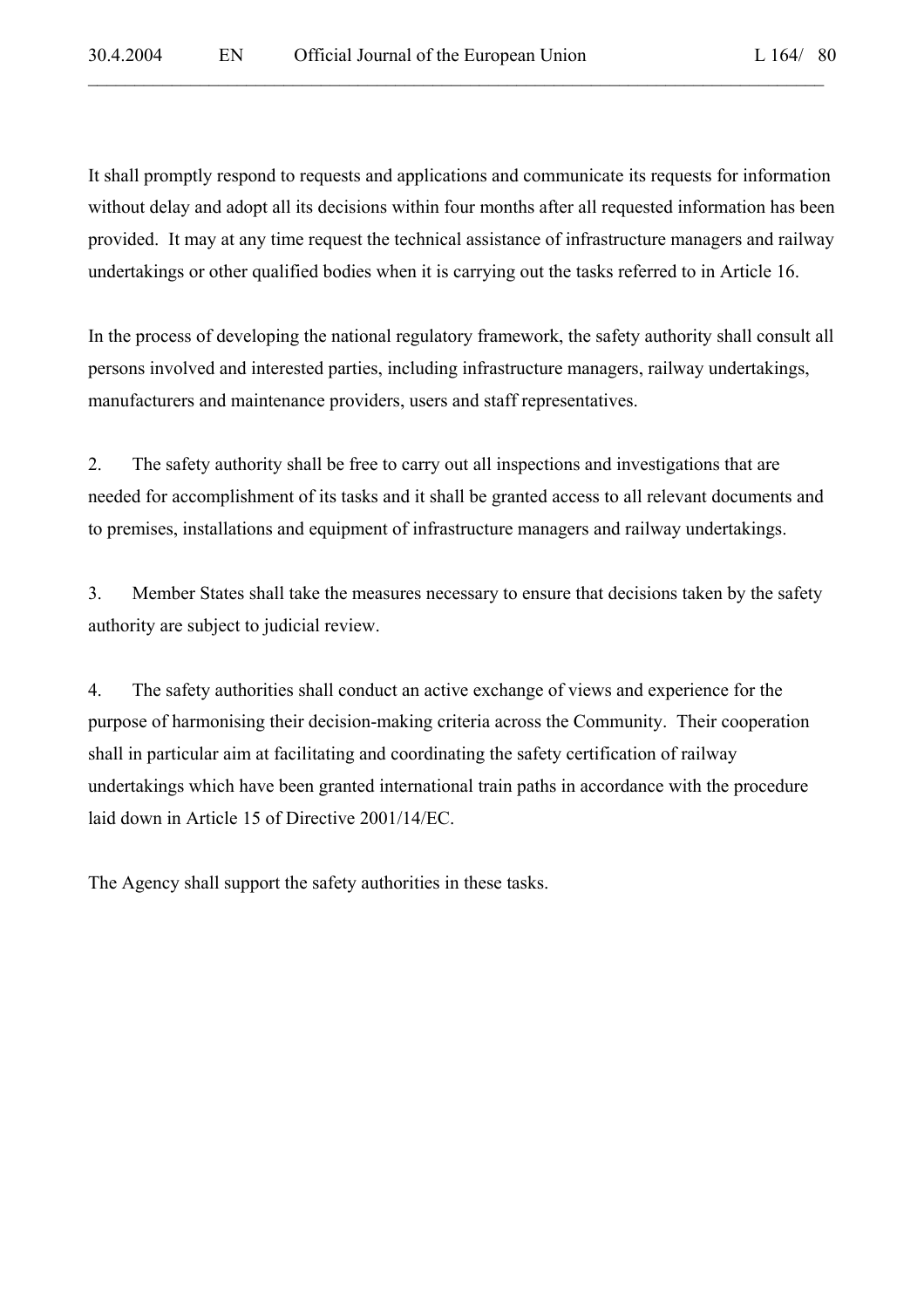# Article 18

 $\mathcal{L}_\mathcal{L} = \mathcal{L}_\mathcal{L} = \mathcal{L}_\mathcal{L} = \mathcal{L}_\mathcal{L} = \mathcal{L}_\mathcal{L} = \mathcal{L}_\mathcal{L} = \mathcal{L}_\mathcal{L} = \mathcal{L}_\mathcal{L} = \mathcal{L}_\mathcal{L} = \mathcal{L}_\mathcal{L} = \mathcal{L}_\mathcal{L} = \mathcal{L}_\mathcal{L} = \mathcal{L}_\mathcal{L} = \mathcal{L}_\mathcal{L} = \mathcal{L}_\mathcal{L} = \mathcal{L}_\mathcal{L} = \mathcal{L}_\mathcal{L}$ 

# Annual report

Each year the safety authority shall publish an annual report concerning its activities in the preceding year and send it to the Agency by 30 September at the latest. The report shall contain information on:

- (a) the development of railway safety, including an aggregation at Member State level of the CSIs laid down in Annex I;
- (b) important changes in legislation and regulation concerning railway safety;
- (c) the development of safety certification and safety authorisation;
- (d) results of and experience relating to the supervision of infrastructure managers and railway undertakings.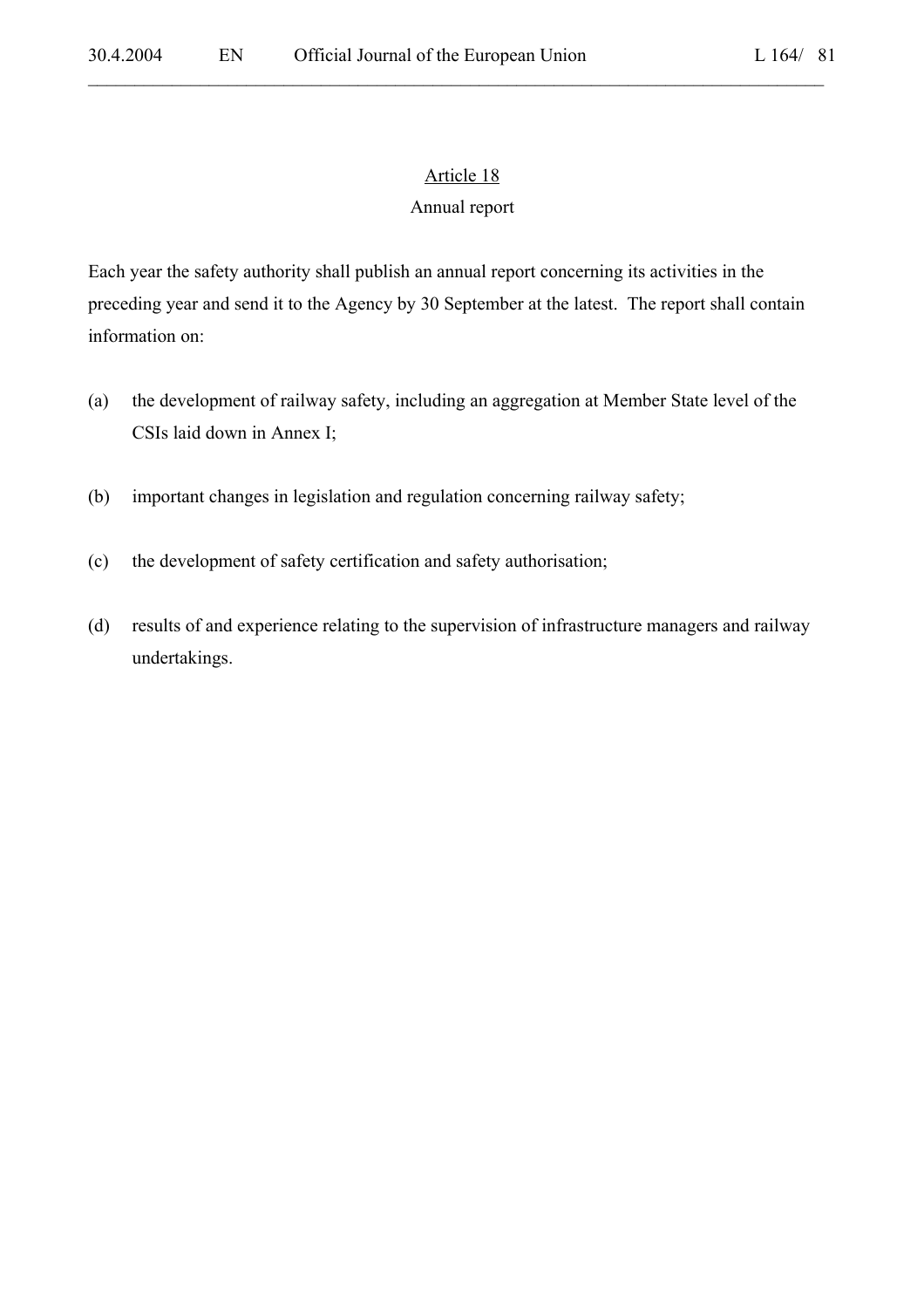# CHAPTER V

 $\mathcal{L}_\mathcal{L} = \mathcal{L}_\mathcal{L} = \mathcal{L}_\mathcal{L} = \mathcal{L}_\mathcal{L} = \mathcal{L}_\mathcal{L} = \mathcal{L}_\mathcal{L} = \mathcal{L}_\mathcal{L} = \mathcal{L}_\mathcal{L} = \mathcal{L}_\mathcal{L} = \mathcal{L}_\mathcal{L} = \mathcal{L}_\mathcal{L} = \mathcal{L}_\mathcal{L} = \mathcal{L}_\mathcal{L} = \mathcal{L}_\mathcal{L} = \mathcal{L}_\mathcal{L} = \mathcal{L}_\mathcal{L} = \mathcal{L}_\mathcal{L}$ 

#### ACCIDENT AND INCIDENT INVESTIGATION

# Article 19

#### Obligation to investigate

1. Member States shall ensure that an investigation is carried out by the investigating body referred to in Article 21 after serious accidents on the railway system, the objective of which is possible improvement of railway safety and the prevention of accidents.

2. In addition to serious accidents, the investigating body referred to in Article 21 may investigate those accidents and incidents which under slightly different conditions might have led to serious accidents, including technical failures of the structural subsystems or of interoperability constituents of the trans-European high-speed or conventional rail systems.

The investigating body shall, at its discretion, decide whether or not an investigation of such an accident or incident shall be undertaken. In its decision it shall take into account:

- (a) the seriousness of the accident or incident;
- (b) whether it forms part of a series of accidents or incidents relevant to the system as a whole;
- (c) its impact on railway safety on a Community level, and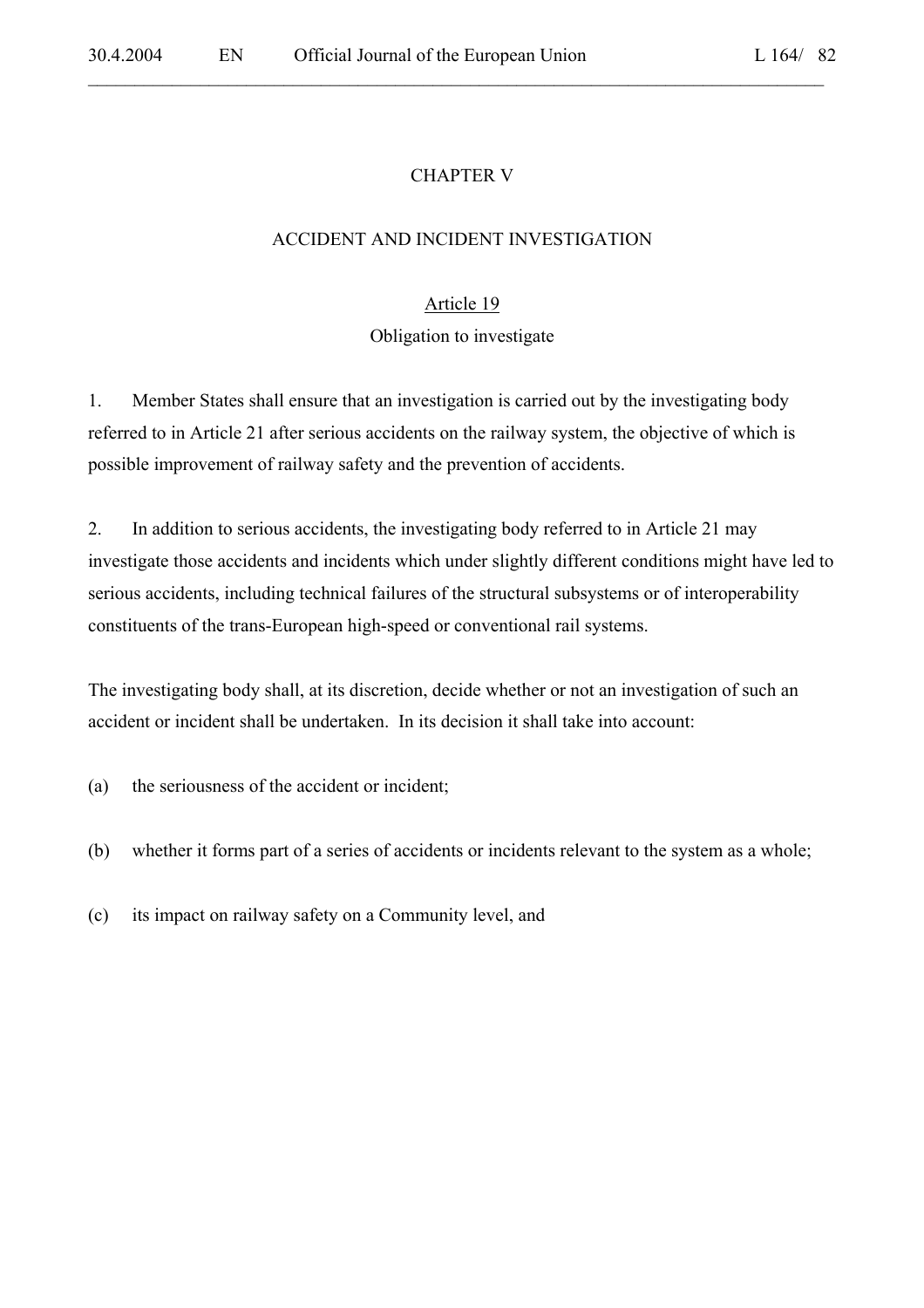(d) requests from infrastructure managers, railway undertakings, the safety authority or the Member States.

 $\mathcal{L}_\mathcal{L} = \mathcal{L}_\mathcal{L} = \mathcal{L}_\mathcal{L} = \mathcal{L}_\mathcal{L} = \mathcal{L}_\mathcal{L} = \mathcal{L}_\mathcal{L} = \mathcal{L}_\mathcal{L} = \mathcal{L}_\mathcal{L} = \mathcal{L}_\mathcal{L} = \mathcal{L}_\mathcal{L} = \mathcal{L}_\mathcal{L} = \mathcal{L}_\mathcal{L} = \mathcal{L}_\mathcal{L} = \mathcal{L}_\mathcal{L} = \mathcal{L}_\mathcal{L} = \mathcal{L}_\mathcal{L} = \mathcal{L}_\mathcal{L}$ 

3. The extent of investigations and the procedure to be followed in carrying out such investigations shall be determined by the investigating body, taking into account the principles and the objectives of Articles 20 and 22 and depending on the lessons it expects to draw from the accident or incident for the improvement of safety.

4. The investigation shall in no case be concerned with apportioning blame or liability.

### Article 20

### Status of investigation

1. Member States shall define, in the framework of their respective legal system, the legal status of the investigation that will enable the investigators-in-charge to carry out their task in the most efficient way and within the shortest time.

2. In accordance with the legislation in force in the Member States and, where appropriate, in cooperation with the authorities responsible for the judicial inquiry, the investigators shall, as soon as possible, be given:

(a) access to the site of the accident or incident as well as to the rolling stock involved, the related infrastructure and traffic control and signalling installations;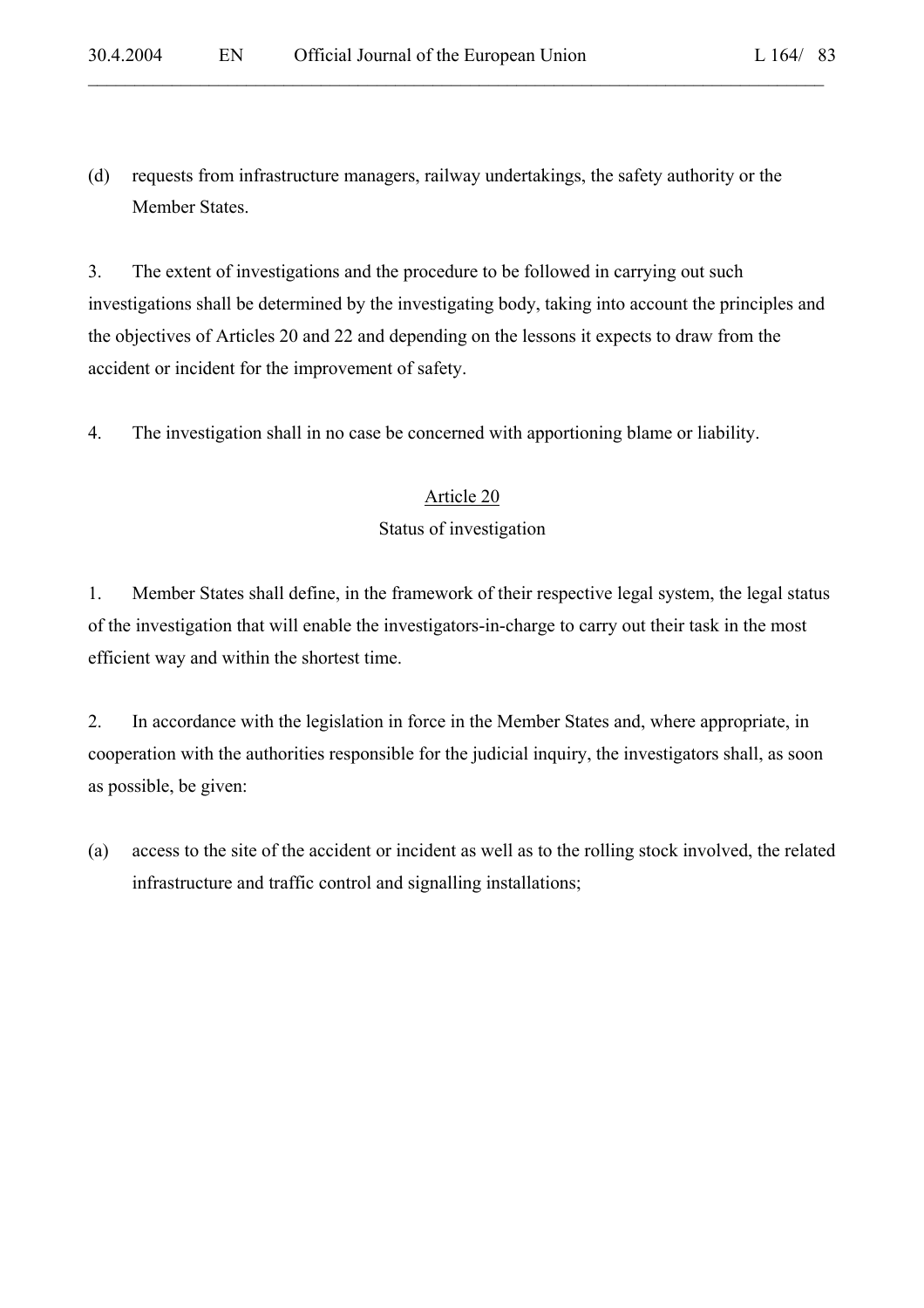- (b) the right to an immediate listing of evidence and controlled removal of wreckage, infrastructure installations or components for examination or analysis purposes;
- (c) access to and use of the contents of on-board recorders and equipment for recording of verbal messages and registration of the operation of the signalling and traffic control system;

- (d) access to the results of examination of the bodies of victims;
- (e) access to the results of examinations of the train staff and other railway staff involved in the accident or incident;
- (f) the opportunity to question the railway staff involved and other witnesses;
- (g) access to any relevant information or records held by the infrastructure manager, the railway undertakings involved and the safety authority.
- 3. The investigation shall be accomplished independently of any judicial inquiry.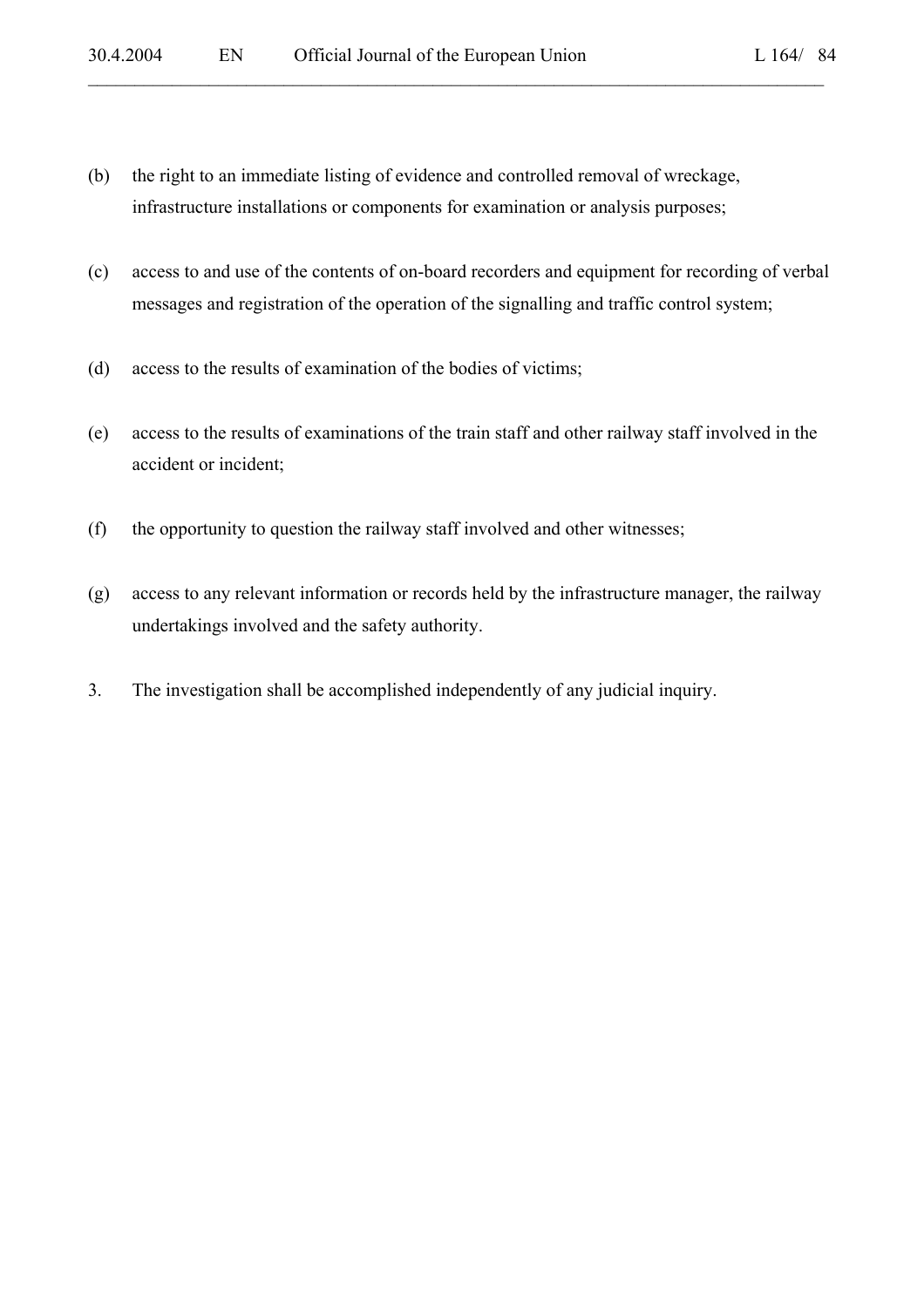# Article 21

 $\mathcal{L}_\mathcal{L} = \mathcal{L}_\mathcal{L} = \mathcal{L}_\mathcal{L} = \mathcal{L}_\mathcal{L} = \mathcal{L}_\mathcal{L} = \mathcal{L}_\mathcal{L} = \mathcal{L}_\mathcal{L} = \mathcal{L}_\mathcal{L} = \mathcal{L}_\mathcal{L} = \mathcal{L}_\mathcal{L} = \mathcal{L}_\mathcal{L} = \mathcal{L}_\mathcal{L} = \mathcal{L}_\mathcal{L} = \mathcal{L}_\mathcal{L} = \mathcal{L}_\mathcal{L} = \mathcal{L}_\mathcal{L} = \mathcal{L}_\mathcal{L}$ 

# Investigating body

1. Each Member State shall ensure that investigations of accidents and incidents referred to in Article 19 are conducted by a permanent body, which shall comprise at least one investigator able to perform the function of investigator-in-charge in the event of an accident or incident. This body shall be independent in its organisation, legal structure and decision-making from any infrastructure manager, railway undertaking, charging body, allocation body and notified body, and from any party whose interests could conflict with the tasks entrusted to the investigating body. It shall furthermore be functionally independent from the safety authority and from any regulator of railways.

2. The investigating body shall perform its tasks independently of the organisations referred to in paragraph 1 and shall be able to obtain sufficient resources to do so. Its investigators shall be afforded status giving them the necessary guarantees of independence.

3. Member States shall make provision that railway undertakings, infrastructure managers and, where appropriate, the safety authority, are obliged immediately to report accidents and incidents referred to in Article 19 to the investigating body. The investigating body shall be able to respond to such reports and make the necessary arrangements to start the investigation no later than one week after receipt of the report concerning the accident or incident.

4. The investigating body may combine its tasks under this Directive with the work of investigating occurrences other than railway accidents and incidents as long as such investigations do not endanger its independence.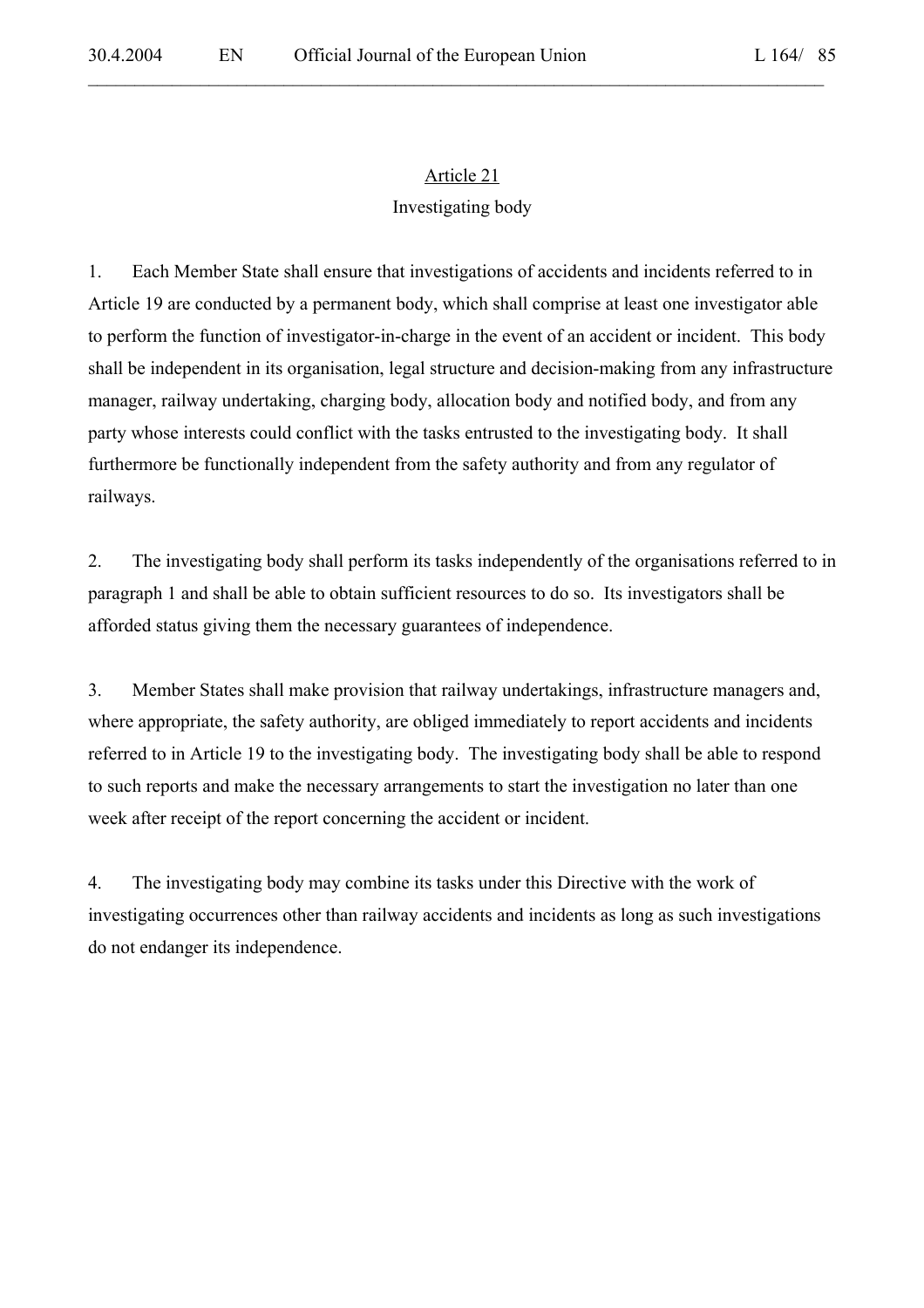5. If necessary the investigating body may request the assistance of investigating bodies from other Member States or from the Agency to supply expertise or to carry out technical inspections, analyses or evaluations.

 $\mathcal{L}_\mathcal{L} = \mathcal{L}_\mathcal{L} = \mathcal{L}_\mathcal{L} = \mathcal{L}_\mathcal{L} = \mathcal{L}_\mathcal{L} = \mathcal{L}_\mathcal{L} = \mathcal{L}_\mathcal{L} = \mathcal{L}_\mathcal{L} = \mathcal{L}_\mathcal{L} = \mathcal{L}_\mathcal{L} = \mathcal{L}_\mathcal{L} = \mathcal{L}_\mathcal{L} = \mathcal{L}_\mathcal{L} = \mathcal{L}_\mathcal{L} = \mathcal{L}_\mathcal{L} = \mathcal{L}_\mathcal{L} = \mathcal{L}_\mathcal{L}$ 

6. Member States may entrust the investigating body with the task of carrying out investigations of railway accidents and incidents other than those referred to in Article 19.

7. The investigating bodies shall conduct an active exchange of views and experience for the purpose of developing common investigation methods, drawing up common principles for follow-up of safety recommendations and adaptation to the development of technical and scientific progress.

The Agency shall support the investigating bodies in this task.

#### Article 22

#### Investigation procedure

1. An accident or incident referred to in Article 19 shall be investigated by the investigation body of the Member State in which it occurred. If it is not possible to establish in which Member State it occurred or if it occurred on or close to a border installation between two Member States the relevant bodies shall agree which one of them will carry out the investigation or shall agree to carry it out in cooperation. The other body shall in the first case be allowed to participate in the investigation and fully share its results.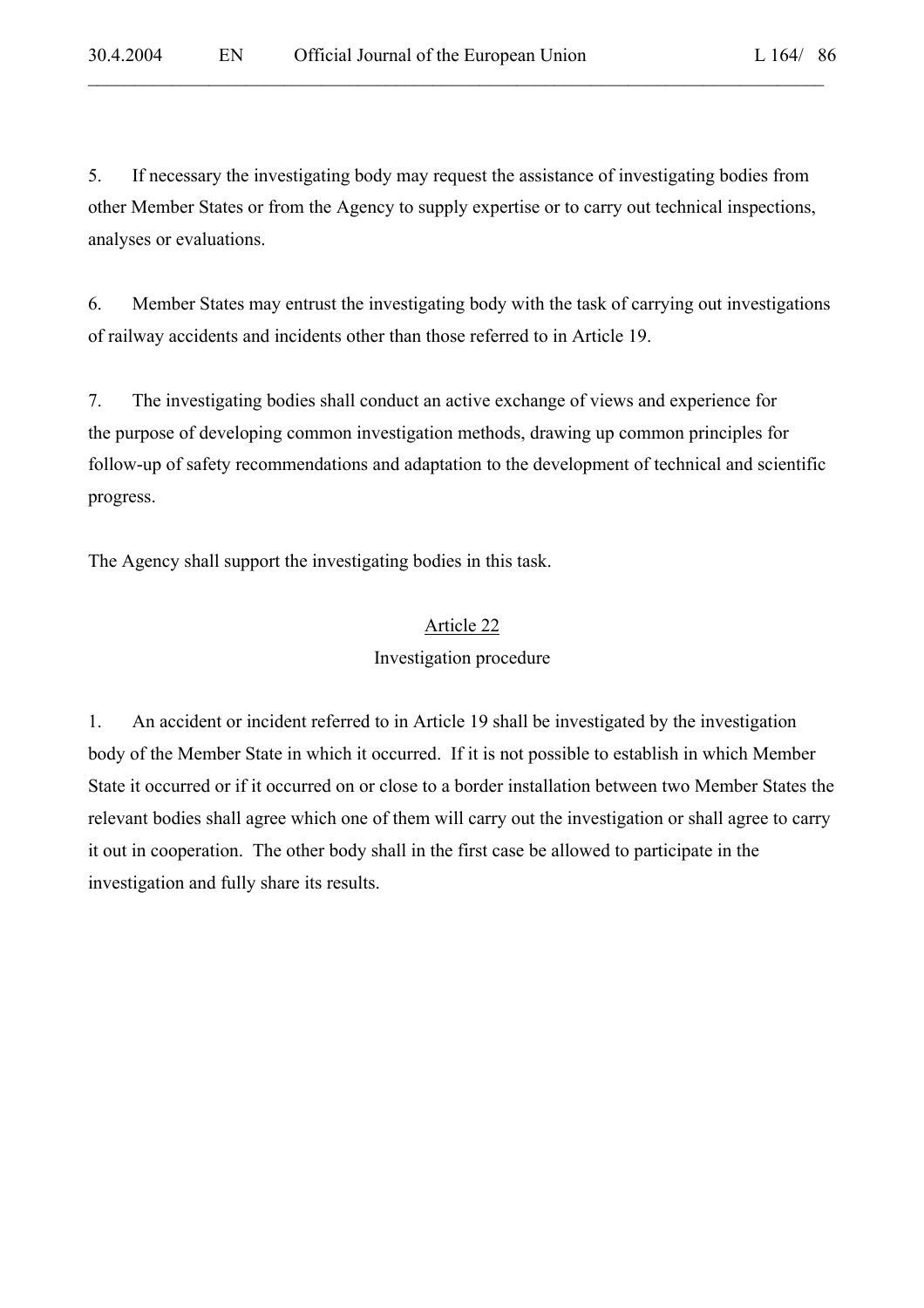Investigation bodies from another Member State shall be invited to participate in an investigation whenever a railway undertaking established and licensed in that Member State is involved in the accident or incident.

 $\mathcal{L}_\mathcal{L} = \mathcal{L}_\mathcal{L} = \mathcal{L}_\mathcal{L} = \mathcal{L}_\mathcal{L} = \mathcal{L}_\mathcal{L} = \mathcal{L}_\mathcal{L} = \mathcal{L}_\mathcal{L} = \mathcal{L}_\mathcal{L} = \mathcal{L}_\mathcal{L} = \mathcal{L}_\mathcal{L} = \mathcal{L}_\mathcal{L} = \mathcal{L}_\mathcal{L} = \mathcal{L}_\mathcal{L} = \mathcal{L}_\mathcal{L} = \mathcal{L}_\mathcal{L} = \mathcal{L}_\mathcal{L} = \mathcal{L}_\mathcal{L}$ 

This paragraph shall not preclude Member States from agreeing that the relevant bodies should carry out investigations in cooperation in other circumstances.

2. For each accident or incident the body responsible for the investigation shall arrange for the appropriate means, comprising the necessary operational and technical expertise to carry out the investigation. The expertise may be obtained from inside or outside the body, depending on the character of the accident or incident to be investigated.

3. The investigation shall be carried out with as much openness as possible, so that all parties can be heard and can share the results. The relevant infrastructure manager and railway undertakings, the safety authority, victims and their relatives, owners of damaged property, manufacturers, the emergency services involved and representatives of staff and users shall be regularly informed of the investigation and its progress and, as far as practicable, shall be given an opportunity to submit their opinions and views to the investigation and be allowed to comment on the information in draft reports.

4. The investigating body shall conclude its examinations at the accident site in the shortest possible time in order to enable the infrastructure manager to restore the infrastructure and open it to rail transport services as soon as possible.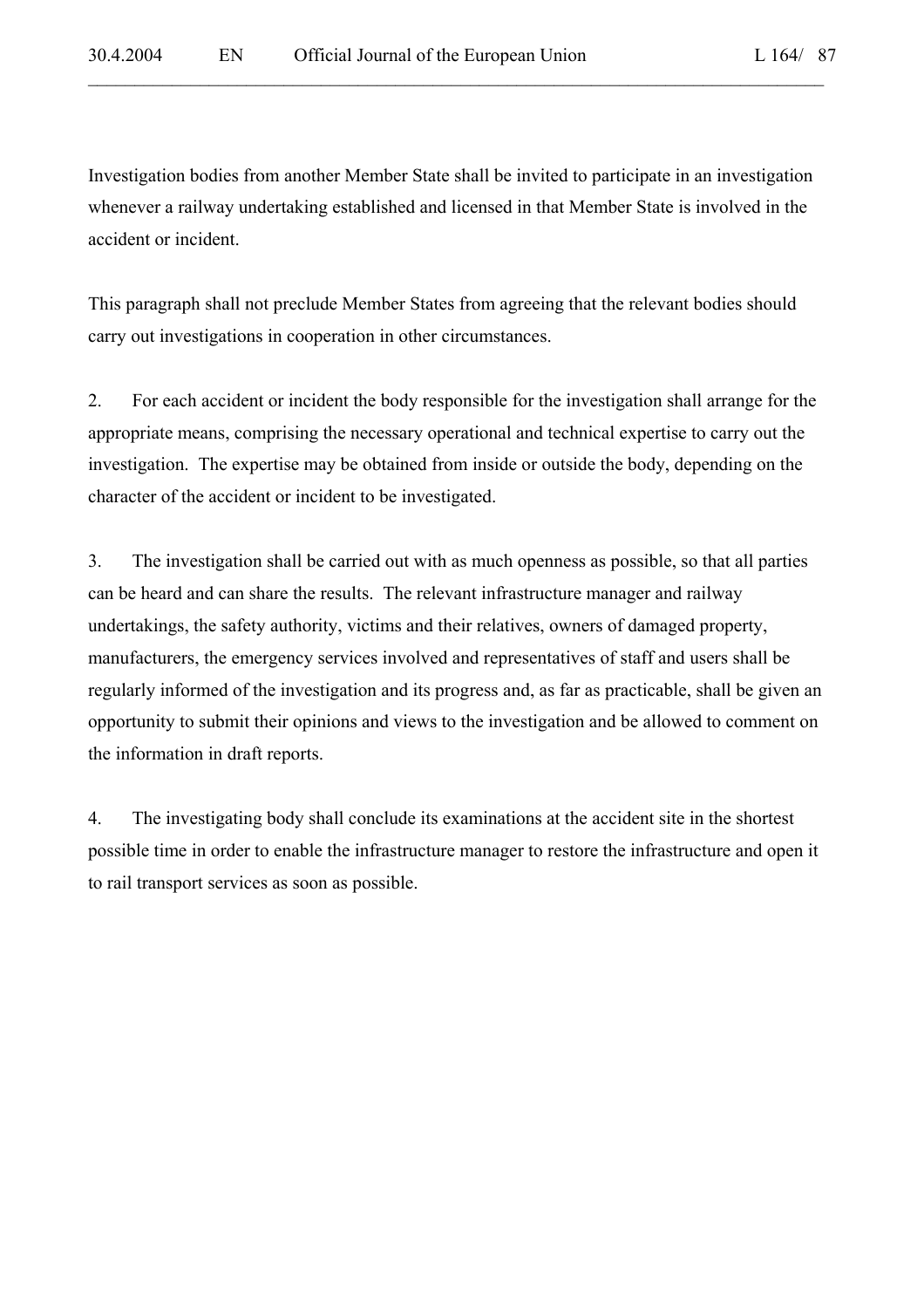# Article 23 Reports

 $\mathcal{L}_\mathcal{L} = \mathcal{L}_\mathcal{L} = \mathcal{L}_\mathcal{L} = \mathcal{L}_\mathcal{L} = \mathcal{L}_\mathcal{L} = \mathcal{L}_\mathcal{L} = \mathcal{L}_\mathcal{L} = \mathcal{L}_\mathcal{L} = \mathcal{L}_\mathcal{L} = \mathcal{L}_\mathcal{L} = \mathcal{L}_\mathcal{L} = \mathcal{L}_\mathcal{L} = \mathcal{L}_\mathcal{L} = \mathcal{L}_\mathcal{L} = \mathcal{L}_\mathcal{L} = \mathcal{L}_\mathcal{L} = \mathcal{L}_\mathcal{L}$ 

1. An investigation of an accident or incident referred to in Article 19 shall be the subject of reports in a form appropriate to the type and seriousness of the accident or incident and the relevance of the investigation findings. The reports shall state the objectives of the investigations as referred to in Article 19(1) and contain, where appropriate, safety recommendations.

2. The investigating body shall make public the final report in the shortest possible time and normally not later than 12 months after the date of the occurrence. The report shall, as close as possible, follow the reporting structure laid down in Annex V. The report, including the safety recommendations, shall be communicated to the relevant parties referred to in Article 22(3) and to bodies and parties concerned in other Member States.

3. Each year the investigating body shall publish by 30 September at the latest an annual report accounting for the investigations carried out in the preceding year, the safety recommendations that were issued and actions taken in accordance with recommendations issued previously.

# Article 24

Information to be sent to the Agency

1. Within one week after the decision to open an investigation the investigating body shall inform the Agency thereof. The information shall indicate the date, time and place of the occurrence, as well as its type and its consequences as regards fatalities, injuries and material damage.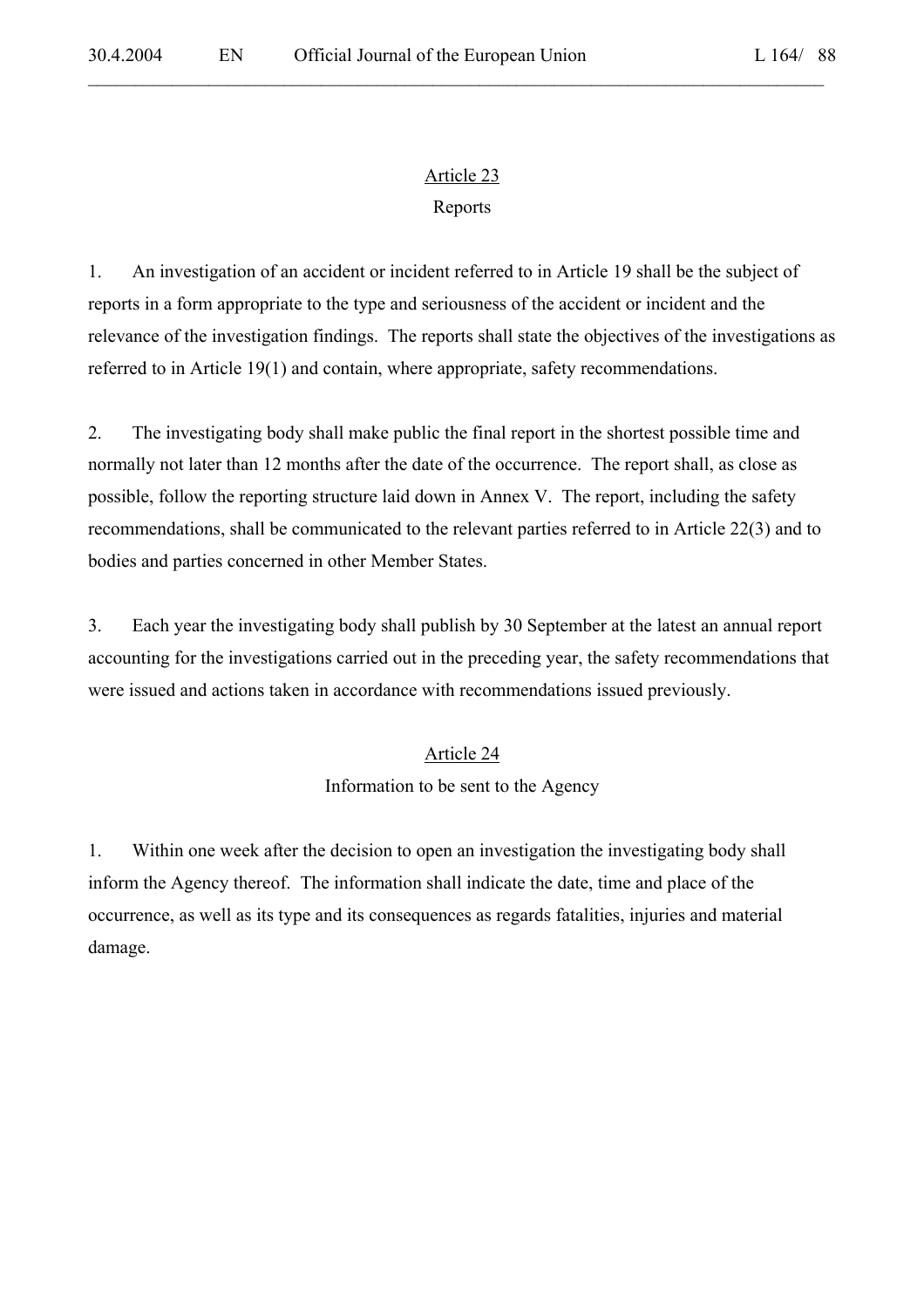2. The investigating body shall send the Agency a copy of the final report referred to in Article 23(2) and of the annual report referred to in Article 23(3).

# Article 25 Safety recommendations

 $\mathcal{L}_\mathcal{L} = \mathcal{L}_\mathcal{L} = \mathcal{L}_\mathcal{L} = \mathcal{L}_\mathcal{L} = \mathcal{L}_\mathcal{L} = \mathcal{L}_\mathcal{L} = \mathcal{L}_\mathcal{L} = \mathcal{L}_\mathcal{L} = \mathcal{L}_\mathcal{L} = \mathcal{L}_\mathcal{L} = \mathcal{L}_\mathcal{L} = \mathcal{L}_\mathcal{L} = \mathcal{L}_\mathcal{L} = \mathcal{L}_\mathcal{L} = \mathcal{L}_\mathcal{L} = \mathcal{L}_\mathcal{L} = \mathcal{L}_\mathcal{L}$ 

1. A safety recommendation issued by an investigating body shall in no case create a presumption of blame or liability for an accident or incident.

2. Recommendations shall be addressed to the safety authority and, where needed by reason of the character of the recommendation, to other bodies or authorities in the Member State or to other Member States. Member States and their safety authorities shall take the necessary measures to ensure that the safety recommendations issued by the investigating bodies are duly taken into consideration, and, where appropriate, acted upon.

3. The safety authority and other authorities or bodies or, when appropriate, other Member States to which recommendations have been addressed, shall report back at least annually to the investigating body on measures that are taken or planned as a consequence of the recommendation.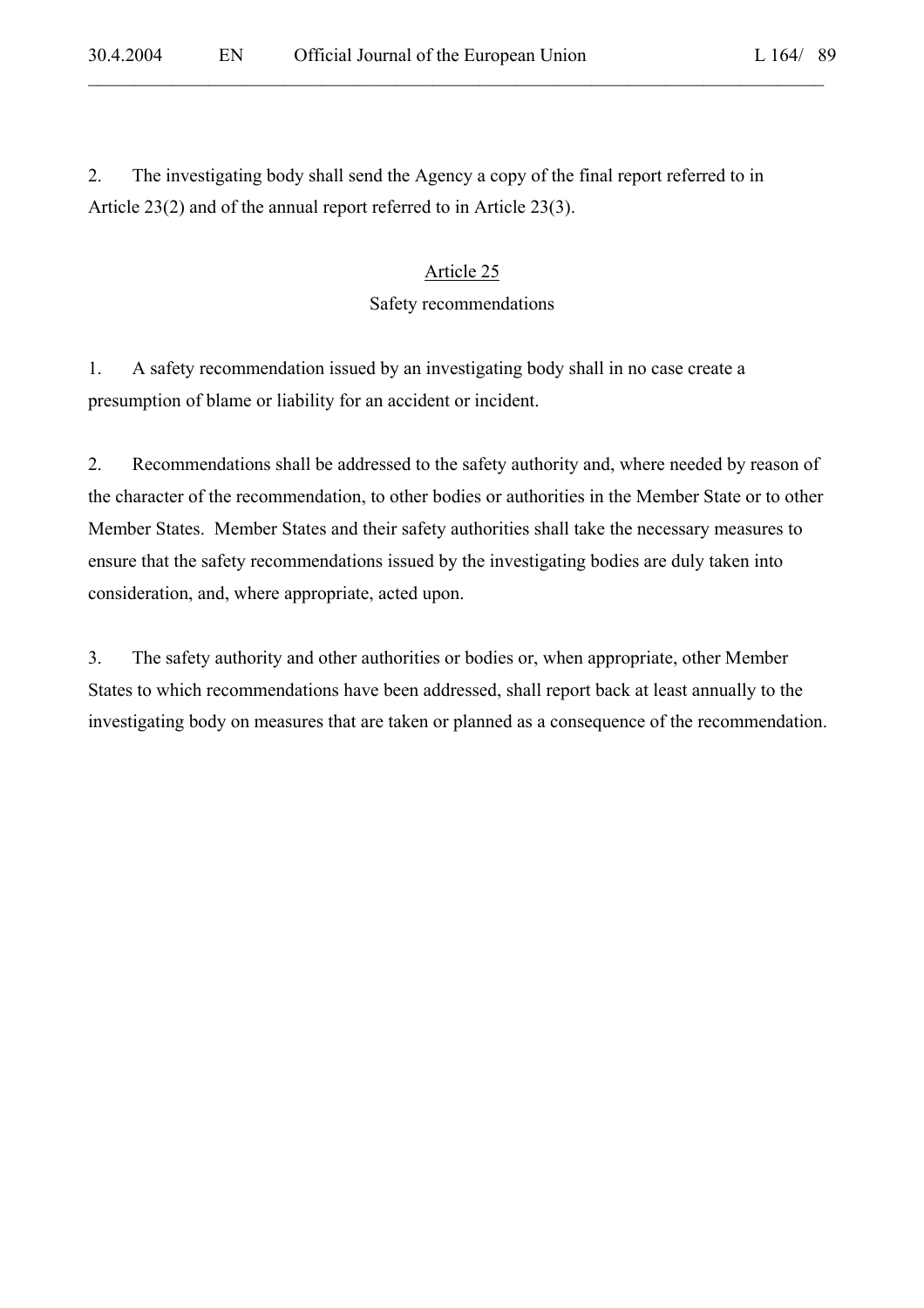# CHAPTER VI

# IMPLEMENTING POWERS

# Article 26

# Adaptation of Annexes

The Annexes shall be adapted to technical and scientific progress, in accordance with the procedure referred to in Article 27(2).

# Article 27

# Committee procedure

1. The Commission shall be assisted by the Committee set up by Article 21 of Directive 96/48/EC.

2. Where reference is made to this paragraph, Articles 5 and 7 of Decision 1999/468/EC shall apply, having regard to the provisions of Article 8 thereof.

The period laid down in Article 5(6) of Decision 1999/468/EC shall be set at three months.

3. Where reference is made to this paragraph, Article 3 and 7 of Decision 1999/468/EC shall apply, having regard to the provisions of Article 8 thereof.

4. The Committee shall adopt its Rules of Procedure.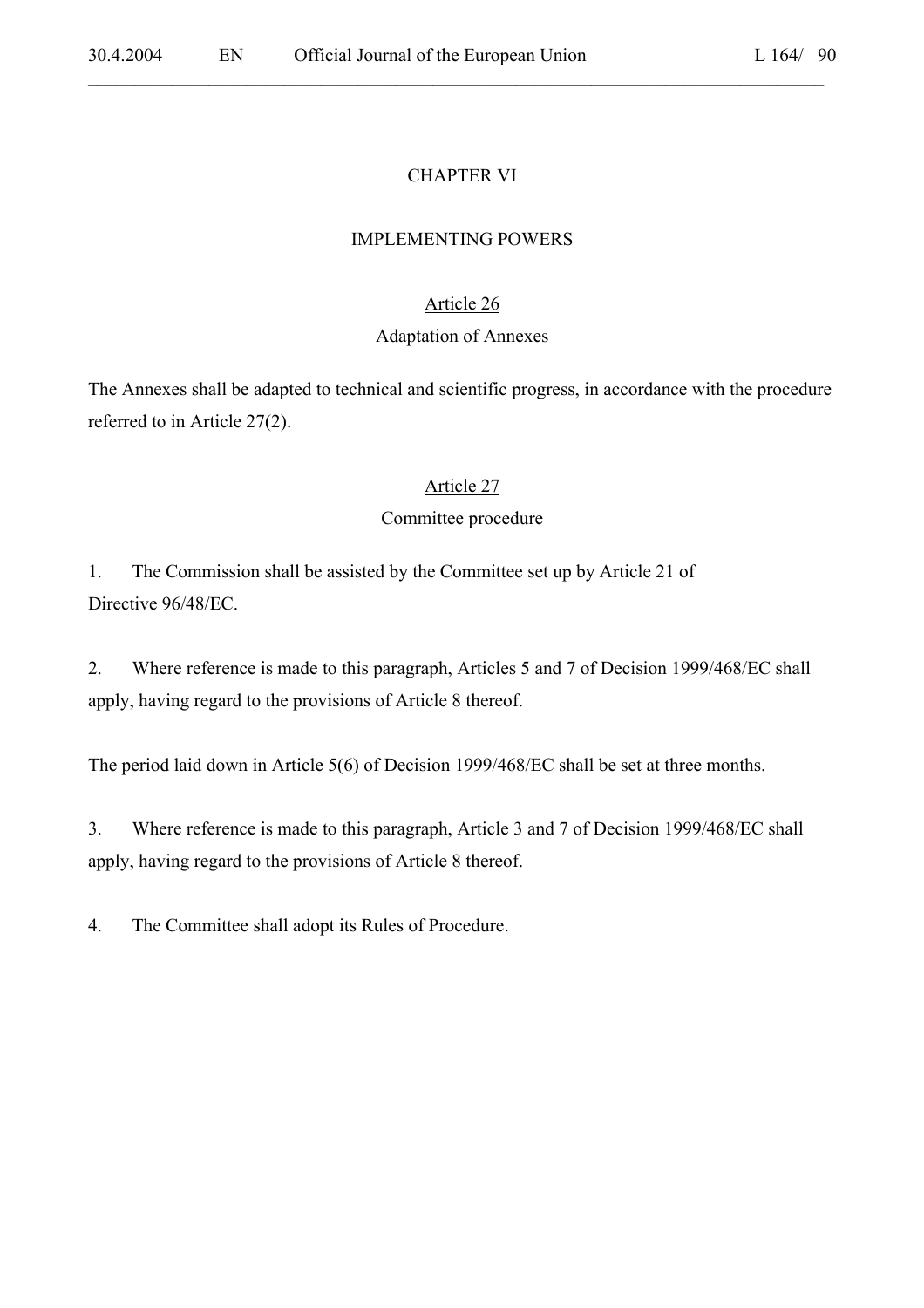# Article 28

 $\mathcal{L}_\mathcal{L} = \mathcal{L}_\mathcal{L} = \mathcal{L}_\mathcal{L} = \mathcal{L}_\mathcal{L} = \mathcal{L}_\mathcal{L} = \mathcal{L}_\mathcal{L} = \mathcal{L}_\mathcal{L} = \mathcal{L}_\mathcal{L} = \mathcal{L}_\mathcal{L} = \mathcal{L}_\mathcal{L} = \mathcal{L}_\mathcal{L} = \mathcal{L}_\mathcal{L} = \mathcal{L}_\mathcal{L} = \mathcal{L}_\mathcal{L} = \mathcal{L}_\mathcal{L} = \mathcal{L}_\mathcal{L} = \mathcal{L}_\mathcal{L}$ 

### Implementing measures

1. Member States may bring any measures concerning the implementation of this Directive to the attention of the Commission. Appropriate decisions shall be adopted in accordance with the procedure referred to in Article 27(2).

2. At the request of a Member State or on its own initiative the Commission shall, in a specific case, examine the application and enforcement of provisions concerning safety certification and safety authorisation, and within two months of receipt of such a request decide in accordance with the procedure referred to in Article 27(2) whether the related measure may continue to be applied. The Commission shall communicate its decision to the European Parliament, the Council and the Member States.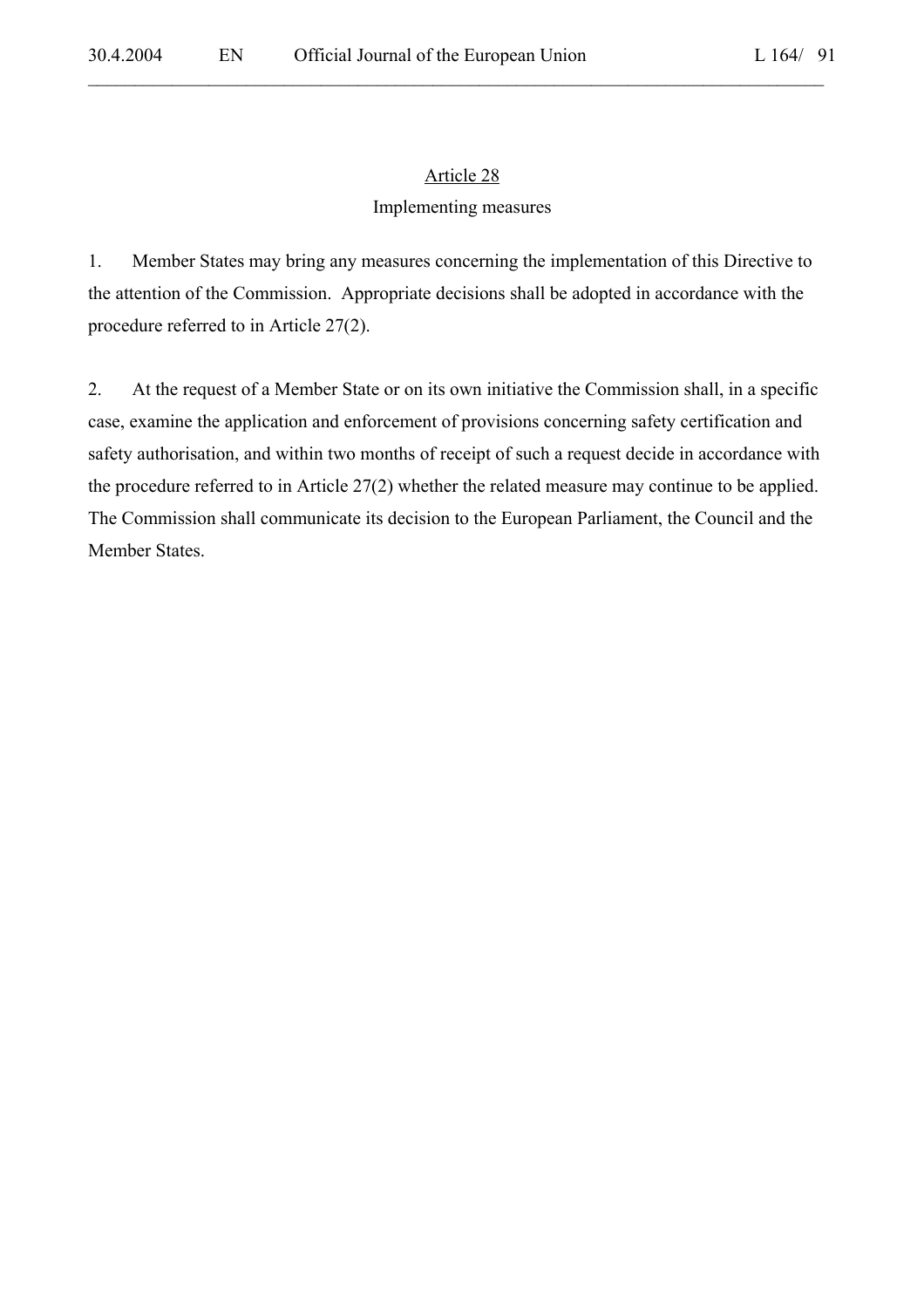### CHAPTER VII

 $\mathcal{L}_\mathcal{L} = \mathcal{L}_\mathcal{L} = \mathcal{L}_\mathcal{L} = \mathcal{L}_\mathcal{L} = \mathcal{L}_\mathcal{L} = \mathcal{L}_\mathcal{L} = \mathcal{L}_\mathcal{L} = \mathcal{L}_\mathcal{L} = \mathcal{L}_\mathcal{L} = \mathcal{L}_\mathcal{L} = \mathcal{L}_\mathcal{L} = \mathcal{L}_\mathcal{L} = \mathcal{L}_\mathcal{L} = \mathcal{L}_\mathcal{L} = \mathcal{L}_\mathcal{L} = \mathcal{L}_\mathcal{L} = \mathcal{L}_\mathcal{L}$ 

#### GENERAL AND FINAL PROVISIONS

### Article 29

#### Amendments to Directive 95/18/EC

Directive 95/18/EC is hereby amended as follows:

1) Article 8 shall be replaced by the following:

"Article 8

The requirements relating to professional competence shall be met when an applicant railway undertaking has or will have a management organisation which possesses the knowledge and/or experience necessary to exercise safe and reliable operational control and supervision of the type of operations specified in the licence ".

2) In the Annex, Section II shall be deleted.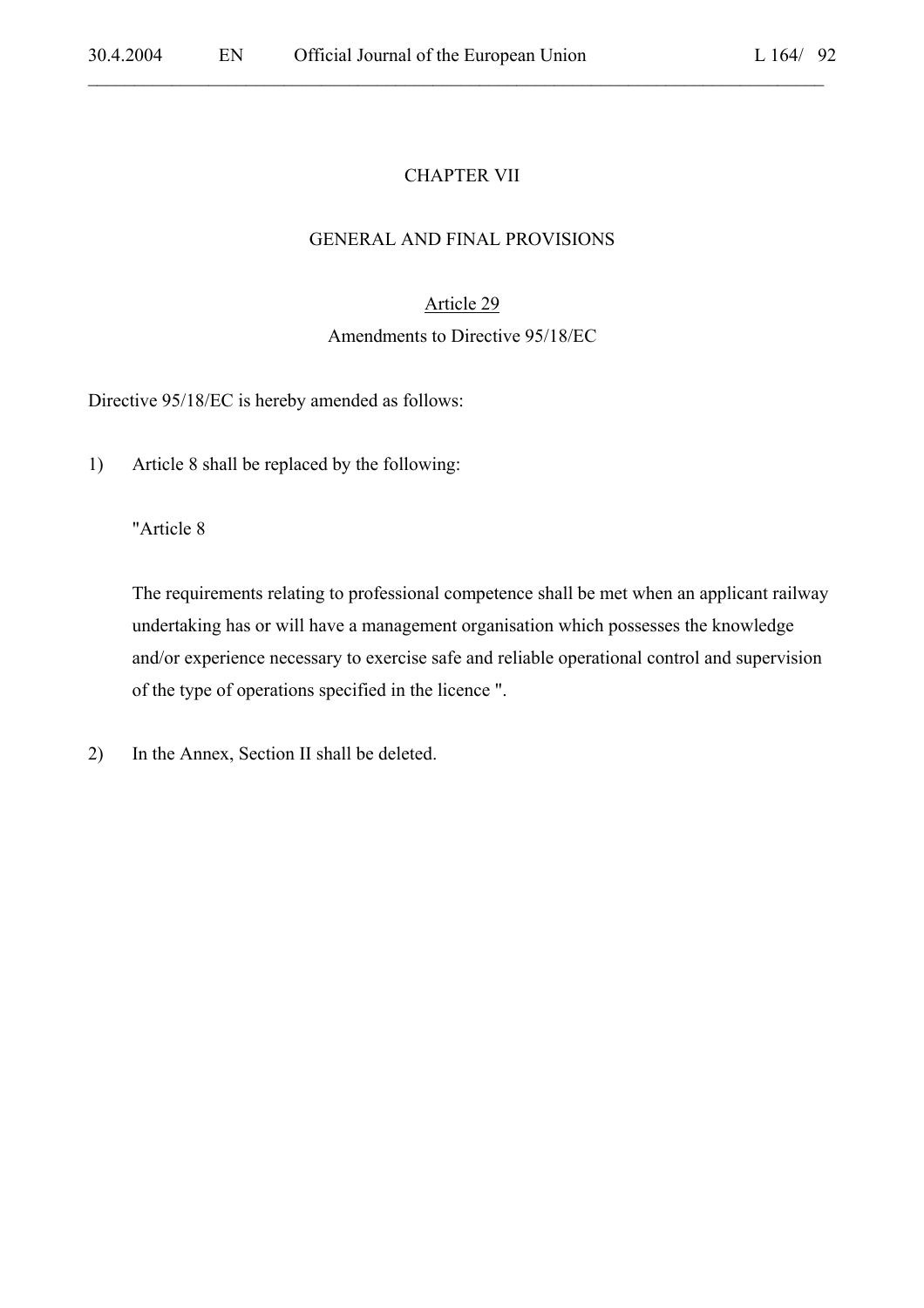# Article 30 Amendments to Directive 2001/14/EC

 $\mathcal{L}_\mathcal{L} = \mathcal{L}_\mathcal{L} = \mathcal{L}_\mathcal{L} = \mathcal{L}_\mathcal{L} = \mathcal{L}_\mathcal{L} = \mathcal{L}_\mathcal{L} = \mathcal{L}_\mathcal{L} = \mathcal{L}_\mathcal{L} = \mathcal{L}_\mathcal{L} = \mathcal{L}_\mathcal{L} = \mathcal{L}_\mathcal{L} = \mathcal{L}_\mathcal{L} = \mathcal{L}_\mathcal{L} = \mathcal{L}_\mathcal{L} = \mathcal{L}_\mathcal{L} = \mathcal{L}_\mathcal{L} = \mathcal{L}_\mathcal{L}$ 

Directive 2001/14/EC is hereby amended as follows:

1) The title shall be replaced by the following:

"Directive 2001/14/EC of the European Parliament and of the Council of 26 February 2001 on the allocation of railway infrastructure capacity and the levying of charges for the use of railway infrastructure".

- 2) In Article 30(2), point (f) shall be replaced by the following:
	- "(f) arrangements for access in accordance with Article 10 of Council Directive 91/440/EEC of 29 July 1991 on the development of the Community's railways \* as amended by Directive 2004/xx/EC of the European Parliament and of the Council of ... amending Council Directive 91/440/EEC on the development of the Community's railways \*\*.

<sup>\*</sup> OJ L 237, 24.8.1991, p. 25.

<sup>\*\*</sup> OJ L "

<sup>3)</sup> Article 32 shall be deleted.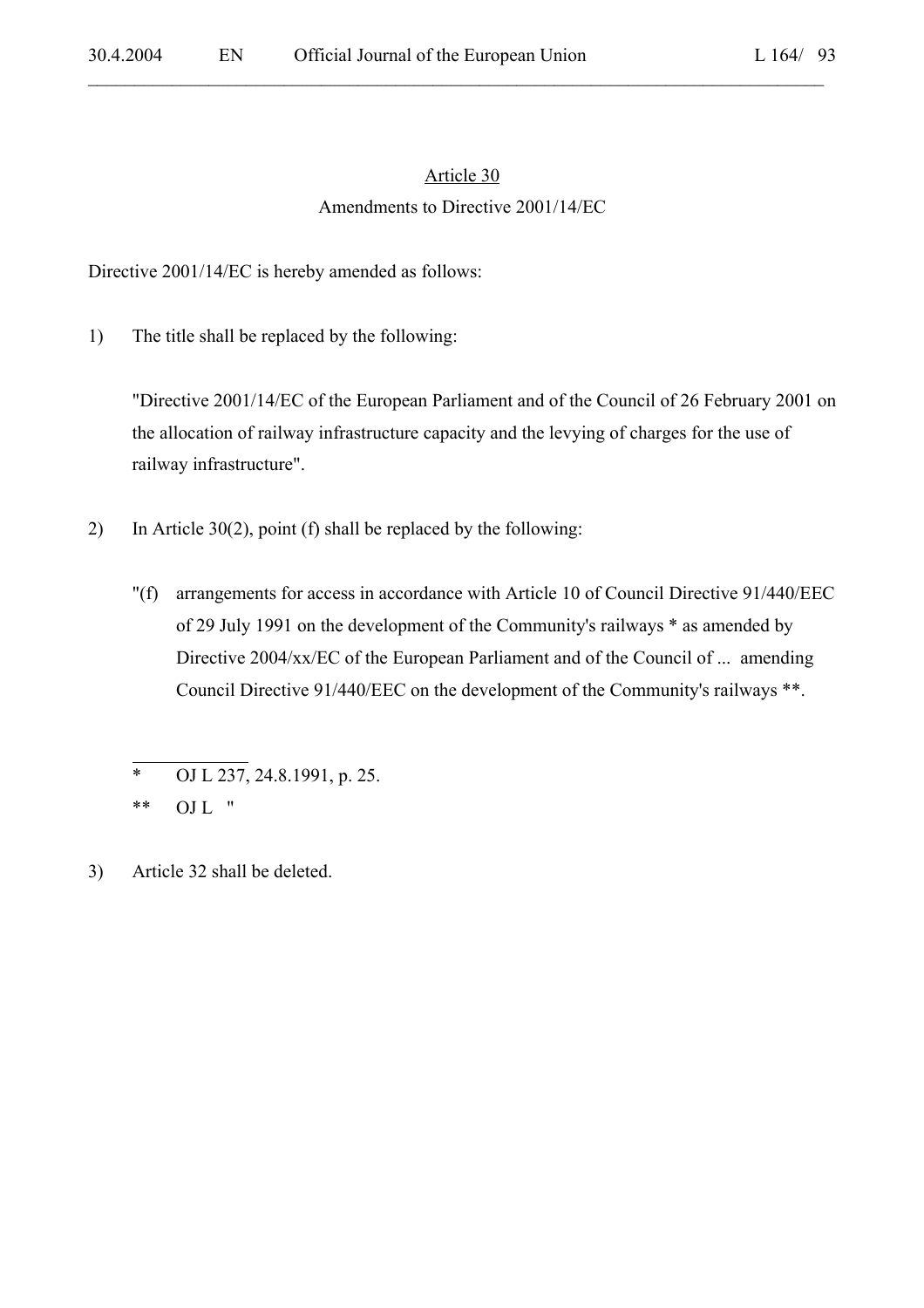4) In Article 34, paragraph 2 shall be replaced by the following:

"2. At the request of a Member State or on its own initiative the Commission shall, in a specific case, examine the application and enforcement of provisions concerning charging, capacity allocation, and within two months of receipt of such a request decide in accordance with the procedure referred to in Article 35(2) whether the related measure may continue to be applied. The Commission shall communicate its decision to the European Parliament, the Council and to the Member States."

#### Article 31

Report and further Community action

The Commission shall submit to the European Parliament and to the Council before ........ <sup>\*</sup> and every five years thereafter a report on the implementation of this Directive.

The report shall be accompanied where necessary by proposals for further Community action.

#### Article 32

#### Penalties

The Member States shall lay down the rules on penalties applicable to infringements of the national provisions adopted pursuant to this Directive and shall take all measures necessary to ensure that they are implemented. The penalties provided for must be effective, proportionate, non-discriminatory and dissuasive.

 $\overline{a}$ 

<sup>∗</sup> Three years after the entry into force of this Directive.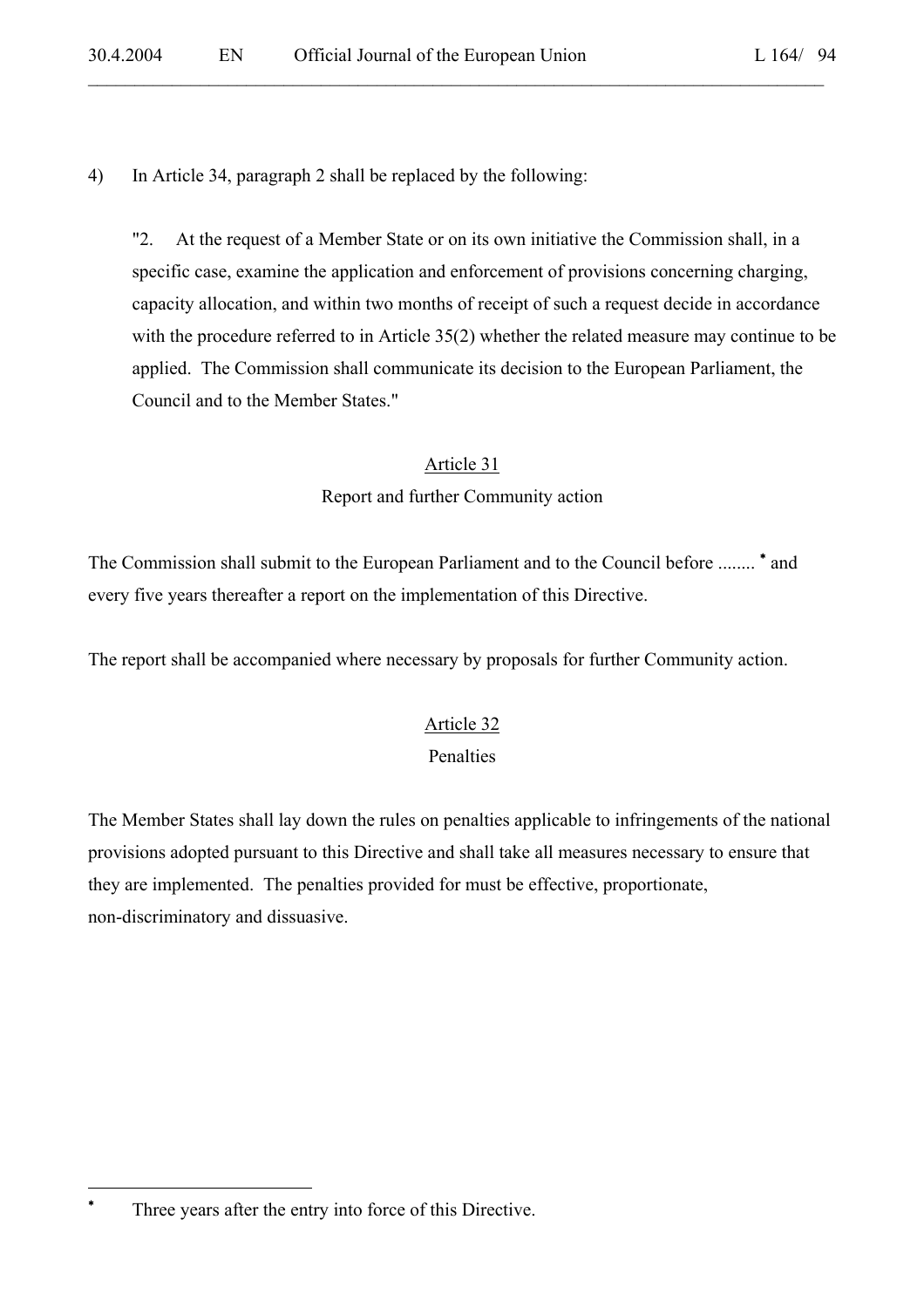The Member States shall notify those rules to the Commission by the date specified in Article 33 and shall notify it without delay of any subsequent amendment affecting them.

### Article 33

### Implementation

Member States shall bring into force the laws, regulations and administrative provisions necessary to comply with this Directive by ....... \* at the latest. They shall forthwith inform the Commission thereof.

When Member States adopt those measures, they shall contain a reference to this Directive or shall be accompanied by such reference on the occasion of their official publication. The methods of making such reference shall be laid down by Member States.

# Article 34

Entry into force

This Directive shall enter into force on the day of its publication in the Official Journal of the European Union.

 $\overline{a}$ 

<sup>∗</sup> Two years after the entry into force of this Directive.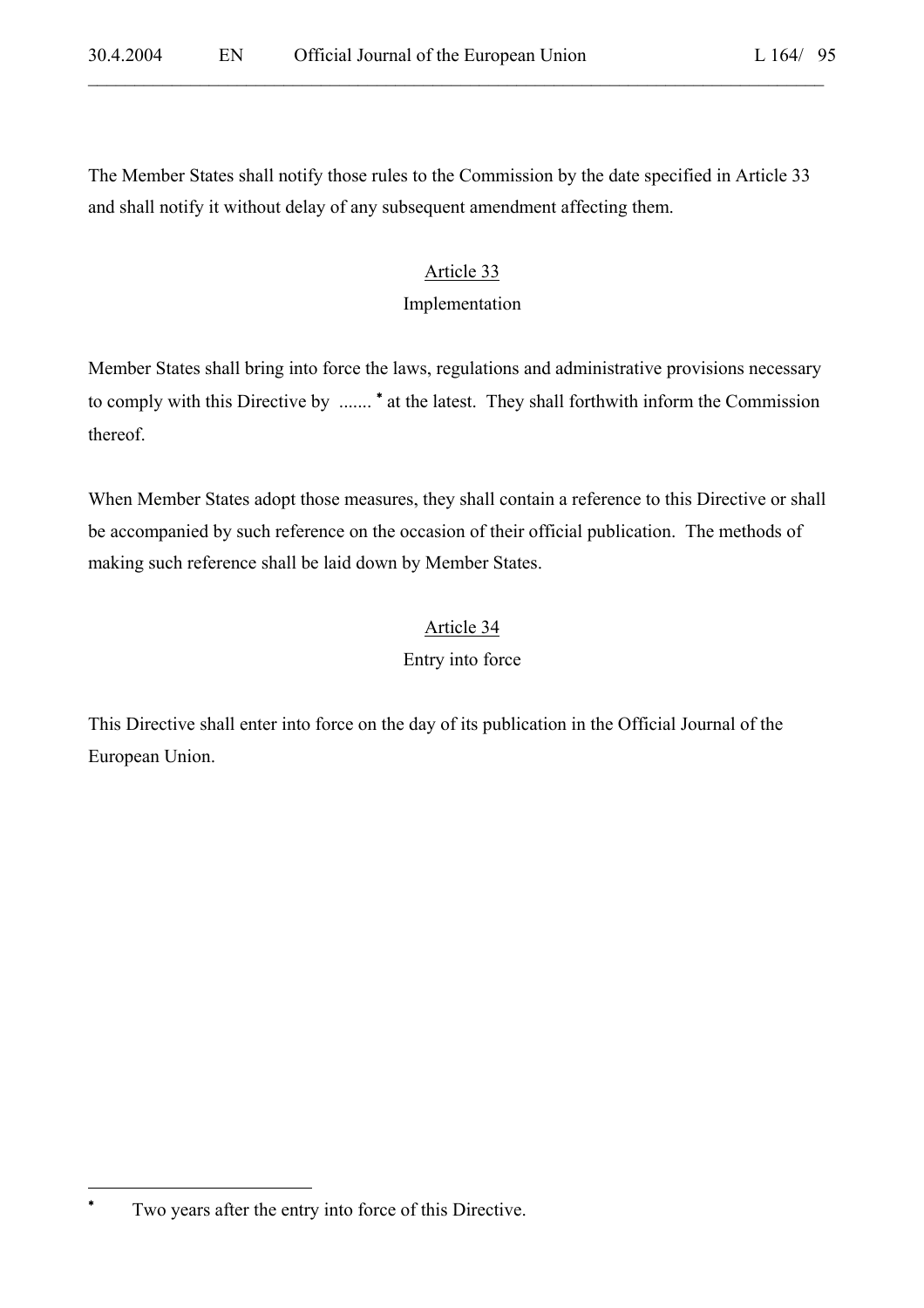# Article 35 Addressees

 $\mathcal{L}_\mathcal{L} = \mathcal{L}_\mathcal{L} = \mathcal{L}_\mathcal{L} = \mathcal{L}_\mathcal{L} = \mathcal{L}_\mathcal{L} = \mathcal{L}_\mathcal{L} = \mathcal{L}_\mathcal{L} = \mathcal{L}_\mathcal{L} = \mathcal{L}_\mathcal{L} = \mathcal{L}_\mathcal{L} = \mathcal{L}_\mathcal{L} = \mathcal{L}_\mathcal{L} = \mathcal{L}_\mathcal{L} = \mathcal{L}_\mathcal{L} = \mathcal{L}_\mathcal{L} = \mathcal{L}_\mathcal{L} = \mathcal{L}_\mathcal{L}$ 

This Directive is addressed to the Member States.

Done at Strasbourg, 29 April 2004.

For the European Parliament For the Council The President The President P. COX M. McDOWELL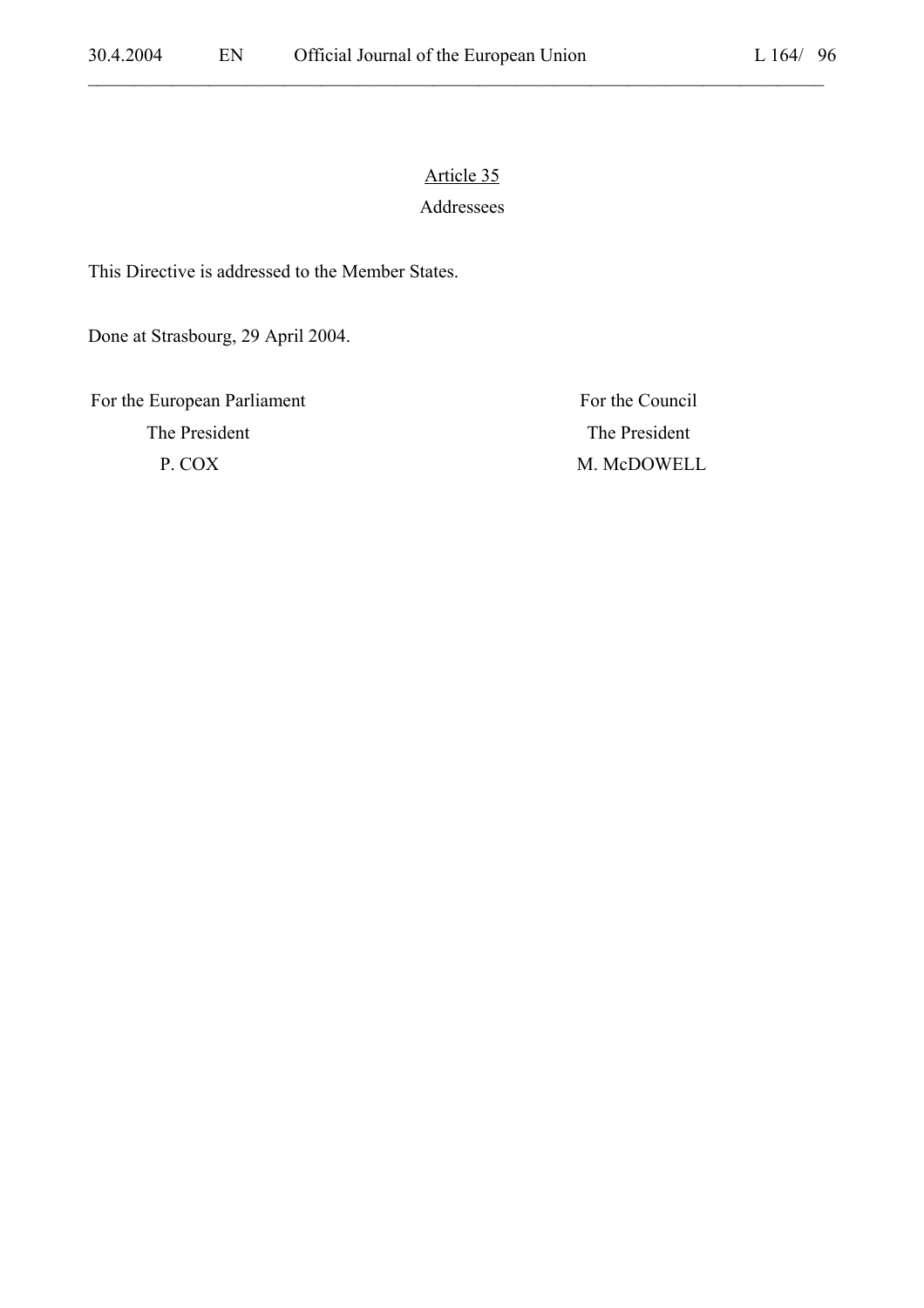# **ANNEX I**

# Common Safety Indicators

Common Safety Indicators to be reported by the safety authorities:

Indicators relating to activities referred to in Article 2(2), (a) and (b), should be accounted for separately, if they are submitted.

If new facts or errors are discovered after the submission of the report the indicators for one particular year shall be amended or corrected by the safety authority at the first convenient opportunity and at the latest in the next annual report.

For indicators relating to accidents under heading 1 below, Regulation (EC) No 91/2003 of the European Parliament and of the Council of 16 December 2002 on rail transport statistics <sup>1</sup> shall be applied as far as the information is available.

- (1) Indicators relating to accidents
	- 1. Total and relative (to train kilometres) number of accidents and a break-down on the following types of accidents:
		- collisions of trains, including collisions with obstacles within the clearance gauge,

 **1** OJ L 14, 21.1.2003, p. 1.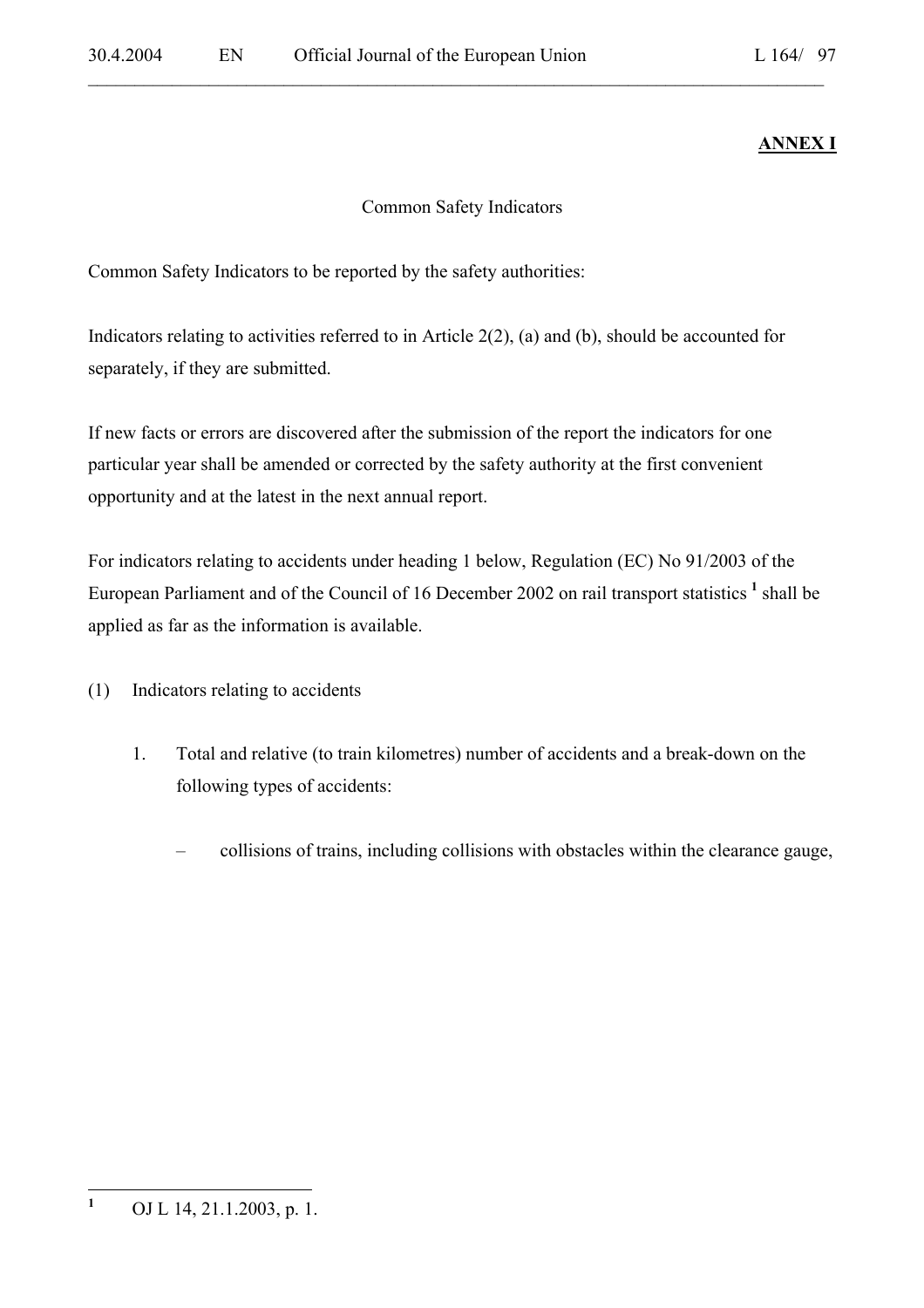- derailments of trains,
- level-crossing accidents, including accidents involving pedestrians at level-crossings,

- accidents to persons caused by rolling stock in motion, with the exception of suicides,
- suicides,
- fires in rolling stock,
- others.

Each accident shall be reported under the type of the primary accident, even if the consequences of the secondary accident are more severe, e.g. a fire following a derailment.

- 2. Total and relative (to train kilometres) number of persons seriously injured and killed by type of accident divided into the following categories:
	- passengers (also in relation to total number of passenger-kilometres),
	- employees including the staff of contractors,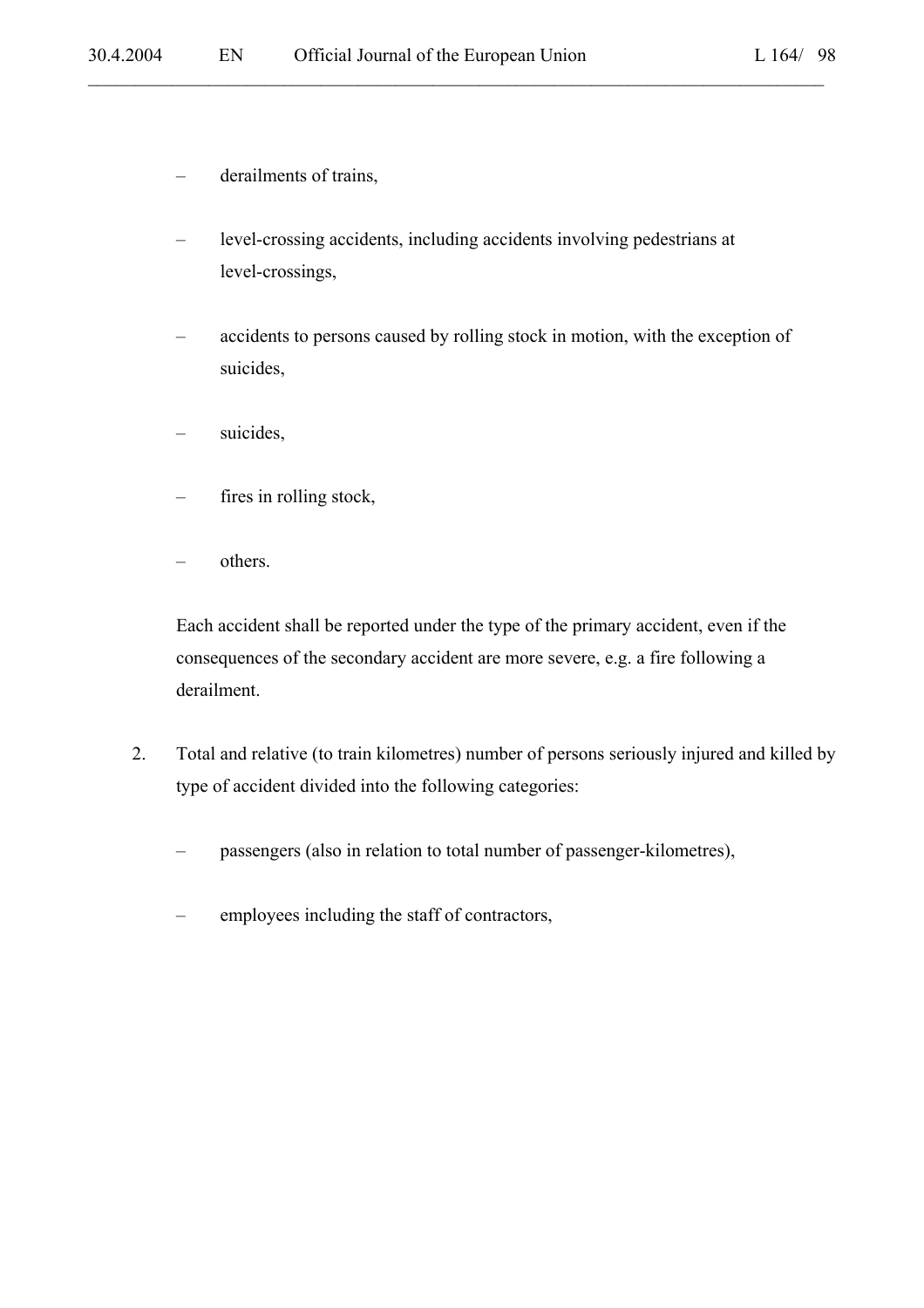- level-crossing users,
- unauthorised persons on railway premises,
- others.
- (2) Indicators relating to incidents and near-misses
	- 1. Total and relative (to train kilometres) number of broken rails, track buckles and wrong-side signalling failures.

- 2. Total and relative (to train kilometres) number of signals passed at danger.
- 3. Total and relative (to train kilometres) number of broken wheels and axles on rolling stock in service.
- (3) Indicators relating to consequences of accidents
	- 1. Total and relative (to train kilometres) costs in euro of all accidents where, if possible, the following costs should be calculated and included:
		- deaths and injuries,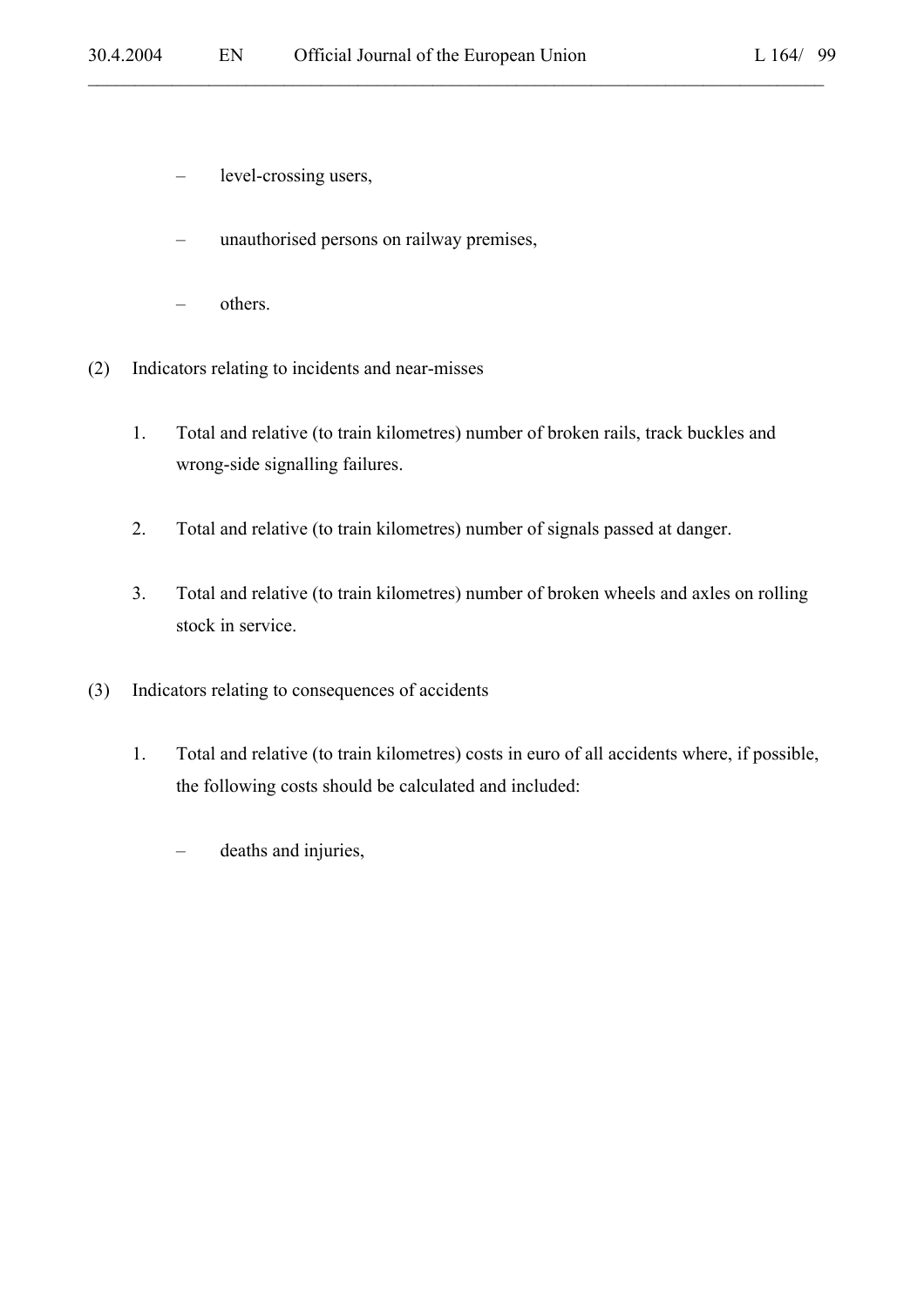- compensation for loss of or damage to property of passengers, staff or third parties – including damage caused to the environment,
- replacement or repair of damaged rolling stock and railway installations,

– delays, disturbances and re-routing of traffic, including extra costs for staff and loss of future revenue.

From the above costs shall be deducted indemnity or compensation recovered or estimated to be recovered from third parties such as motor vehicle owners involved in level crossing accidents. Compensation recovered by insurance policies held by railway undertakings or infrastructure managers shall not be deducted.

- 2. Total and relative (to number of hours worked) number of working hours of staff and contractors lost as a consequence of accidents.
- (4) Indicators relating to technical safety of infrastructure and its implementation
	- 1. Percentage of tracks with Automatic Train Protection (ATP) in operation, percentage of train kilometres using operational ATP systems.
	- 2. Number of level crossings (total and per line kilometre). Percentage of level crossings with automatic or manual protection.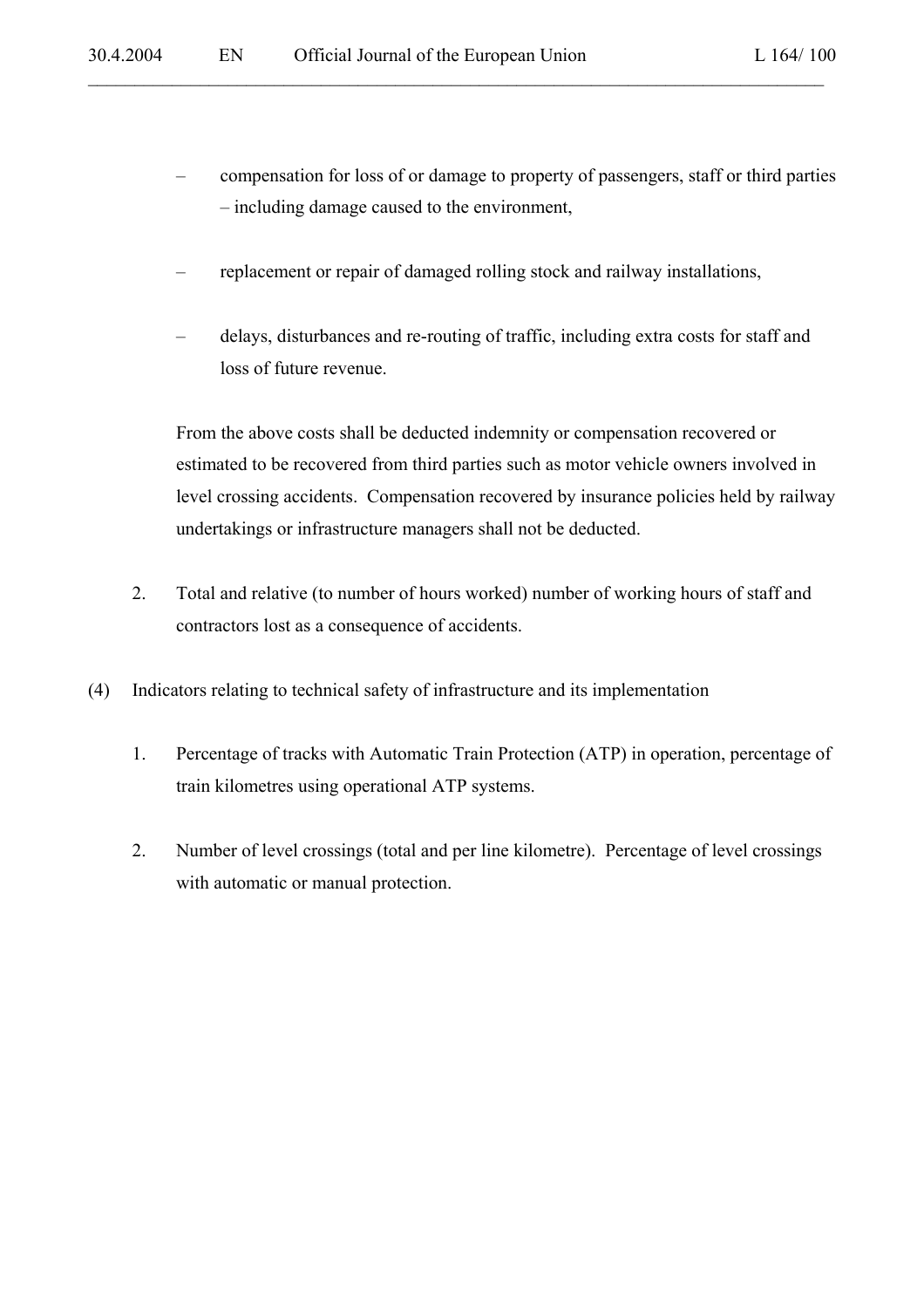(5) Indicators relating to the management of safety

Internal audits accomplished by infrastructure managers and railway undertakings as set out in the documentation of the safety management system. Total number of accomplished audits and the number as a percentage of audits required (and/or planned).

 $\mathcal{L}_\mathcal{L} = \{ \mathcal{L}_\mathcal{L} = \{ \mathcal{L}_\mathcal{L} = \{ \mathcal{L}_\mathcal{L} = \{ \mathcal{L}_\mathcal{L} = \{ \mathcal{L}_\mathcal{L} = \{ \mathcal{L}_\mathcal{L} = \{ \mathcal{L}_\mathcal{L} = \{ \mathcal{L}_\mathcal{L} = \{ \mathcal{L}_\mathcal{L} = \{ \mathcal{L}_\mathcal{L} = \{ \mathcal{L}_\mathcal{L} = \{ \mathcal{L}_\mathcal{L} = \{ \mathcal{L}_\mathcal{L} = \{ \mathcal{L}_\mathcal{$ 

(6) Definitions

The reporting authorities may use nationally applied definitions of the indicators and methods for calculation of costs when data according to this Annex are submitted. All definitions and calculation methods in use shall be explained in an Annex to the annual report described in Article 18.

 $\overline{\phantom{a}}$  , where  $\overline{\phantom{a}}$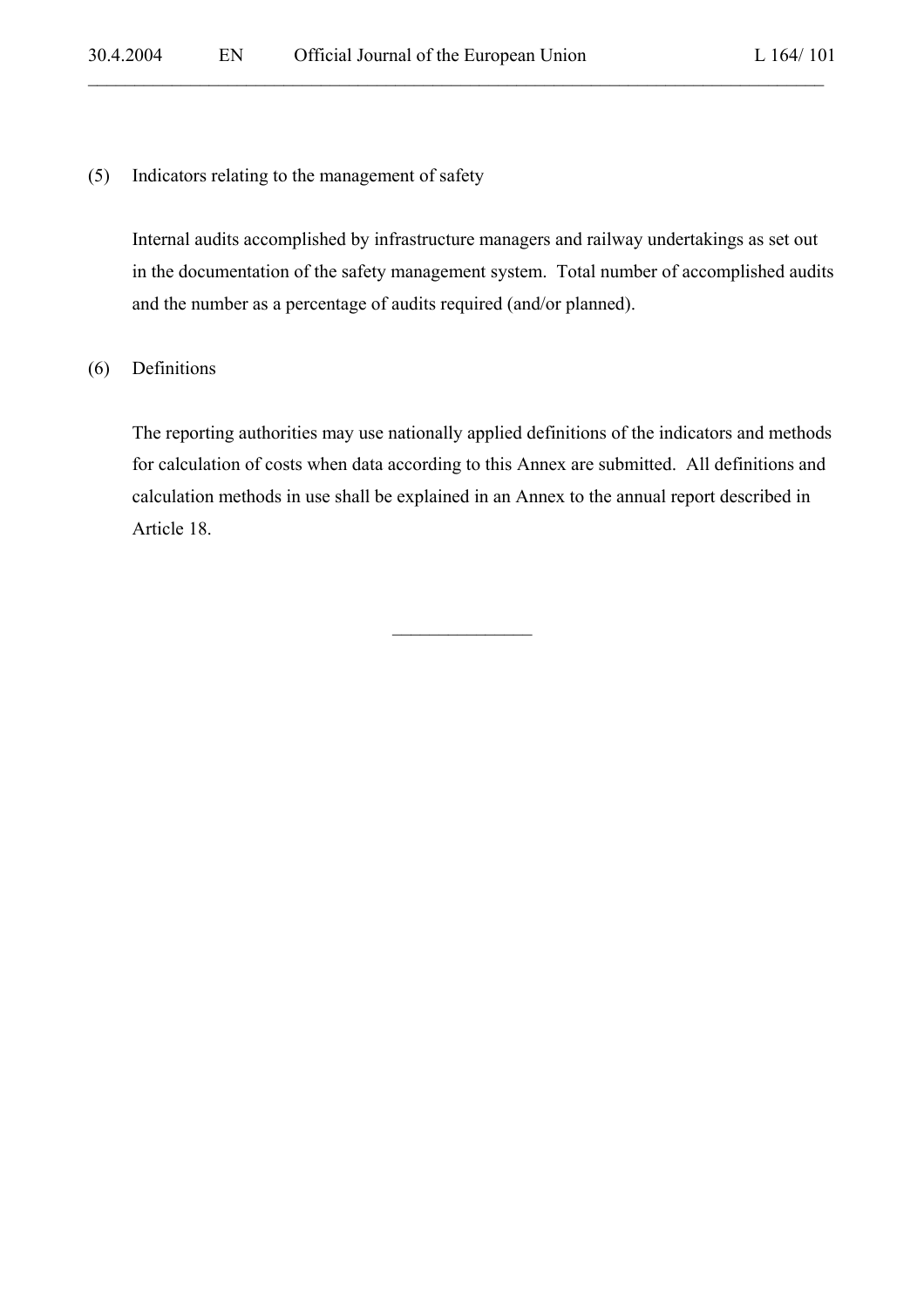# **ANNEX II**

Notification of national safety rules

 $\mathcal{L}_\mathcal{L} = \{ \mathcal{L}_\mathcal{L} = \{ \mathcal{L}_\mathcal{L} = \{ \mathcal{L}_\mathcal{L} = \{ \mathcal{L}_\mathcal{L} = \{ \mathcal{L}_\mathcal{L} = \{ \mathcal{L}_\mathcal{L} = \{ \mathcal{L}_\mathcal{L} = \{ \mathcal{L}_\mathcal{L} = \{ \mathcal{L}_\mathcal{L} = \{ \mathcal{L}_\mathcal{L} = \{ \mathcal{L}_\mathcal{L} = \{ \mathcal{L}_\mathcal{L} = \{ \mathcal{L}_\mathcal{L} = \{ \mathcal{L}_\mathcal{$ 

National safety rules that are to be notified to the Commission according to the procedure described in Article 8 include:

- 1. rules concerning existing national safety targets and safety methods;
- 2. rules concerning requirements on safety management systems and safety certification of railway undertakings;
- 3. rules concerning requirements for the authorisation of placing in service and maintenance of new and substantially altered rolling stock that is not yet covered by a TSI. The notification shall include rules for exchange of rolling stock between railway undertakings, registration systems and requirements on testing procedures;
- 4. common operating rules of the railway network that are not yet covered by TSIs, including rules relating to the signalling and traffic management system;
- 5. rules laying down requirements on additional internal operating rules (company rules) that must be established by infrastructure managers and railway undertakings;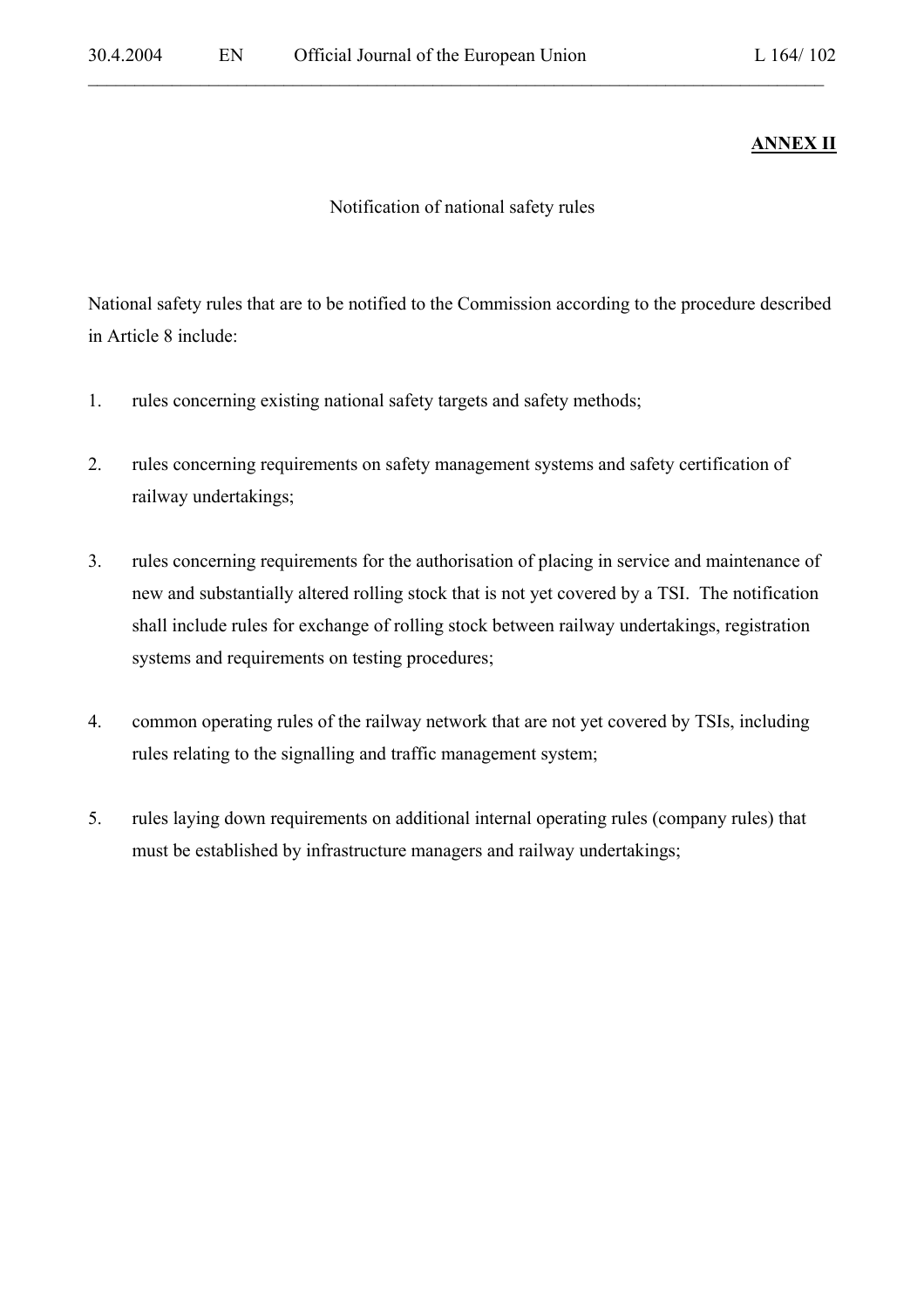6. rules concerning requirements on staff executing safety critical tasks, including selection criteria, medical fitness and vocational training and certification as far as they are not yet covered by a TSI;

 $\mathcal{L}_\text{max}$ 

 $\mathcal{L}_\mathcal{L} = \{ \mathcal{L}_\mathcal{L} = \{ \mathcal{L}_\mathcal{L} = \{ \mathcal{L}_\mathcal{L} = \{ \mathcal{L}_\mathcal{L} = \{ \mathcal{L}_\mathcal{L} = \{ \mathcal{L}_\mathcal{L} = \{ \mathcal{L}_\mathcal{L} = \{ \mathcal{L}_\mathcal{L} = \{ \mathcal{L}_\mathcal{L} = \{ \mathcal{L}_\mathcal{L} = \{ \mathcal{L}_\mathcal{L} = \{ \mathcal{L}_\mathcal{L} = \{ \mathcal{L}_\mathcal{L} = \{ \mathcal{L}_\mathcal{$ 

7. rules concerning the investigation of accidents and incidents.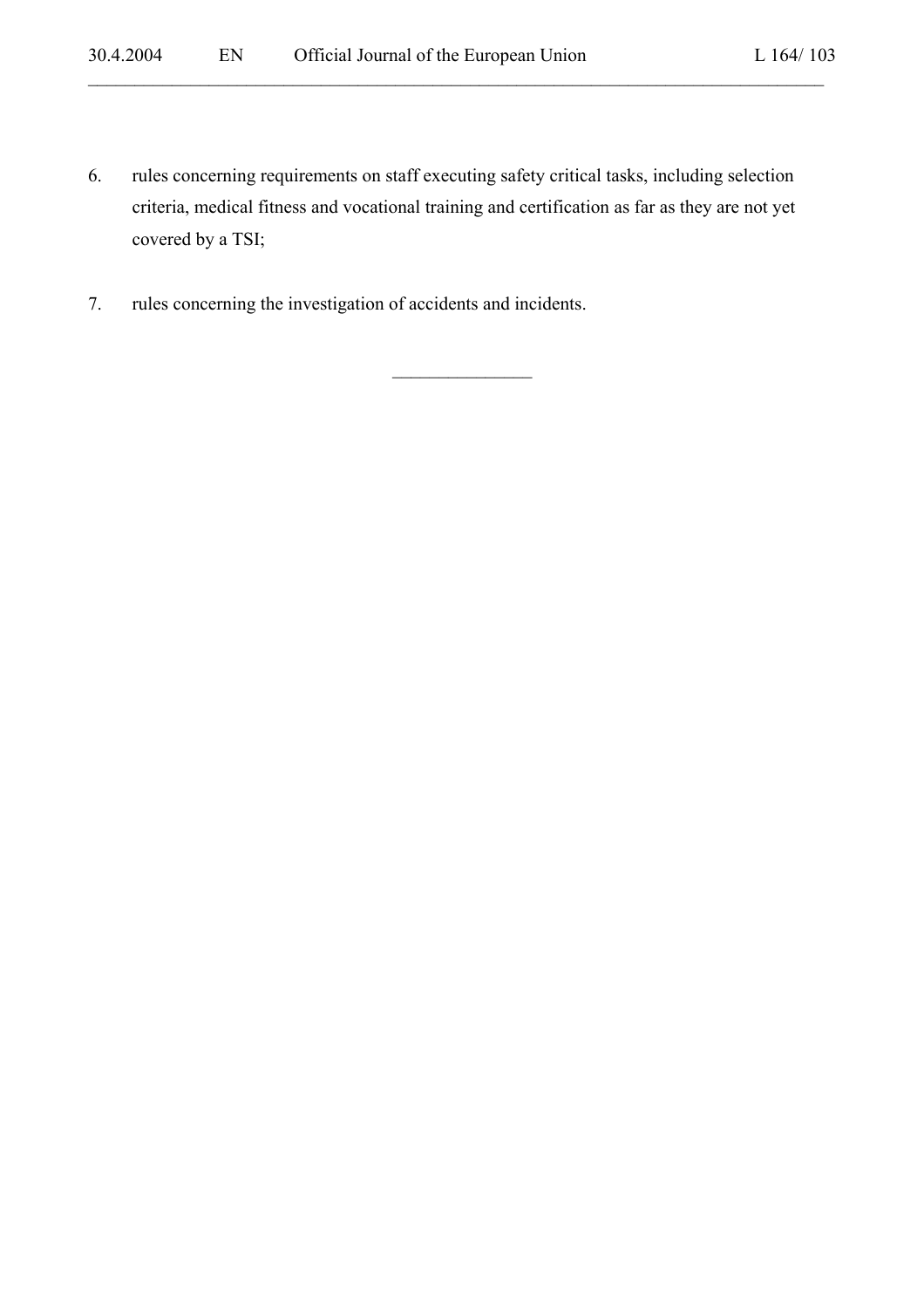# **ANNEX III**

#### Safety Management Systems

 $\mathcal{L}_\mathcal{L} = \{ \mathcal{L}_\mathcal{L} = \{ \mathcal{L}_\mathcal{L} = \{ \mathcal{L}_\mathcal{L} = \{ \mathcal{L}_\mathcal{L} = \{ \mathcal{L}_\mathcal{L} = \{ \mathcal{L}_\mathcal{L} = \{ \mathcal{L}_\mathcal{L} = \{ \mathcal{L}_\mathcal{L} = \{ \mathcal{L}_\mathcal{L} = \{ \mathcal{L}_\mathcal{L} = \{ \mathcal{L}_\mathcal{L} = \{ \mathcal{L}_\mathcal{L} = \{ \mathcal{L}_\mathcal{L} = \{ \mathcal{L}_\mathcal{$ 

1. Requirements on the safety management system

The safety management system must be documented in all relevant parts and shall in particular describe the distribution of responsibilities within the organisation of the infrastructure manager or the railway undertaking. It shall show how control by the management on different levels is secured, how staff and their representatives on all levels are involved and how continuous improvement of the safety management system is ensured.

2. Basic elements of the safety management system

The basic elements of the safety management system are:

- (a) a safety policy approved by the organisation's chief executive and communicated to all staff;
- (b) qualitative and quantitative targets of the organisation for the maintenance and enhancement of safety, and plans and procedures for reaching these targets;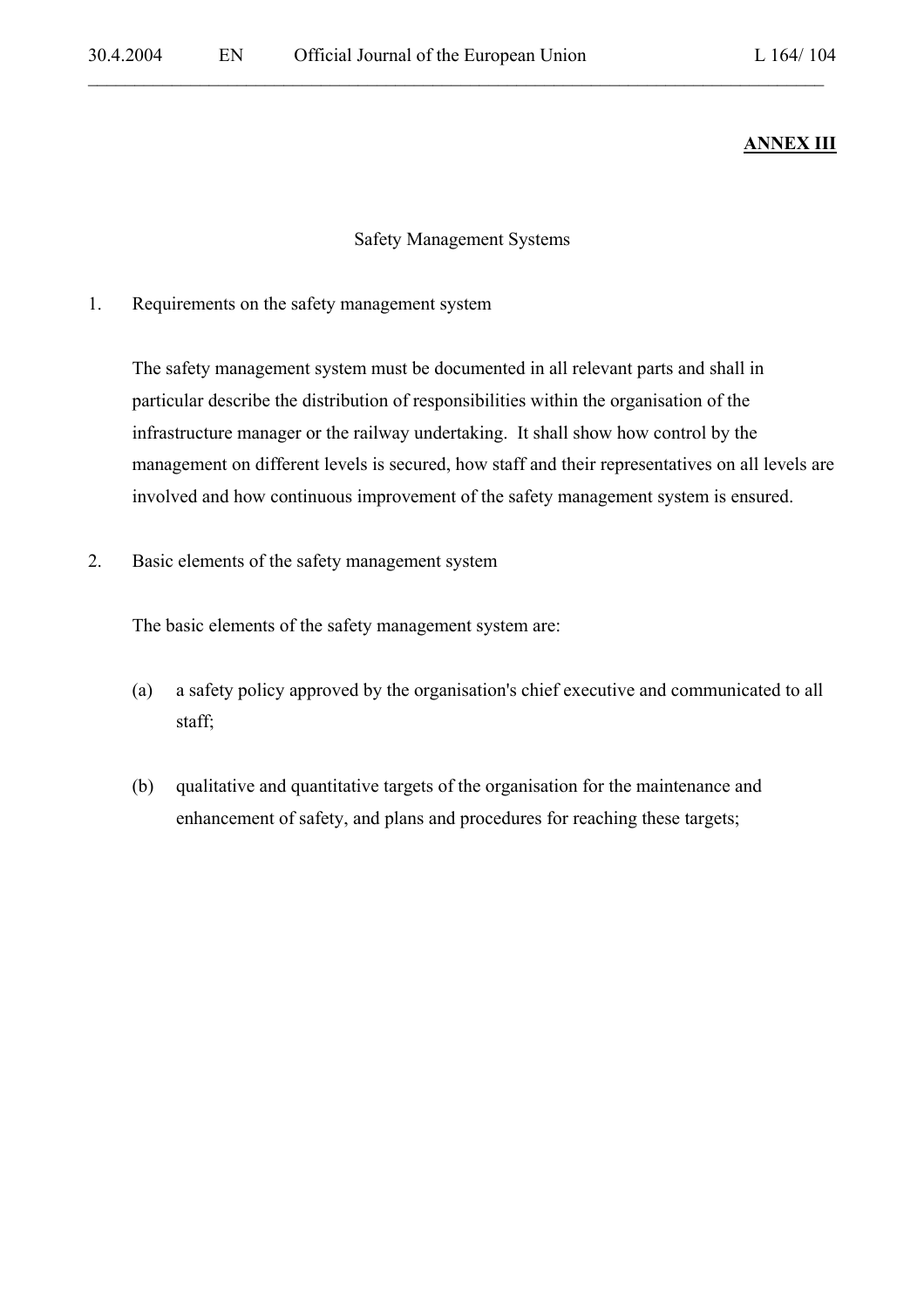(c) procedures to meet existing, new and altered technical and operational standards or other prescriptive conditions as laid down

 $\mathcal{L}_\mathcal{L} = \{ \mathcal{L}_\mathcal{L} = \{ \mathcal{L}_\mathcal{L} = \{ \mathcal{L}_\mathcal{L} = \{ \mathcal{L}_\mathcal{L} = \{ \mathcal{L}_\mathcal{L} = \{ \mathcal{L}_\mathcal{L} = \{ \mathcal{L}_\mathcal{L} = \{ \mathcal{L}_\mathcal{L} = \{ \mathcal{L}_\mathcal{L} = \{ \mathcal{L}_\mathcal{L} = \{ \mathcal{L}_\mathcal{L} = \{ \mathcal{L}_\mathcal{L} = \{ \mathcal{L}_\mathcal{L} = \{ \mathcal{L}_\mathcal{$ 

- in TSIs, or
- in national safety rules referred to in Article 8 and Annex II, or
- in other relevant rules, or
- in authority decisions,

and procedures to assure compliance with the standards and other prescriptive conditions throughout the life-cycle of equipment and operations;

- (d) procedures and methods for carrying out risk evaluation and implementing risk control measures whenever a change of the operating conditions or new material imposes new risks on the infrastructure or on operations;
- (e) provision of programmes for training of staff and systems to ensure that the staff's competence is maintained and tasks carried out accordingly;
- (f) arrangements for the provision of sufficient information within the organisation and, where appropriate, between organisations operating on the same infrastructure;
- (g) procedures and formats for how safety information is to be documented and designation of procedure for configuration control of vital safety information;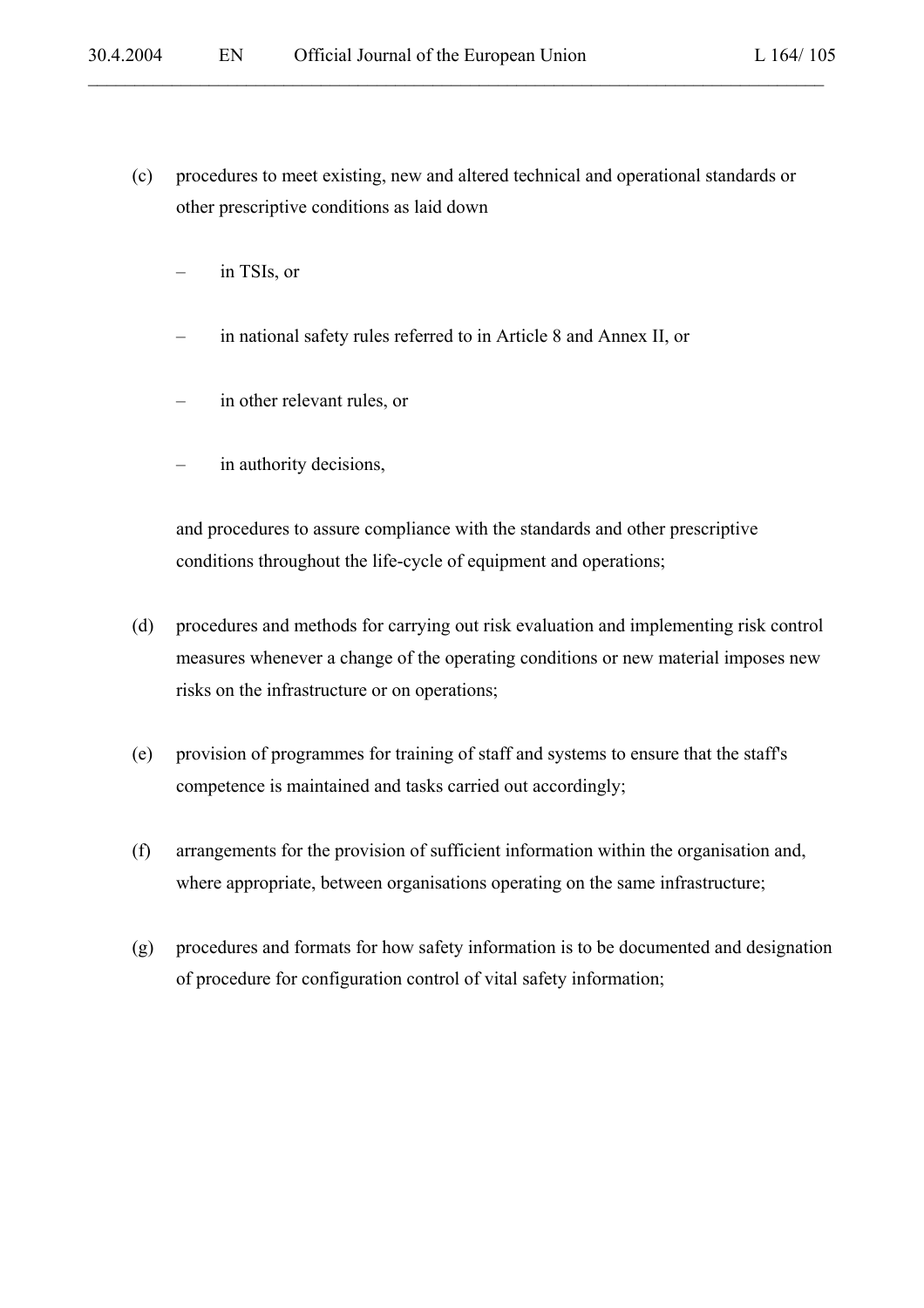(h) procedures to ensure that accidents, incidents, near misses and other dangerous occurrences are reported, investigated and analysed and that necessary preventive measures are taken;

 $\mathcal{L}_\mathcal{L} = \{ \mathcal{L}_\mathcal{L} = \{ \mathcal{L}_\mathcal{L} = \{ \mathcal{L}_\mathcal{L} = \{ \mathcal{L}_\mathcal{L} = \{ \mathcal{L}_\mathcal{L} = \{ \mathcal{L}_\mathcal{L} = \{ \mathcal{L}_\mathcal{L} = \{ \mathcal{L}_\mathcal{L} = \{ \mathcal{L}_\mathcal{L} = \{ \mathcal{L}_\mathcal{L} = \{ \mathcal{L}_\mathcal{L} = \{ \mathcal{L}_\mathcal{L} = \{ \mathcal{L}_\mathcal{L} = \{ \mathcal{L}_\mathcal{$ 

(i) provision of plans for action and alerts and information in case of emergency, agreed upon with the appropriate public authorities;

 $\overline{\phantom{a}}$  , where  $\overline{\phantom{a}}$ 

(j) provisions for recurrent internal auditing of the safety management system.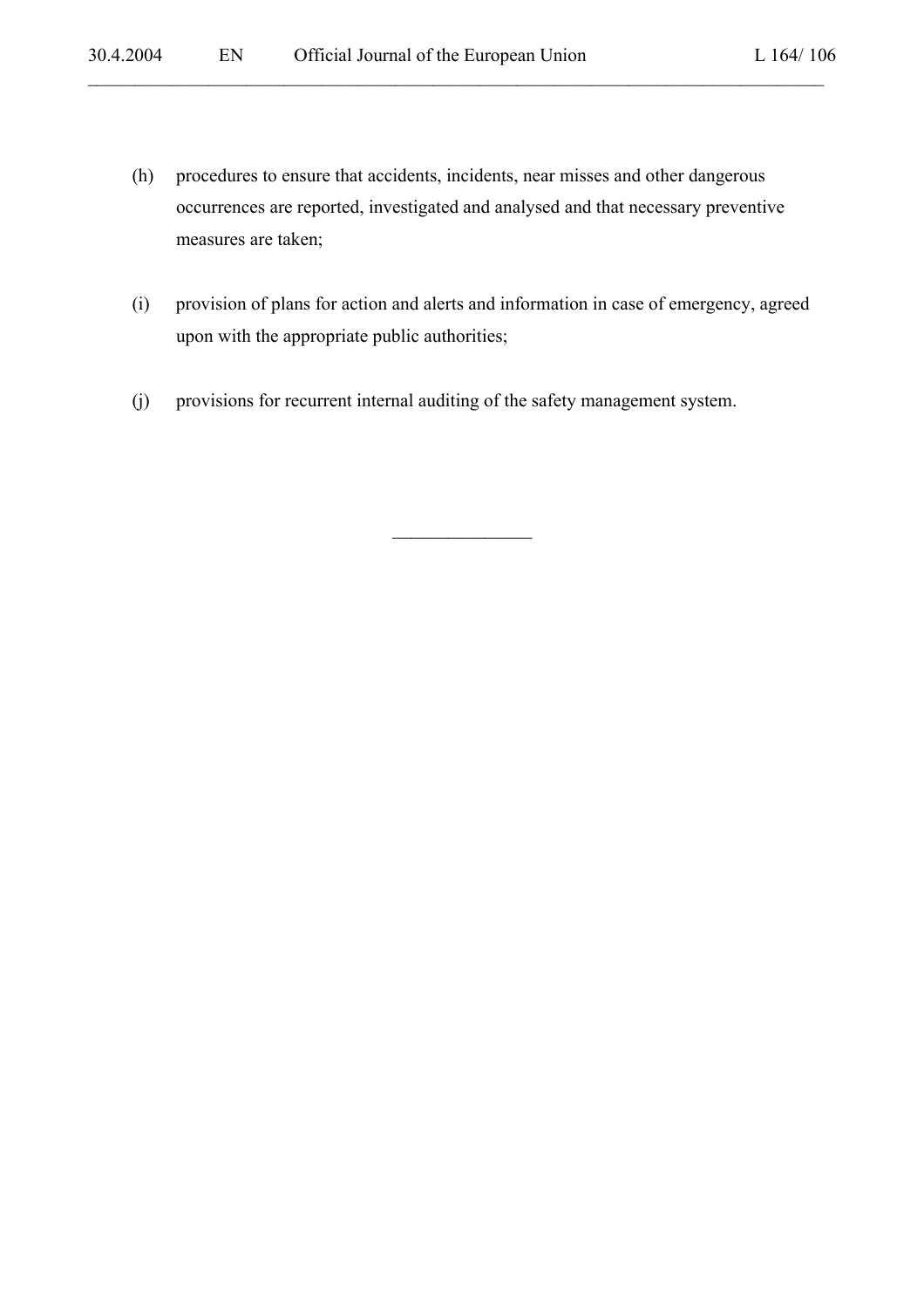# **ANNEX IV**

# Declarations for network specific part of safety certificate

 $\mathcal{L}_\mathcal{L} = \{ \mathcal{L}_\mathcal{L} = \{ \mathcal{L}_\mathcal{L} = \{ \mathcal{L}_\mathcal{L} = \{ \mathcal{L}_\mathcal{L} = \{ \mathcal{L}_\mathcal{L} = \{ \mathcal{L}_\mathcal{L} = \{ \mathcal{L}_\mathcal{L} = \{ \mathcal{L}_\mathcal{L} = \{ \mathcal{L}_\mathcal{L} = \{ \mathcal{L}_\mathcal{L} = \{ \mathcal{L}_\mathcal{L} = \{ \mathcal{L}_\mathcal{L} = \{ \mathcal{L}_\mathcal{L} = \{ \mathcal{L}_\mathcal{$ 

The following documents must be submitted to enable the safety authority to deliver the network-specific part of the safety certificate:

- documentation from the railway undertaking on the TSIs or parts of TSIs and, where relevant, national safety rules and other rules applicable to its operations, its staff and its rolling stock and how compliance is ensured by the safety management system,
- documentation from the railway undertaking on the different categories of staff employed or contracted for the operation, including evidence that they meet requirements of TSIs or national rules and have been duly certified,
- documentation from the railway undertaking on the different types of rolling stock used for the operation, including evidence that they meet requirements of TSIs or national rules and have been duly certified.

 $\overline{\phantom{a}}$  , where  $\overline{\phantom{a}}$ 

To avoid duplication of work and to reduce the amount of information only summary documentation should be submitted concerning elements that comply with TSIs and other requirements of Directives 96/48/EC and 2001/16/EC.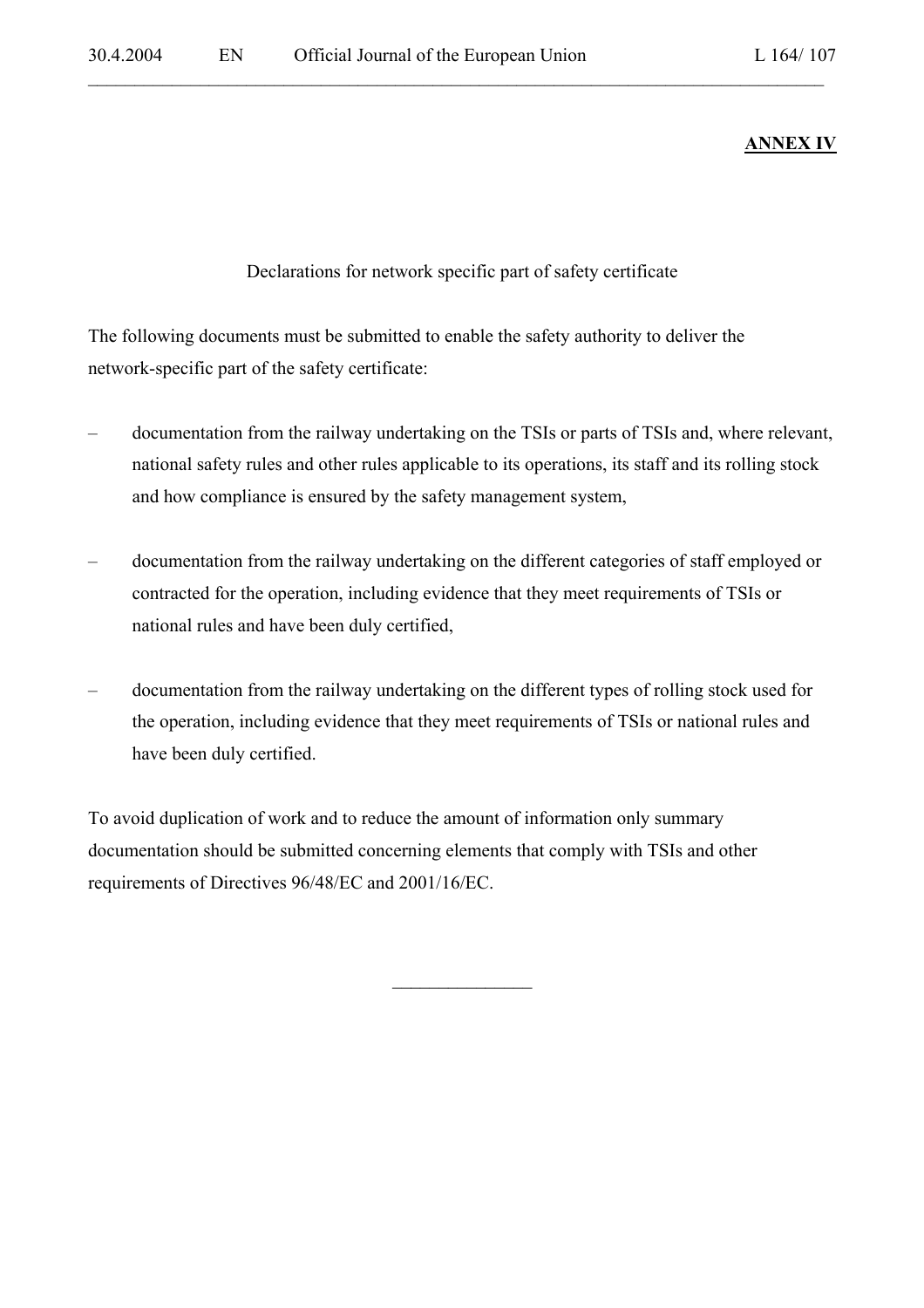# **ANNEX V**

### Principal content of accident and incident investigation report

 $\mathcal{L}_\mathcal{L} = \{ \mathcal{L}_\mathcal{L} = \{ \mathcal{L}_\mathcal{L} = \{ \mathcal{L}_\mathcal{L} = \{ \mathcal{L}_\mathcal{L} = \{ \mathcal{L}_\mathcal{L} = \{ \mathcal{L}_\mathcal{L} = \{ \mathcal{L}_\mathcal{L} = \{ \mathcal{L}_\mathcal{L} = \{ \mathcal{L}_\mathcal{L} = \{ \mathcal{L}_\mathcal{L} = \{ \mathcal{L}_\mathcal{L} = \{ \mathcal{L}_\mathcal{L} = \{ \mathcal{L}_\mathcal{L} = \{ \mathcal{L}_\mathcal{$ 

#### (1) Summary

The summary shall contain a short description of the occurrence, when and where it took place and its consequences. It shall state the direct causes as well as contributing factors and underlying causes established by the investigation. The main recommendations shall be quoted and information shall be given on the addressees.

- (2) Immediate facts of the occurrence
	- 1. The occurrence:
		- date, exact time and location of the occurrence,
		- description of the events and the accident site including the efforts of the rescue and emergency services,
		- the decision to establish an investigation, the composition of the team of investigators and the conduct of the investigation.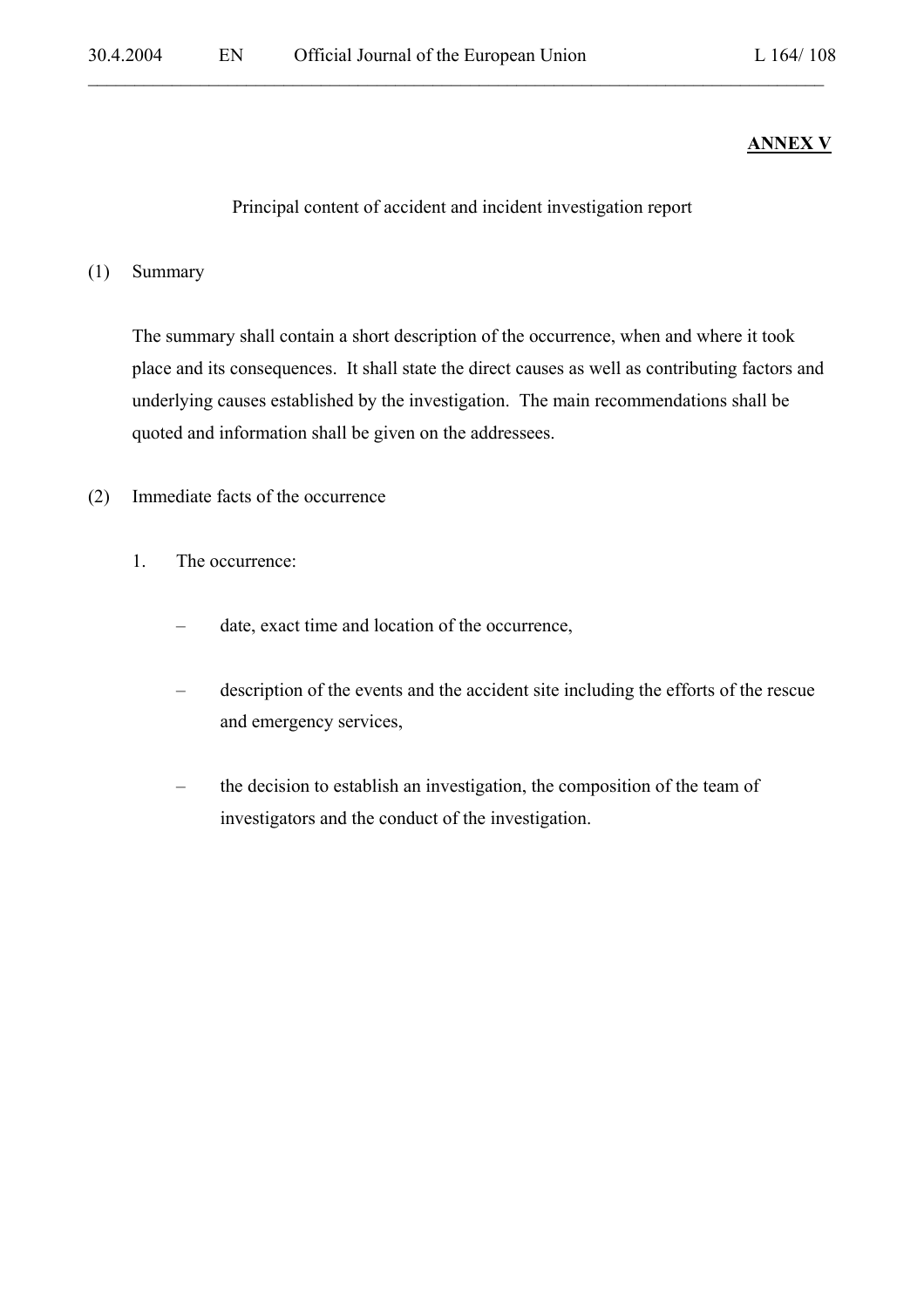- 2. The background to the occurrence:
	- staff and contractors involved and other parties and witnesses,

- the trains and their composition including the registration numbers of the items of rolling stock involved,
- the description of the infrastructure and signalling system track types, switches, interlocking, signals, train protection,
- means of communication,
- works carried out at or in the vicinity of the site,
- trigger of the railway emergency plan and its chain of events,
- trigger of the emergency plan of the public rescue services, the police and the medical services and its chain of events.
- 3. Fatalities, injuries and material damage:
	- passengers and third parties, staff, including contractors,
	- cargo, luggage and other property,
	- rolling stock, infrastructure and the environment.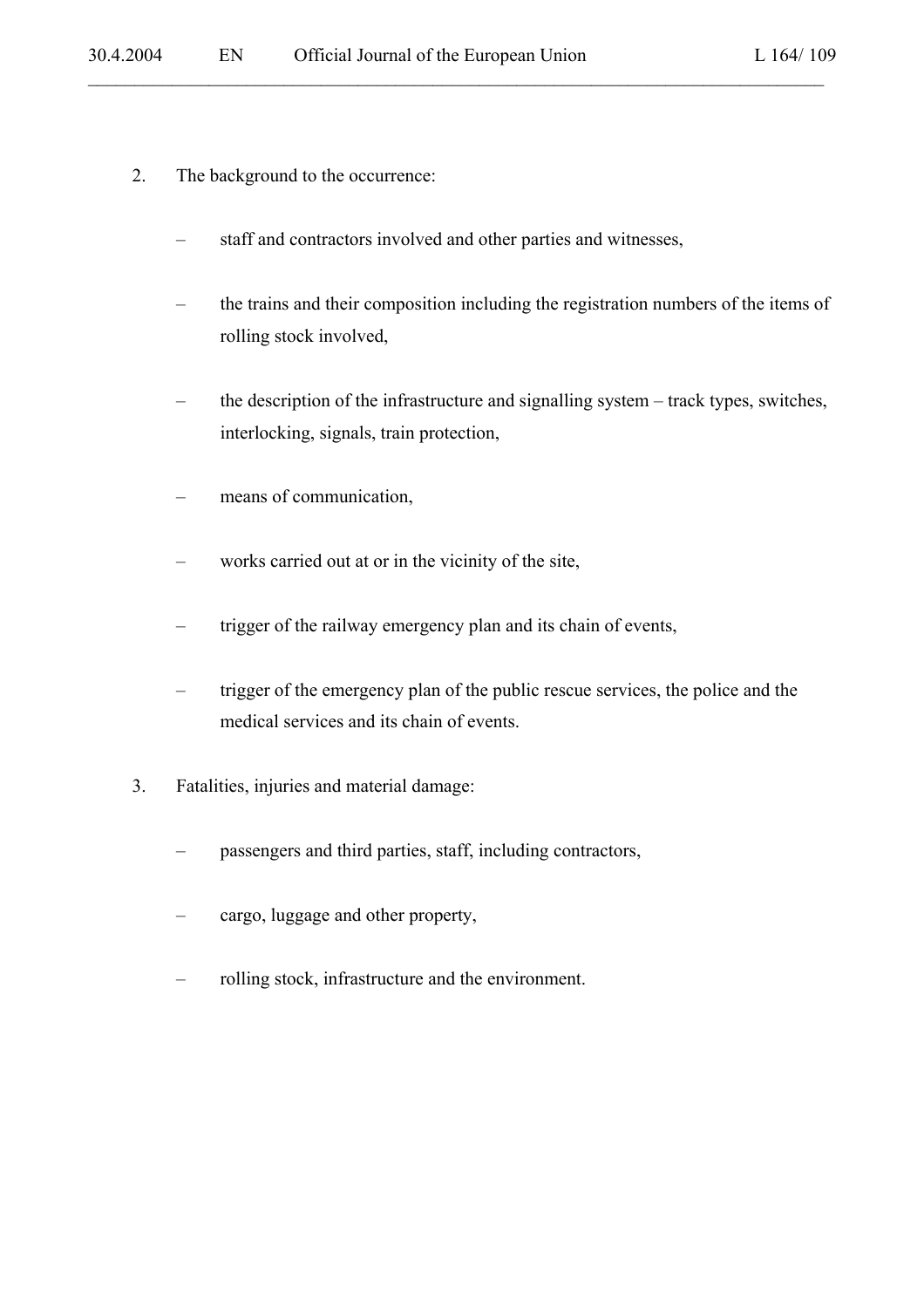- 4. External circumstances:
	- weather conditions and geographical references.
- (3) Record of investigations and inquiries
	- 1. Summary of testimonies (subject to the protection of identity of the persons):

- railway staff, including contractors,
- other witnesses.
- 2. The safety management system:
	- the framework organisation and how orders are given and carried out,
	- requirements on staff and how they are enforced,
	- routines for internal checks and audits and their results,
	- interface between different actors involved with the infrastructure.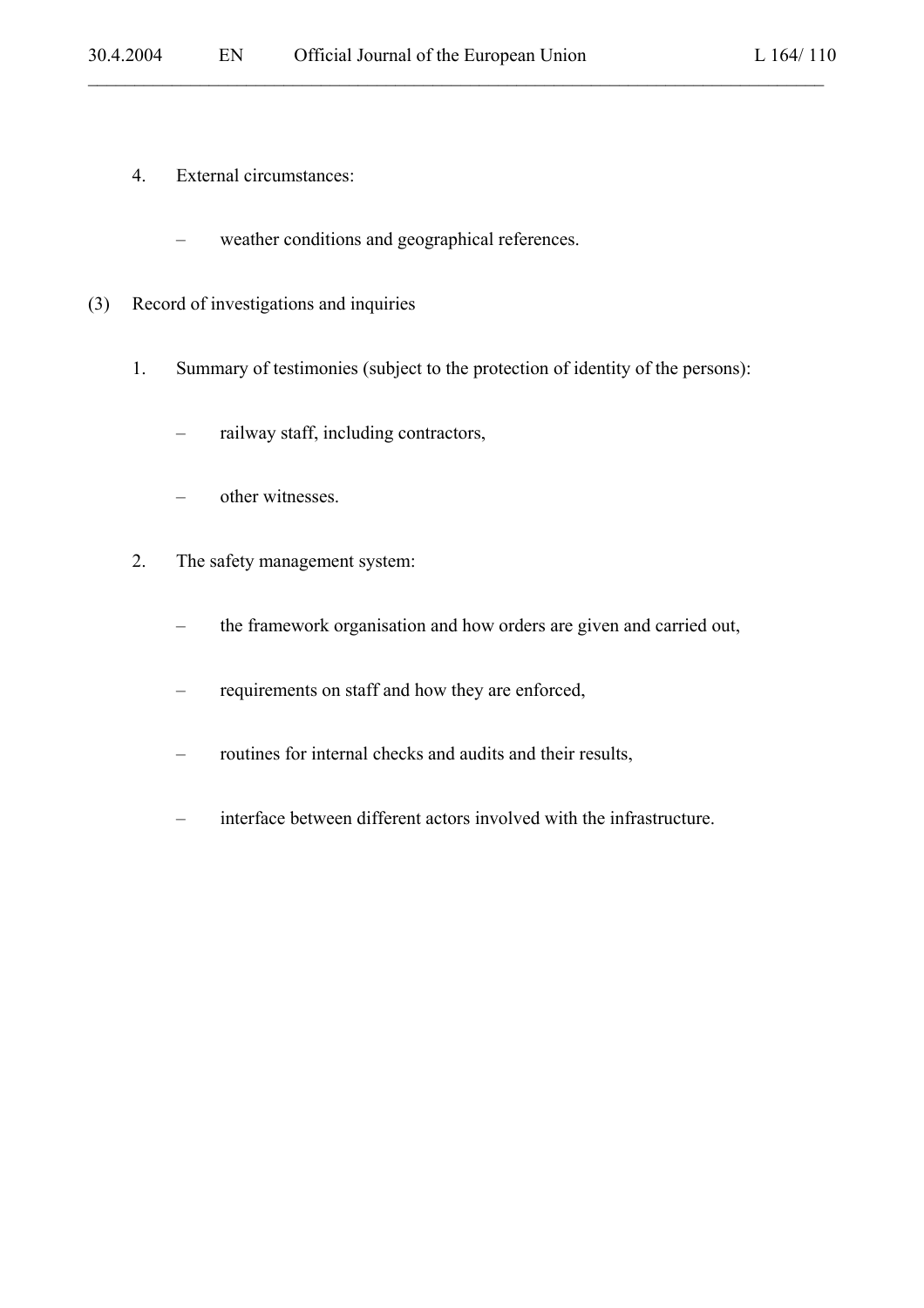- 3. Rules and regulations:
	- relevant Community and national rules and regulations,
	- other rules such as operating rules, local instructions, staff requirements, maintenance prescriptions and applicable standards.

- 4. Functioning of rolling stock and technical installations:
	- signalling and control command system, including registration from automatic data recorders,
	- infrastructure,
	- communications equipment,
	- rolling stock, including registration from automatic data recorders.
- 5. Documentation on the operating system:
	- measures taken by staff for traffic control and signalling,
	- exchange of verbal messages in connection with the occurrence, including documentation from recordings,
	- measures taken to protect and safeguard the site of the occurrence.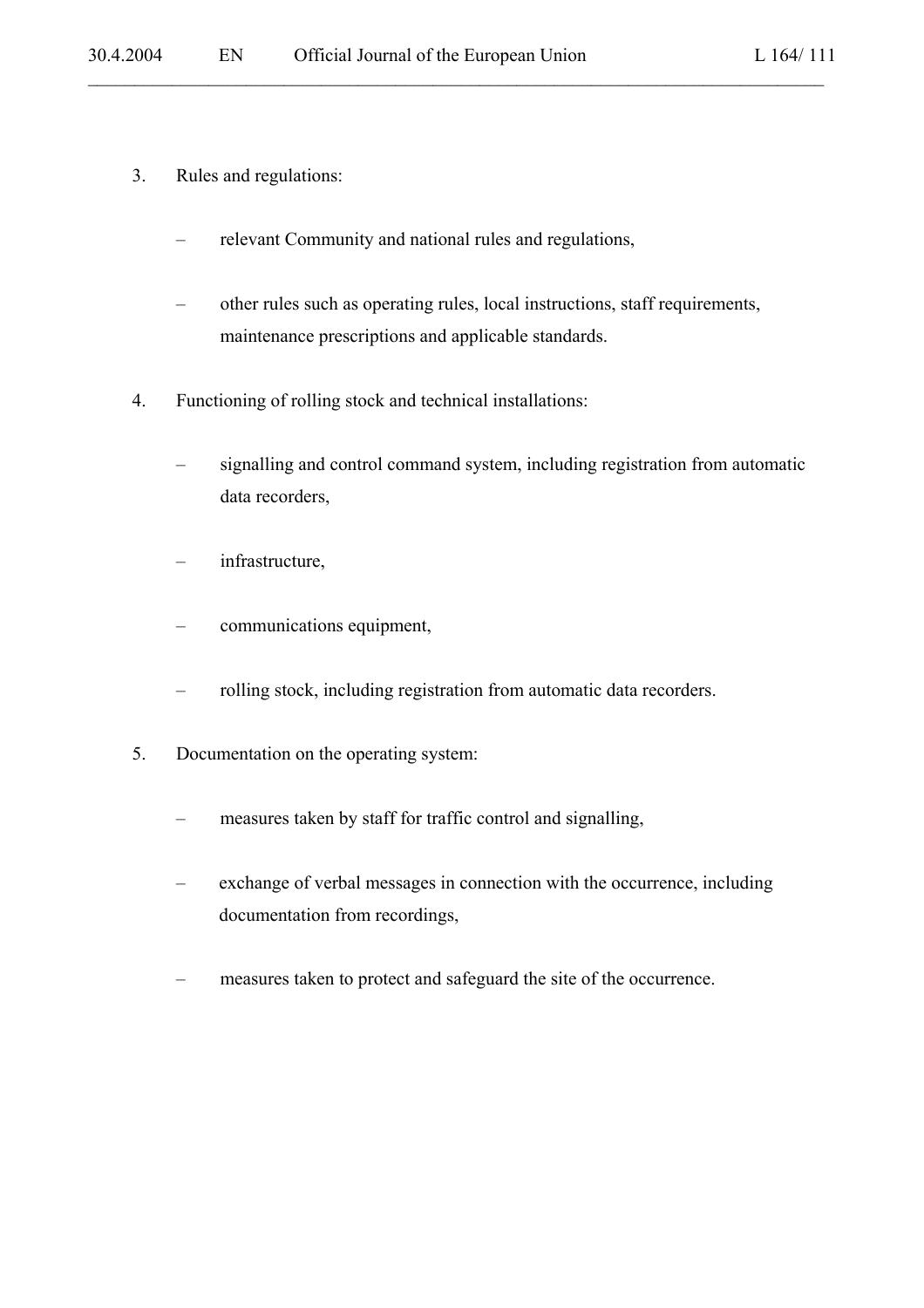- 6. Man-machine-organisation interface:
	- working time applied to the staff involved,
	- medical and personal circumstances with influence on the occurrence, including existence of physical or psychological stress,

- design of equipment with impact on man-machine interface.
- 7. Previous occurrences of a similar character.
- (4) Analysis and conclusions
	- 1. Final account of the event chain:
		- establishing the conclusions on the occurrence, based on the facts established in heading (3).
	- 2. Discussion:
		- analysis of the facts established in heading (3) with the aim of drawing conclusions as to the causes of the occurrence and the performance of the rescue services.